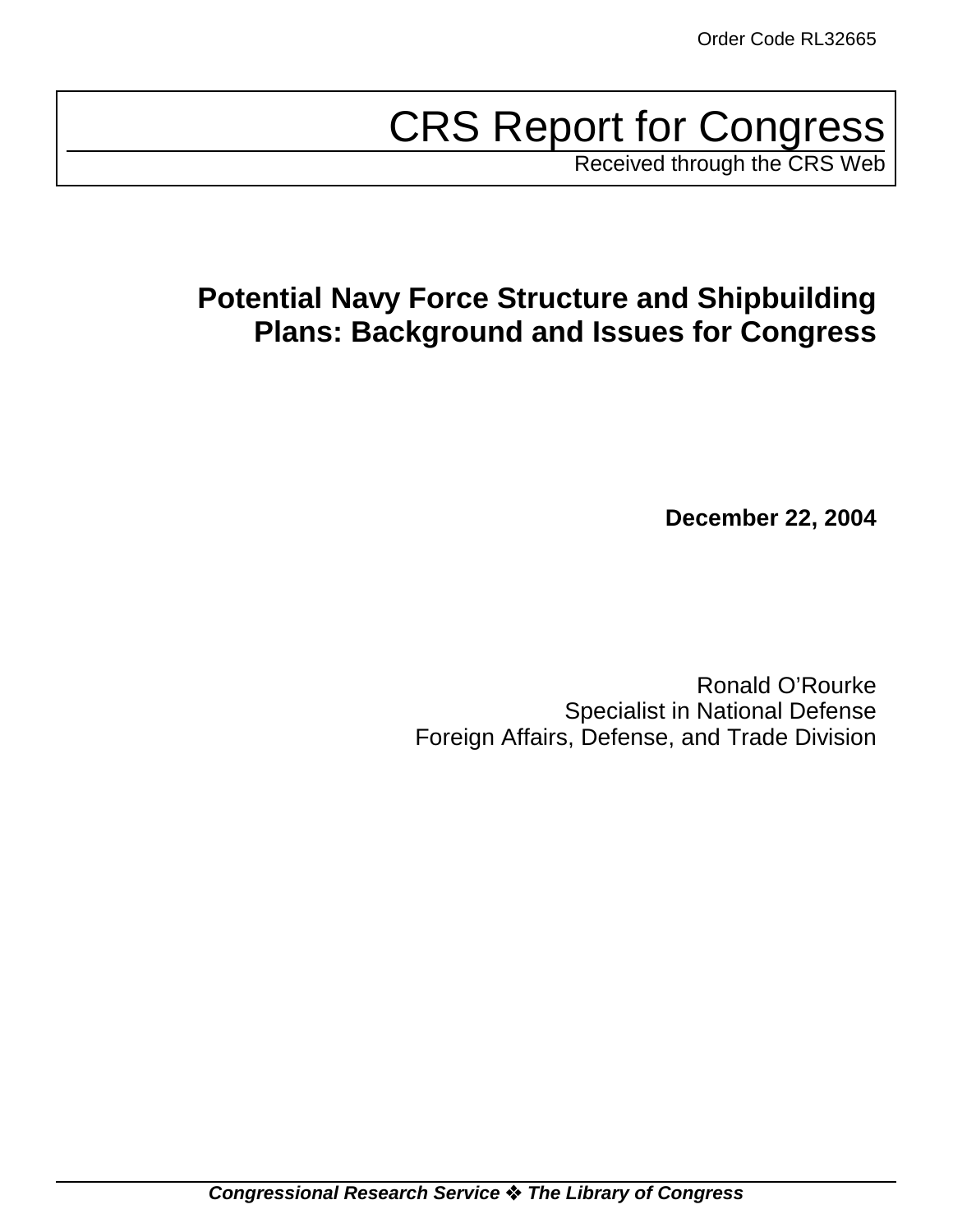## Potential Navy Force Structure and Shipbuilding Plans: Background and Issues for Congress

## **Summary**

Navy and Department of Defense (DOD) officials reportedly are considering reducing at least some parts of Navy force structure from current levels. In addition, the Navy in the summer of 2004 reportedly submitted to the Office of the Secretary of Defense a draft FY2006-FY2011 budget plan that would delay or reduce a number of planned Navy shipbuilding programs. These developments have caused concern among Members of Congress and others about potential DOD plans for the Navy and the effect these plans might have on the shipbuilding industrial base.

The current absence of an officially approved, consensus plan for the size and structure of the Navy may make it difficult, if not impossible, for Congress to conduct effective oversight by reconciling desired Navy capabilities with planned Navy force structure, and planned Navy force structure with supporting Navy programs and budgets. It may also cause business-planning uncertainty for industry.

Statements from Navy officials suggest that the next Navy force structure plan may call for a fleet of roughly 250 to 330 ships. Historical figures for the total number of ships in the Navy are not necessarily a reliable yardstick for assessing the adequacy of today's Navy or a future planned Navy that includes a certain number of ships. Similarly, trends over time in the total number of ships in the Navy are not necessarily a reliable indicator of the direction of change over time in the fleet's ability to perform its stated missions.

Current force-planning issues that Congress may consider in assessing how large a Navy the United States needs include sea-based missile defense; the sea basing concept for conducting expeditionary operations ashore; naval requirements for the global war on terrorism and irregular conflicts; the possible emergence over the next 10 to 25 years of significantly more capable Chinese maritime military forces; new technologies that may affect U.S. Navy ship capabilities; Navy ship homeporting arrangements and deployment methods; DOD's increased emphasis on achieving full jointness in U.S. military operations; and potential tradeoffs between funding Navy requirements and funding competing defense requirements.

Candidate shipyards for building Navy ships in coming years include the six yards that have built the Navy's major warships in recent years and three additional yards that are competing to build Littoral Combat Ships (LCSs). In assessing how many shipyards should be regularly involved in Navy shipbuilding in coming years, Congress may consider a number of factors, including the production capacities of these nine yards, the potential shipbuilding rate for a fleet of 250 to 330 ships, the potential need to surge to a higher rate of production, the potential for creating new shipyards or reopening closed ones, shipyard fixed overhead costs, costs associated with split learning curves and government supervision of Navy shipbuilding work, competition in design and construction of Navy ships, regional labor markets, potential shipyard work other than Navy shipbuilding, the geographic base of support for Navy shipbuilding, and the distribution of the economic benefits of shipbuilding around the country. This report will be updated as events warrant.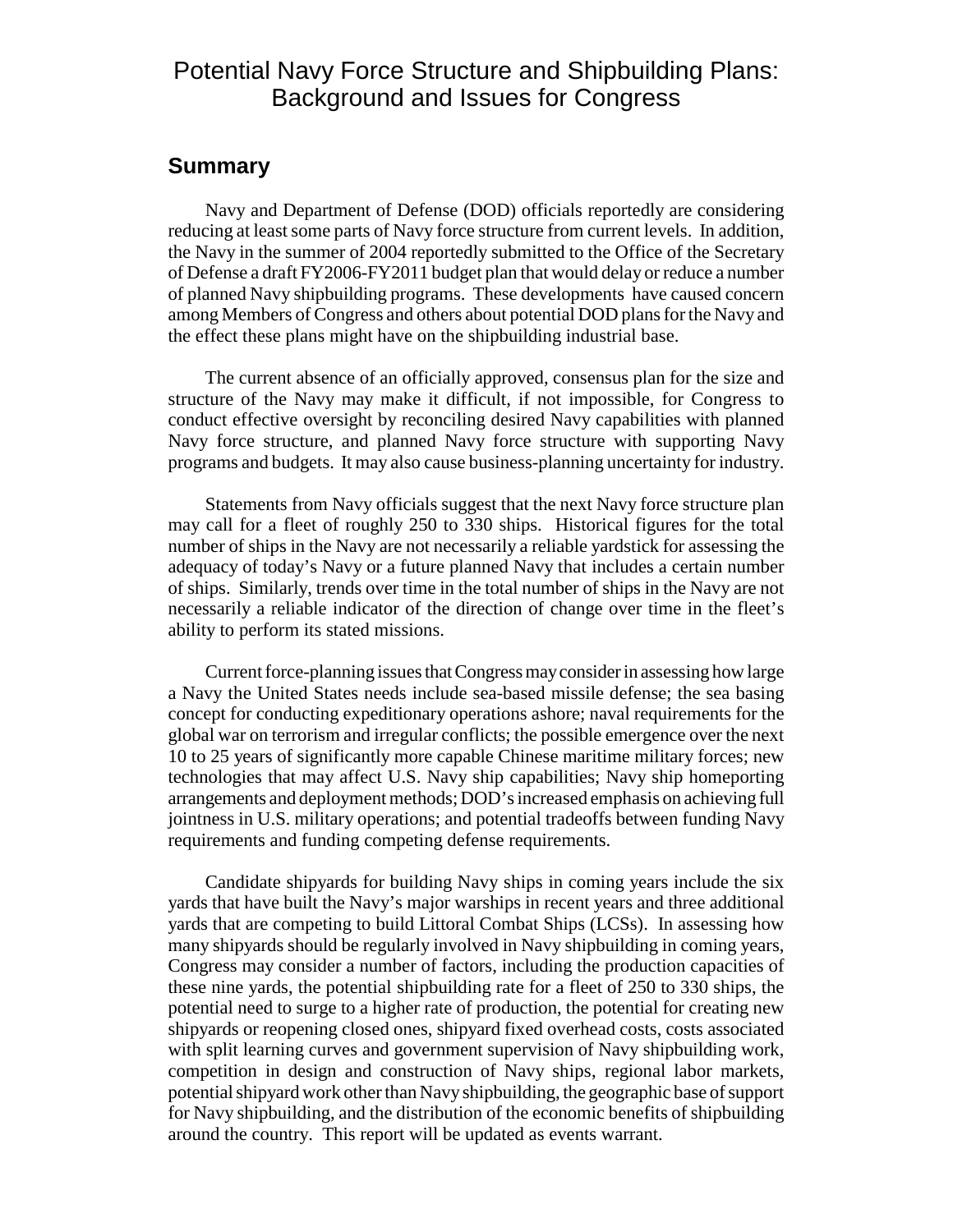## **Contents**

| Congressionally Mandated Navy Force Structure Studies 6         |  |
|-----------------------------------------------------------------|--|
|                                                                 |  |
|                                                                 |  |
|                                                                 |  |
|                                                                 |  |
|                                                                 |  |
|                                                                 |  |
|                                                                 |  |
|                                                                 |  |
|                                                                 |  |
| Capabilities-Based Planning and Numbers of Ships  16            |  |
|                                                                 |  |
|                                                                 |  |
|                                                                 |  |
|                                                                 |  |
|                                                                 |  |
|                                                                 |  |
|                                                                 |  |
|                                                                 |  |
|                                                                 |  |
| FY2004 Defense Authorization Bill (H.R. 1588/P.L. 108-136)  36  |  |
| National Naval Force Structure Policy Act (H.R. 375/S. 902)  36 |  |
| FY2005 Defense Authorization Bill (H.R 4200/P.L. 108-375)  36   |  |
|                                                                 |  |

## **List of Tables**

| Table 1. Notional Possibilities for the Next Navy Force Structure Plan  10   |
|------------------------------------------------------------------------------|
| Table 2. Draft Navy Shipbuilding Plan for FY2006-FY2011 12                   |
|                                                                              |
| Table 4. Steady-State Ship Procurement Rate for Fleet of 250 to 330 Ships 27 |
| Table 5. Battle force ships procured (FY1982-FY2005) or projected            |
|                                                                              |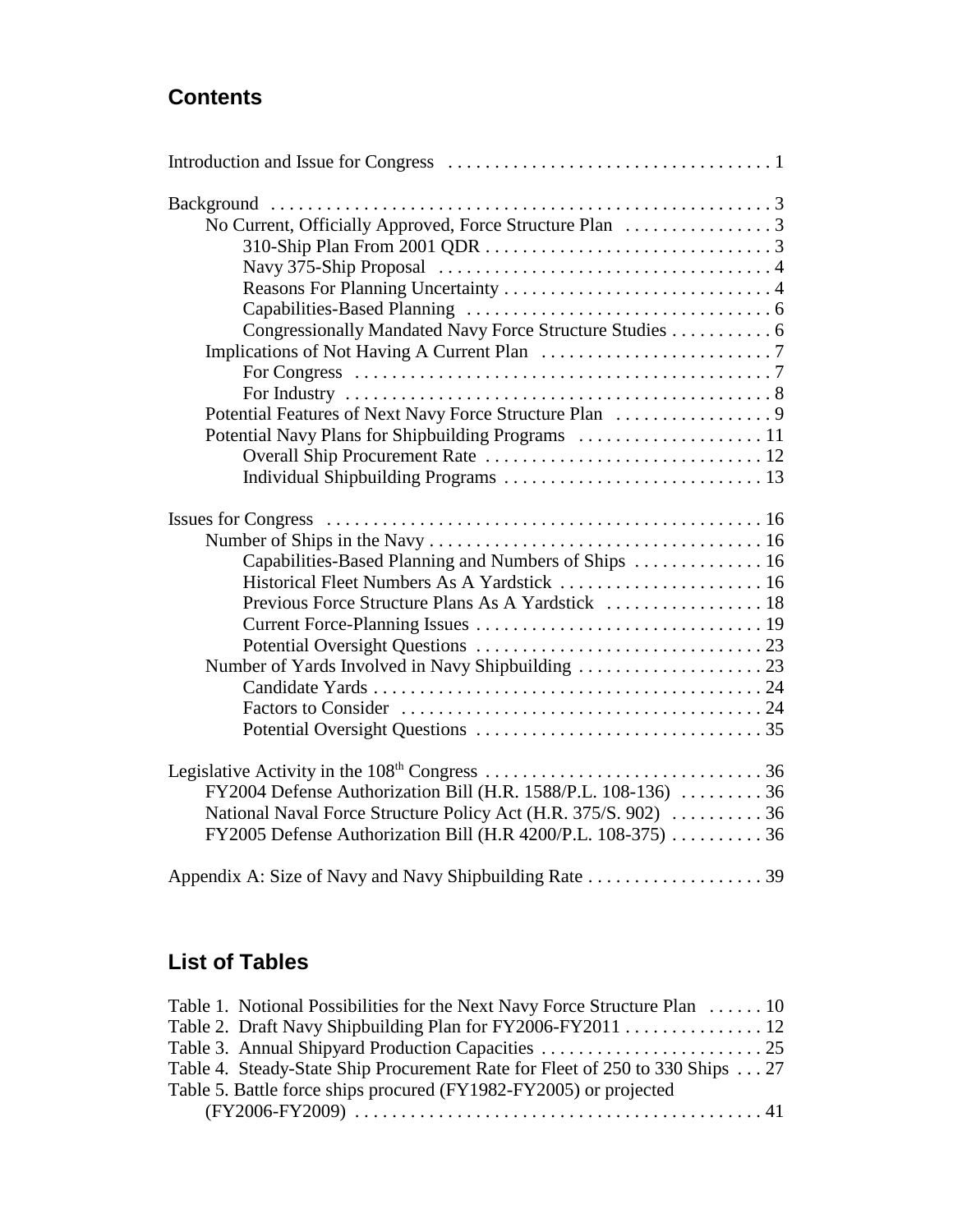## Potential Navy Force Structure and Shipbuilding Plans: Background and Issues for Congress

## **Introduction and Issue for Congress**

Navy and Department of Defense (DOD) officials reportedly are considering reducing at least some parts of Navy force structure from current levels.<sup>1</sup> In addition, the Navy in the summer of 2004 reportedly submitted to the Office of the Secretary of Defense a draft FY2006-FY2011 budget plan that would delay or reduce a number of planned Navy shipbuilding programs.<sup>2</sup> These developments, together with the current absence of an officially approved, consensus plan for the size and structure of the Navy, have caused concern among Members of Congress and others about potential DOD plans for the Navy and the effect these plans might have on the shipbuilding industrial base.<sup>3</sup>

<sup>&</sup>lt;sup>1</sup> Navy officials, for example, are reportedly considering reducing the force-level goals for attack submarines and amphibious ships. For discussions, see CRS Report RL32418, *Navy Attack Submarine Force-Level Goal and Procurement Rate: Background and Issues for Congress*, by Ronald O'Rourke, and CRS Report RL32513, *Navy-Marine Corps Amphibious and Maritime Prepositioning Ship Programs: Background and Oversight Issues for Congress*, by Ronald O'Rourke.

<sup>&</sup>lt;sup>2</sup> Christopher J. Castelli, "Navy Proposes Shipbuilding Cuts, Plans Appeal To Bush For Reforms," *Inside the Navy*, August 9, 2004; Christopher J. Castelli, "Collins Warns Navy Not To 'Squander' Shipbuilding Budget Progress," *Inside the Navy*, August 16, 2004; Renae Merle, "Navy Plans To Buy Fewer Ships," *Washington Post*, September 7, 2004: E1.

<sup>3</sup> See, for example, *Shipbuilding Industrial Base Survey and Report*. Washington, American Shipbuilding Association, 2004. (August 2004) 8 pp.; Christopher J. Castelli, "Warner Concerned About Possible Carrier Delay In Navy Budget," *Inside the Navy*, August 23, 2004; Christopher J. Castelli, "Navy's Latest Proposals To Slash Shipbuilding Seen As Budget Tactics," *Inside the Navy*, August 23, 2004: 1; Kathy Gambrell, "Official: DD(X) Delay A Possible 'Cry For Help,'" *Aerospace Daily & Defense Report*, August 23, 2004: 4-5; Dave Ahearn, "Sen. Warner Concerned Navy May Not Build Enough Ships," *Defense Today*, August 26, 2004: 1; Dave Ahearn, "Fiscal 2006 Navy Shipbuilding Pace Would Yield A 120-Vessel Fleet," *Defense Today*, August 27, 2004: 1; Jason Sherman, "U.S. Navy Plan Could Cut Swing-State Jobs," *Defense News*, August 30, 2004: 4; Christopher J. Castelli, "President Receives Defense Briefings, But Cambone's Not Among Them," *Inside the Navy*, August 30, 2004: 1; Dale Eisman and Allison Connolly, "Shipbuilding Lobby Raises Concerns Over Navy Cuts," *Norfolk Virginian-Pilot*, September 2, 2004; Amy Klamper, "Ships At Sea," *National Journal's CongressDailyAM*, September 8, 2004; Kathy Gambrell, "Potential Navy Cuts 'Foolish,' Lott Says," *Aerospace Daily & Defense Report*, September 17, 2004; Lorenzo Cortes, "Maine Senator Raises Concerns To Navy (continued...)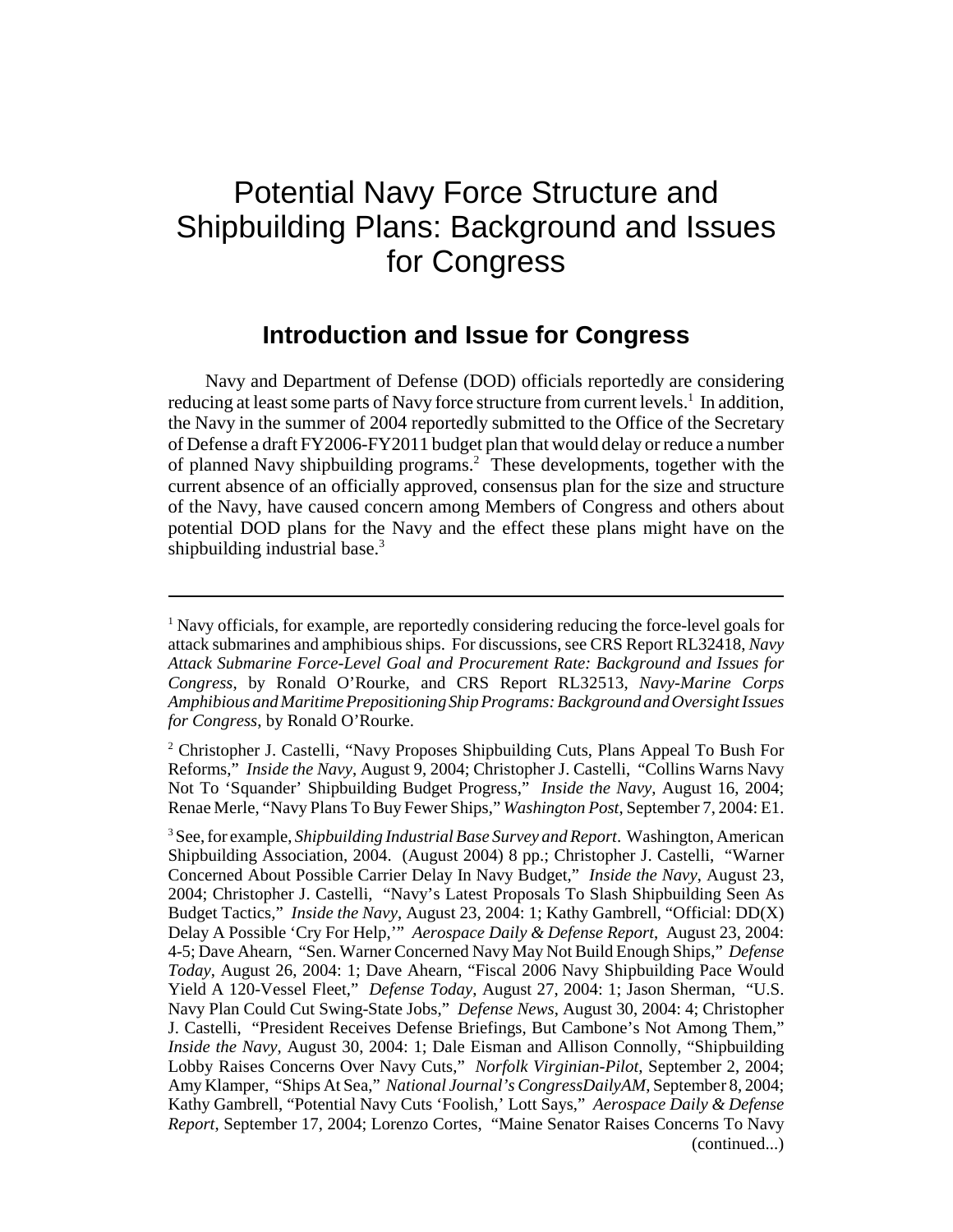The issue for Congress is how to respond to the current uncertainty regarding the planned size and structure of the Navy, the possibility of reductions in Navy ship force structure, and the possibility of reductions or delays in planned Navy shipbuilding programs. Decisions that Congress makes regarding Navy force structure and shipbuilding programs could significantly affect future U.S. military capabilities, Navy funding requirements, and the shipbuilding industrial base.

The next section of the report discusses the following background questions:

- Why is there no current, officially approved, consensus plan for the future size and structure of the Navy?
- What are the potential implications of not having an officially approved, consensus plan for the future size and structure of the Navy?
- Based on press reports, what might the next Navy ship force structure plan look like?
- Based on press reports, what might be the Navy's new plans for individual shipbuilding programs?

The section that follows discusses two potential issues for Congress:

- In terms of numbers of ships, how large a Navy does the United States need, and what current force-planning issues may affect these numbers?
- ! How many shipyards should be regularly involved in Navy shipbuilding?

The next section of the report presents recent legislative activity on these issues. A final appendix reviews recent shipbuilding rates and their relationship to the planned size of the Navy.

 $3$  (...continued)

Secretary Regarding FY '06 Budget," *Defense Daily*, September 24, 2004; Dave Ahearn, "Lieberman Sees Fighter Planes Cut, Not Canceled; Seeks More Ships," *Defense Today*, September 24, 2004: 1-2; Sharon Weinberger, "Acquisition Reductions Likely, But No Cancellations, Lieberman Says," *Defense Daily*, September 24, 2004: 1; Christopher J. Castelli, "Lieberman Concerned About Navy's Proposed Shipbuilding Cuts," *Inside the Navy*, September 27, 2004; Kathy Gambrell, "Lawmakers Call On Bush To Aid Navy Shipbuilding," *Aerospace Daily & Defense Report*, September 29, 2004. See also the text of a September 20, 2004 letter from Senator Collins to Secretary of the Navy England, reprinted in *Inside the Navy* (Collins Letter To Navy Secretary On DD(X). *Inside the Navy*, September 27, 2004); the text of a September 27, 2004, letter from seven Senators to President Bush, reprinted in *Inside the Navy* (Senate Letter on Shipbuilding Budget, *Inside the Navy*, October 4, 2004).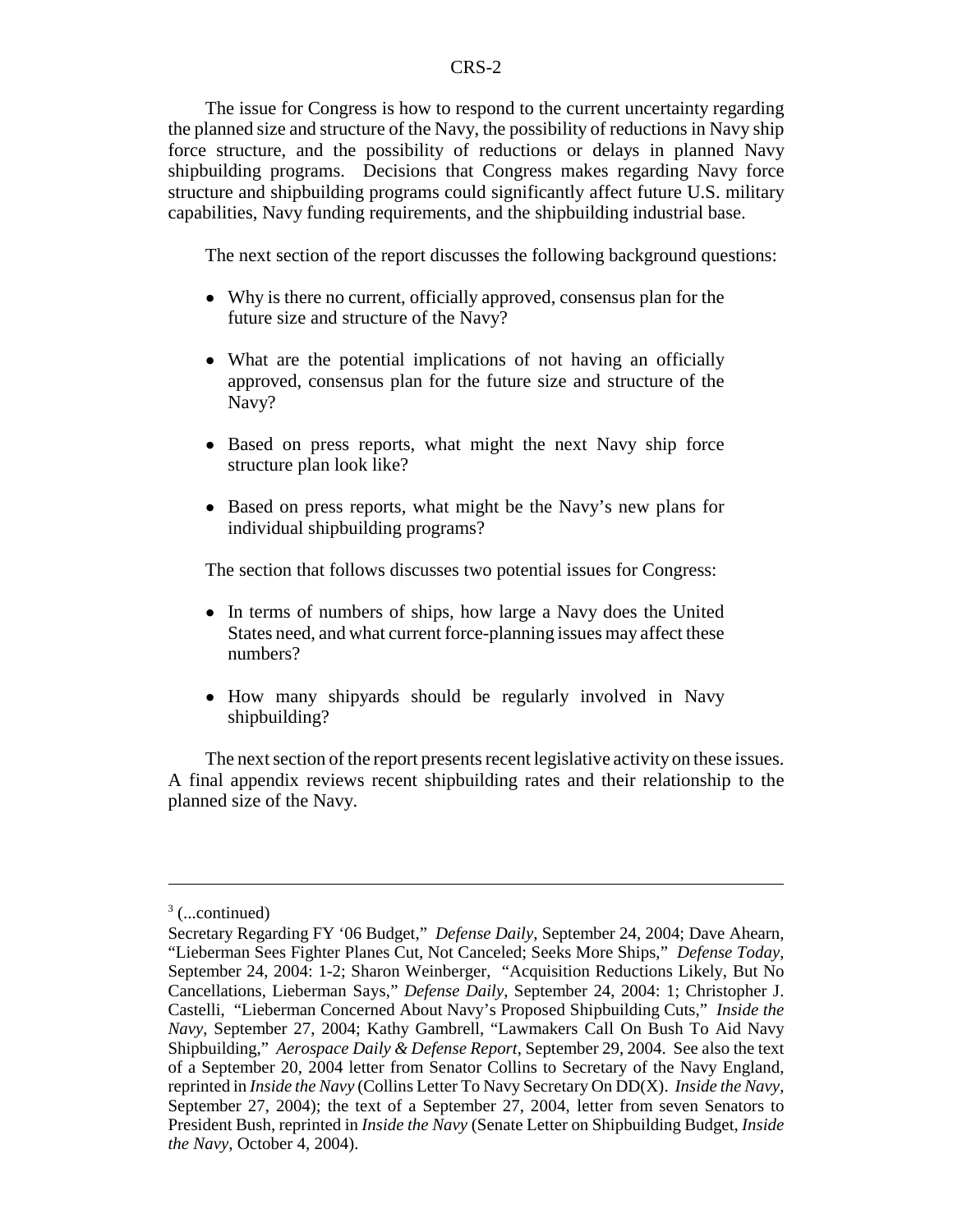## **Background**

## **No Current, Officially Approved, Force Structure Plan**

*Why is there no current, officially approved, consensus plan for the future size and structure of the Navy?*

**310-Ship Plan From 2001 QDR.** The last force structure plan for the Navy that was officially approved and published by the Office of the Secretary of Defense (OSD) appeared in the report on the 2001 Quadrennial Defense Review (QDR). This plan, like the one approved in the 1997 QDR, included 12 aircraft carriers, 116 surface combatants, 55 nuclear-powered attack submarines (SSNs),<sup>4</sup> and 36 amphibious ships organized into 12 amphibious ready groups (ARGs) with a combined capability to lift the assault echelons of 2.5 Marine Expeditionary Brigades  $(MEBs)$ .<sup>5</sup> Although the 2001 QDR report did not mention a total number of ships, this fleet was generally understood to include a total of about 310 battle force ships.<sup>6</sup> The 2001 QDR report also stated that as DOD's "transformation effort matures and as it produces significantly higher output of military value from each element of the force — DOD will explore additional opportunities to restructure and reorganize the Armed Forces."7

Following the publication of the 2001 QDR report, the Navy took steps which had the effect of calling into question the status of the 310-ship plan. In November 2001, the Navy announced a plan for procuring a new kind of small surface combatant, called the Littoral Combat Ship (LCS), that the Navy had not previously planned to procure, and which was not mentioned in the 2001 QDR report.<sup>8</sup> And in

<sup>7</sup> *Quadrennial Defense Review Report*, op cit., p. 23.

<sup>&</sup>lt;sup>4</sup> The plan approved in the 1997 QDR originally included 50 SSNs but was subsequently amended to include 55 SSNs.

<sup>5</sup> U.S. Department of Defense, *Quadrennial Defense Review Report*, Washington, 2001, (September 30, 2001) p. 22.

<sup>&</sup>lt;sup>6</sup> Since the beginning of the Reagan Administration, the total number of ships in the Navy has been calculated using the battle force method of counting ships. Battle force ships are ships that are readily deployable and which contribute directly or indirectly to the deployed combat capability of the Navy. Battle force ships include active-duty Navy ships, Naval Reserve Force ships, and ships operated by the Military Sealift Command that meet this standard. The total number of battle force ships includes not only combat ships but also auxiliary and support ships — such as oilers, ammunition ships, and general stores ships that transport supplies to deployed Navy ships operating at sea. The total number of battle force ships does not include ships in reduced readiness status that are not readily deployable, ships and craft that are not generally intended for making distant deployments, oceanographic ships operated by the National Oceanic and Atmospheric Administration (NOAA), and DoD sealift and prepositioning ships that transport equipment and supplies (usually for the benefit of the Army or Air Force) from one land mass to another.

<sup>8</sup> For more on the LCS program, see CRS Report RS21305, *Navy Littoral Combat Ship (LCS): Background and Issues for Congress*, by Ronald O'Rourke; and CRS Report (continued...)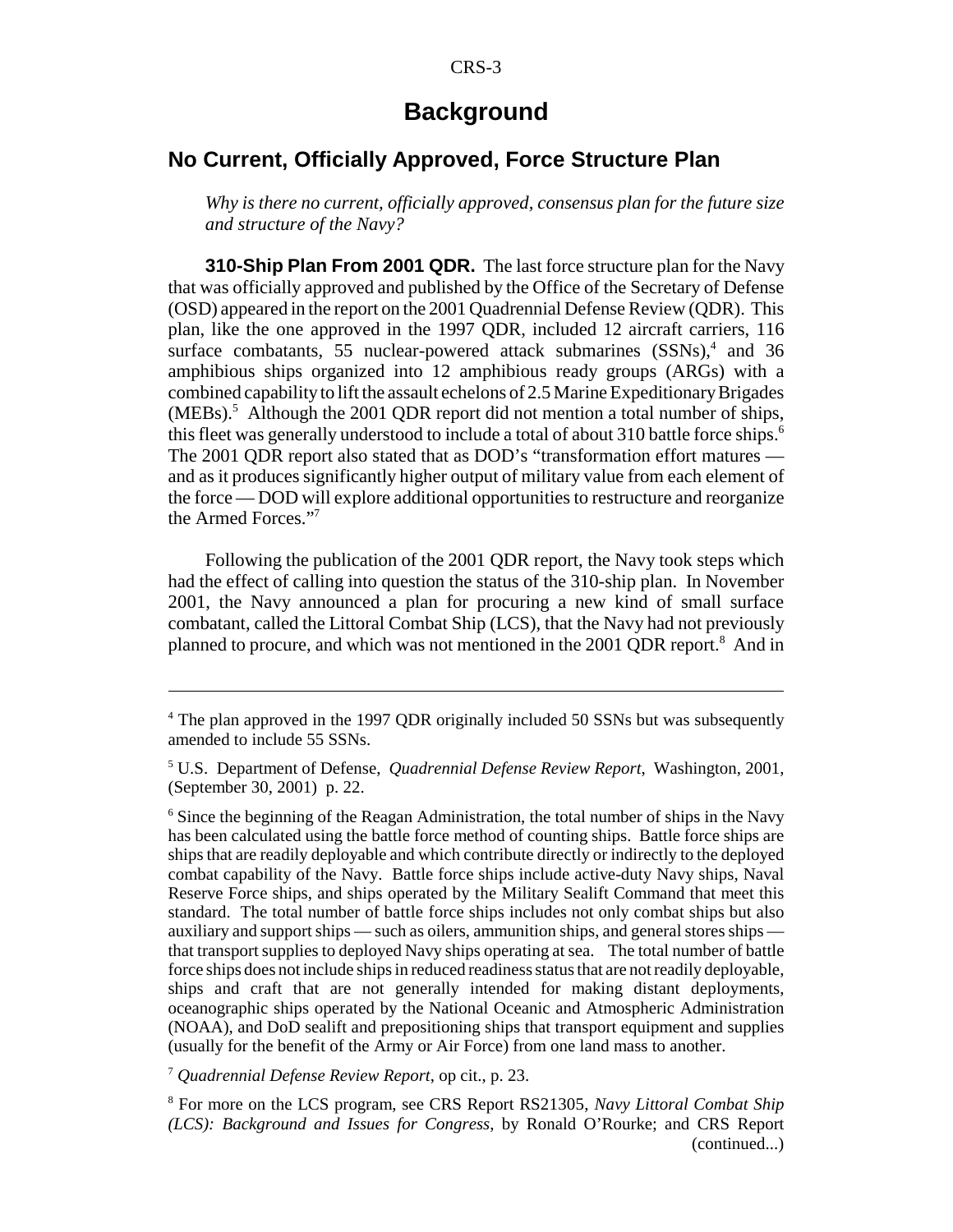February 2003, in submitting its proposed FY2004-FY2009 Future Years Defense Plan (FYDP) to Congress, DOD announced that it had initiated studies on undersea warfare requirements and forcible entry options for the U.S. military. These studies could affect, among the other things, the required numbers of SSNs and amphibious ships. The 310-ship plan is now rarely mentioned by Navy and DOD officials.

**Navy 375-Ship Proposal.** Navy leaders in early 2002 began to mention an alternative proposal for a 375-ship Navy that includes several dozen LCSs not included in the 310-ship plan. The 375-ship proposal includes 12 aircraft carriers, 55 SSNs, 4 converted Trident cruise-missile-carrying submarines (SSGNs), 160 surface combatants (including 104 cruisers, destroyers, frigates, and 56 LCSs), 37 amphibious ships, and additional mine warfare and support ships.

Although Navy leaders from about February 2002 through about February 2004 routinely referred to the 375-ship proposal, Secretary of Defense Donald Rumsfeld, at a February 5, 2003 hearing before the House Armed Services Committee, explicitly declined to endorse it as an official DOD goal, leaving it a Navy proposal only. Since about April 2004, moreover, Navy leaders have backed away from the 375-ship proposal, stating that 375 is an approximate figure, that the ships making up the total of 375 are subject to change, and perhaps most important, that the 375 ship figure reflected traditional concepts for deploying Navy ships, rather than new concepts (such as the Sea Swap concept for long deployments with crew rotation) that could significantly reduce future requirements for Navy ships.<sup>9</sup> Navy officials now mention the 375-ship goal less frequently.

In summary, neither the 310-ship plan from the 2001 QDR or the Navy's 375 ship proposal appear to qualify as a current, officially approved, consensus plan for the size and structure of the Navy. Navy and DOD officials, moreover, have given only limited indication of when they might issue such a plan as an official replacement for the 310-ship plan from the 2001 QDR.10

**Reasons For Planning Uncertainty.** One potential reason why Navy and DOD officials have not announced a new force structure plan is that they are

<sup>10</sup> An August 2004 article stated:

Asked when he will reach a decision on a new fleet size figure, [Chief of Naval Operations Vernon] Clark said, "It will evolve over the course of the next year, because this is embedded in the campaign analysis" from two wars in the past three years and a major naval exercise.

(Dave Ahearn, "Clark Says Fleet Size Decision May Take Another Year," *Defense Today*, August 6, 2004: 1, 4.)

<sup>8</sup> (...continued)

RL32109, *Navy DD(X) and LCS Ship Acquisition Programs: Oversight Issues and Options for Congress*, by Ronald O'Rourke.

<sup>&</sup>lt;sup>9</sup> For more on Sea Swap and other new approaches for deploying Navy ships, see CRS Report RS21338, *Navy Ship Deployments: New Approaches — Background and Issues for Congress*, by Ronald O'Rourke.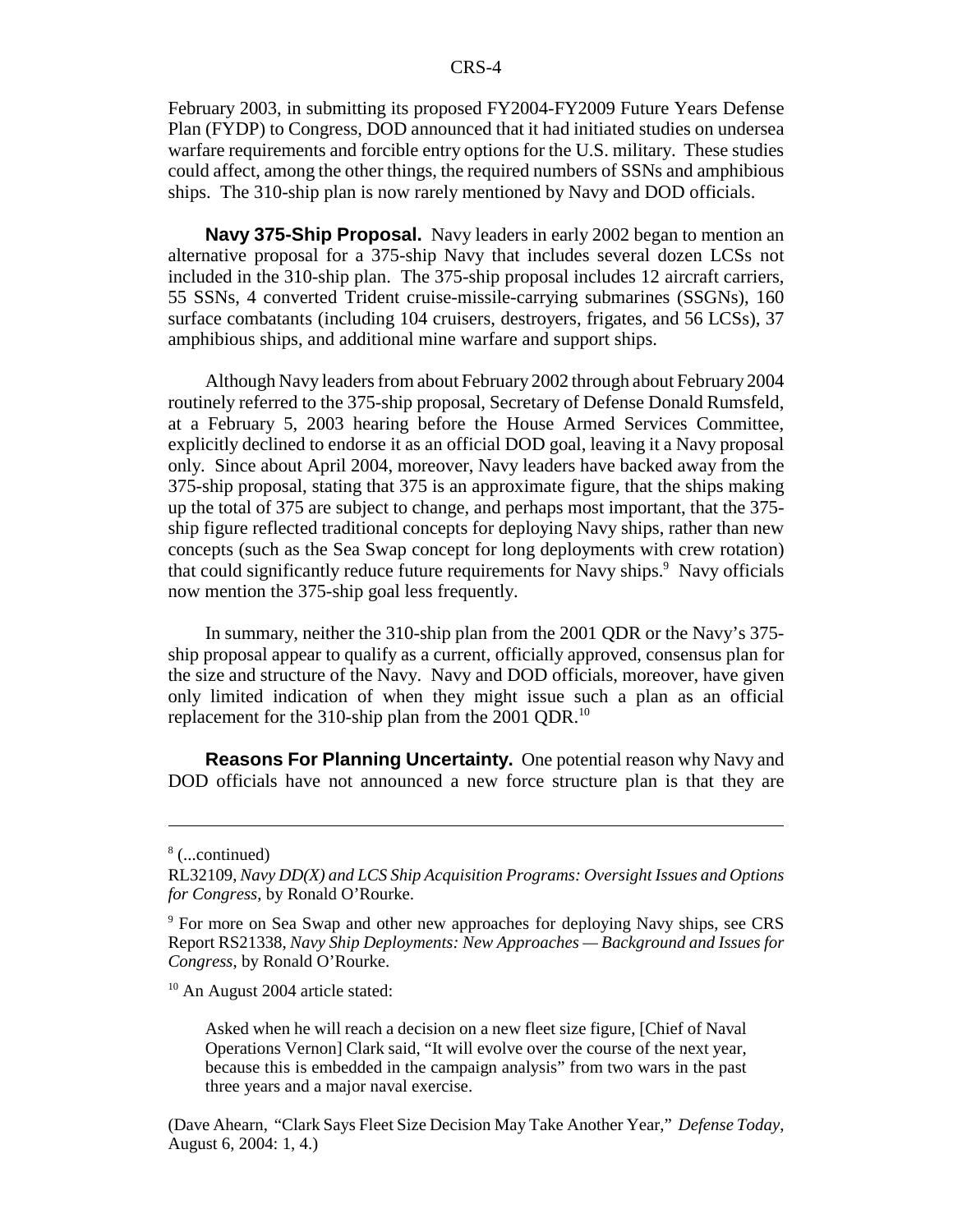currently working to define more precisely certain new capabilities they want the Navy to have. Examples of such capabilities include sea-based ballistic missile defense and the new sea basing concept for conducting expeditionary operations ashore. The current vision for missile defense includes a role for Navy forces, but the exact nature of that role is not yet well defined.<sup>11</sup> Similarly, Navy and DOD officials are supportive of the new sea basing concept for conducting expeditionary operations ashore, but are still working to define the concept in greater detail.<sup>12</sup>

A second potential reason why Navy and DOD officials have not announced a new force structure plan is that, once a desired collection of Navy capabilities is defined, the metrics for translating those capabilities into numbers of ships and aircraft are shifting due to new concepts such as network-centric warfare (NCW) and Sea Swap. NCW refers to using computer networking technology to link individual military units into a series of local- and wide-area networks for rapidly transmitting critical data. Although implementing NCW is expected to improve, perhaps dramatically, the warfighting ability of U.S. forces, the implications of NCW for the design and capability of individual U.S. military platforms (such as ships) are not yet fully understood.<sup>13</sup> Sea Swap refers to the Navy's new plan for sending ships on long-duration deployments during which the ships are operated by multiple crews that are sent out to the ships on a rotational basis. Although Sea Swap is understood to have the potential for reducing the total number of ships of a given kind that are needed to keep a certain number of that kind forward deployed in an overseas operating area, the kinds of Navy ships for which Sea Swap might be suitable, and the exact extent of the resulting reduction in required numbers of ships, is not yet  $clear.<sup>14</sup>$ 

A third potential reason why Navy and DOD officials have not announced a new force structure plan is that Navy and DOD officials may find it convenient for their own purposes to not announce such a plan. In the absence of a current, officially approved, consensus plan for the size and structure of the Navy, Navy and DOD officials are free to speak broadly about individual Navy acquisition programs without offering many quantitative details about them — details which they might

<sup>&</sup>lt;sup>11</sup> For more discussion, see CRS Report RL31111, *Missile Defense: The Current Debate*, Coordinated by Steven A. Hildreth.

<sup>&</sup>lt;sup>12</sup> For more on the sea basing concept, see CRS Report RS20851, *Naval Transformation: Background and Issues for Congress*, by Ronald O'Rourke, and CRS Report RL32513, *Navy-Marine Corps Amphibious and Maritime Prepositioning Ship Programs: Background and Oversight Issues for Congress*, by Ronald O'Rourke.

<sup>13</sup> For more on NCW in general, see CRS Report RL32411, *Network Centric Warfare: Background and Issues for Congress*, by Clay Wilson, CRS Report RL32238, *Background and Oversight Issues for Congress*, by Ronald O'Rourke. For more on naval programs involved in NCW, see CRS Report RS20557, *Navy Network-Centric Warfare Concept: Key Programs and Issues for Congress*, by Ronald O'Rourke.

<sup>14</sup> For more on Sea Swap, see CRS Report RS21338, *Navy Ship Deployments: New Approaches — Background and Issues for Congress*, by Ronald O'Rourke. For an article discussing Sea Swap and other issues the Navy is examining to work toward a new forcestructure plan, see Dave Ahearn, "Clark Says Fleet Size Decision May Take Another Year," *Defense Today*, August 6, 2004: 1, 4.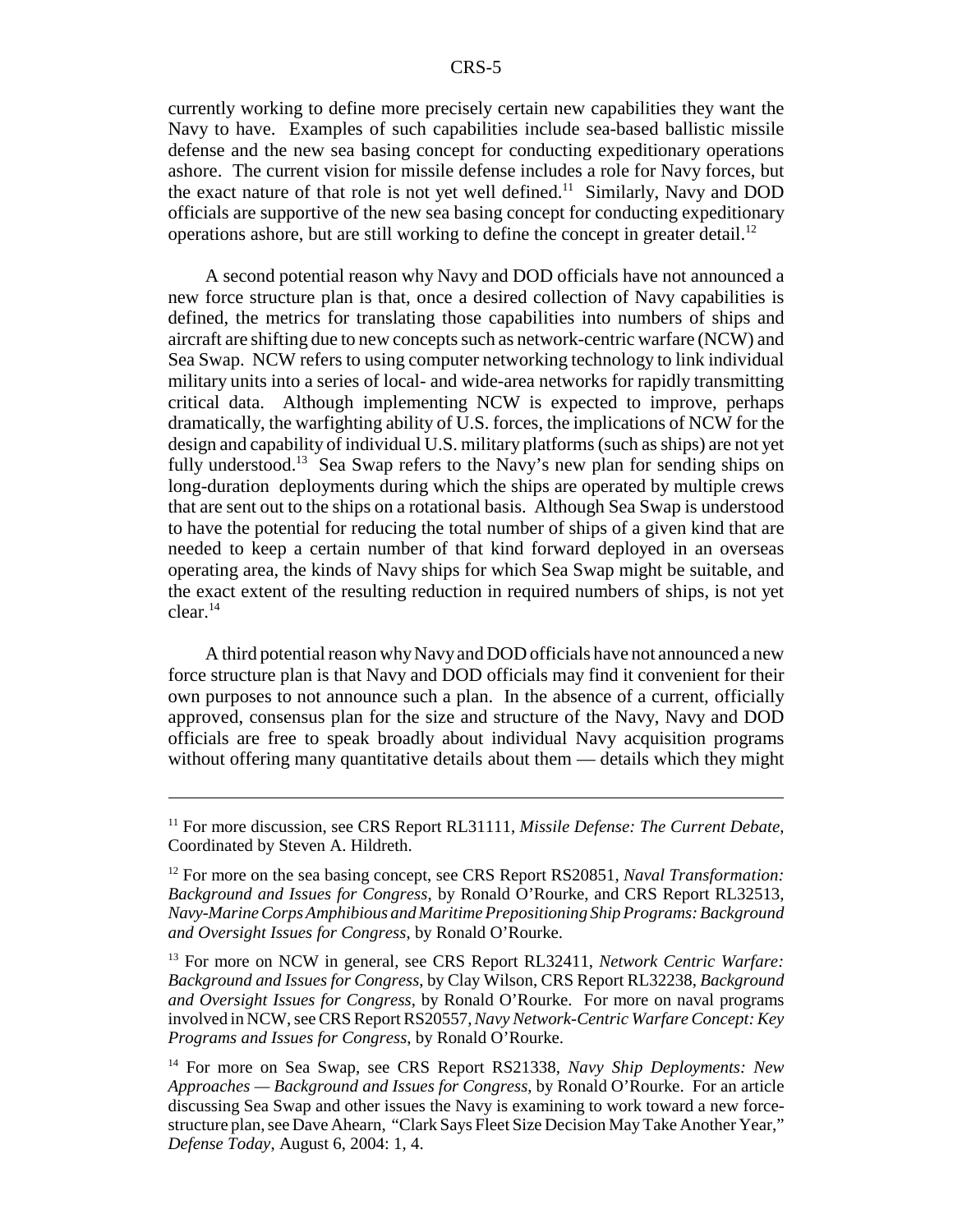be held accountable to later, or which, if revealed now, might disappoint Members of Congress or industry officials. If this is a reason why Navy and DOD officials have not announced a new force structure plan for the Navy, then such a plan might not be issued until Congress directs DOD to do so.

**Capabilities-Based Planning.** DOD in recent years has altered the basis of its force planning, shifting from threat-based planning to capabilities-based planning. Under threat-based planning, DOD planned its forces based on what would be needed for conflict scenarios that were defined fairly specifically. During the Cold War, for example, DOD planned forces that would be sufficient, in conjunction with allied NATO forces, for fighting a multi-theater conflict with the Soviet Union and its Warsaw Pact allies. Similarly, in the first few years of the post-Cold War era, DOD planned forces that would be sufficient for, among other things, fighting two nearly simultaneous regional conflicts, one in the Persian Gulf region, the other on the Korean peninsula.

Under capabilities-based planning, DOD is now planning for U.S. military forces to have a variety of abilities, so that they will be better able to respond to a wide array of possible conflict scenarios. DOD officials have explained that the shift to capabilities-based planning responds to the difficulty of predicting, in today's security environment, specific future threats and warfighting scenarios.

When asked in recent months about required numbers of Navy ships and aircraft, Navy and DoD officials have sometimes argued that under capabilities-based planning, numbers of ships and aircraft per se are not as important as the total amount of capability represented in the fleet. That may be correct insofar as the policy objective is to have a Navy with a certain desired set of capabilities, and not simply one that happens to include a certain number of ships and aircraft. But that is not the same as saying that a Navy with a desired set of capabilities cannot in turn be described as one having certain numbers of ships and aircraft of certain types.

Although the force-planning implications of issues such as sea-based missile defense, the sea basing concept, network-centric warfare, and Sea Swap are not currently understood in all their details, with further study of these issues, it arguably should become possible at some point to define a set of desired Navy capabilities with some clarity, and to translate those desired capabilities into desired numbers of ships and aircraft. Those numbers might be expressed as ranges rather than specific figures, and they may change over time as missions and technologies change. But to argue indefinitely that desired naval capabilities cannot be translated into desired numbers of ships and aircraft would be to suggest that the Navy cannot measure and understand the capabilities of its own ships and aircraft. In this sense, the shift to capability-based planning does not in itself constitute a rationale for permanently setting aside the question of the planned size and structure of the fleet.

**Congressionally Mandated Navy Force Structure Studies.** Section 216 of the conference report (H.Rept. 108-354 of November 7, 2003) on the FY2004 defense authorization bill (H.R. 1588/P.L. 108-136 of November 24, 2003) requires the Secretary of Defense to provide for two independently performed studies on potential future fleet platform architectures (i.e., potential force structure plans) for the Navy. The two studies, which are being conducted by the Center for Naval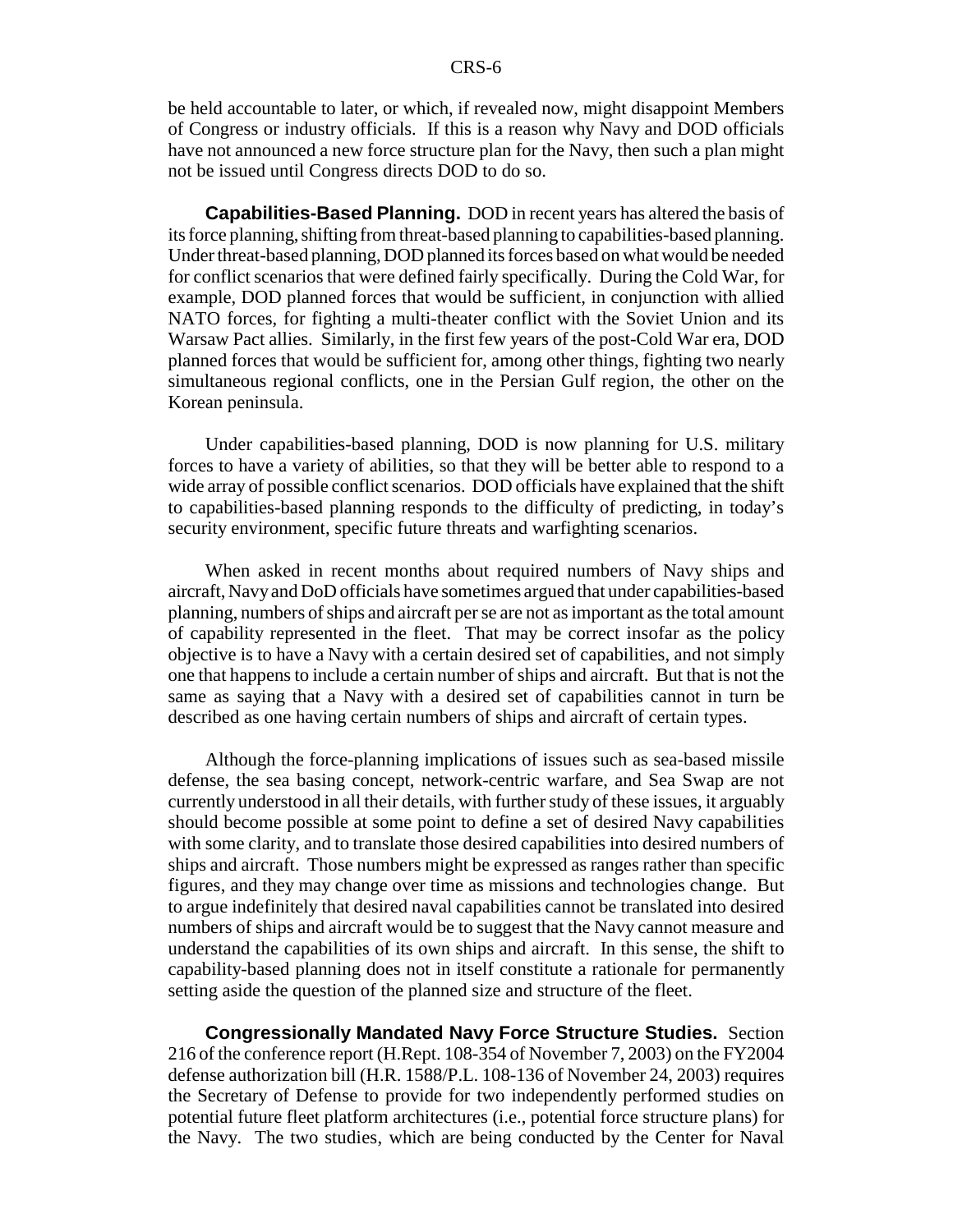Analyses (CNA) and the Office of Force Transformation (OFT, a part of the Office of the Secretary of Defense), are to be submitted to the congressional defense committees by January 15, 2005. Although the force structure plans presented in these studies may not by approved by OSD as official Navy force planning goals, they might influence Navy and OSD deliberations concerning what those official goals should be.15

## **Implications of Not Having A Current Plan**

*What are the potential implications of not having an officially approved, consensus plan for the future size and structure of the Navy?*

The absence of a current, officially approved, consensus plan for the future size and structure of the Navy has potential implications for both Congress and industry.

**For Congress.** The absence of such a plan may make it difficult, if not impossible, for Congress to conduct effective oversight by reconciling desired Navy capabilities with planned Navy force structure, and planned Navy force structure with supporting Navy programs and budgets. With the middle element of this oversight chain missing, Congress may find it difficult to understand whether proposed programs and budgets will produce a Navy with DOD's desired capabilities. The defense oversight committees in recent years have criticized the Navy for presenting a confused and changing picture of Navy ship requirements and procurement plans.<sup>16</sup>

<sup>16</sup> For example, the conference report (H.Rept. 107-772 of November 12, 2002) on the FY2003 defense authorization act (P.L. 107-314/H.R. 4546) stated

In many instances, the overall Department of Defense ship acquisition message is confused.... The conferees also believe that the DON shares blame for this confusion because it has been inconsistent in its description of force structure requirements. This situation makes it appear as if the Navy has not fully evaluated the long-term implications of its annual budget requests....

The conferees perceive that DOD lacks a commitment to buy the number and type of ships required to carry out the full range of Navy missions without redundancy. The DON has proposed to buy more ships than the stated requirement in some classes, while not requesting sufficient new hulls in other classes that fall short of the stated requirement. Additionally, the conferees believe that the cost of ships will not be reduced by continually changing the number of ships in acquisition programs or by frequently changing the configuration and capability of those ships, all frequent attributes of recent DON shipbuilding plans. (Pages 449 and 450)

The House Appropriations Committee, in its report (H.Rept. 108-553 of June 18, 2004) on the FY2005 DOD appropriations bill (H.R. 4613), stated:

The Committee remains deeply troubled by the lack of stability in the Navy's (continued...)

<sup>&</sup>lt;sup>15</sup> Section 216 is an amended version of a provision (Section 217) in the House-reported version of H.R. 1588. See pages 28-29 and 612-613 of H.Rept. 108-354, and pages 255-256 of the House report (H.Rept. 108-106 of May 16, 2003) on H.R. 1588.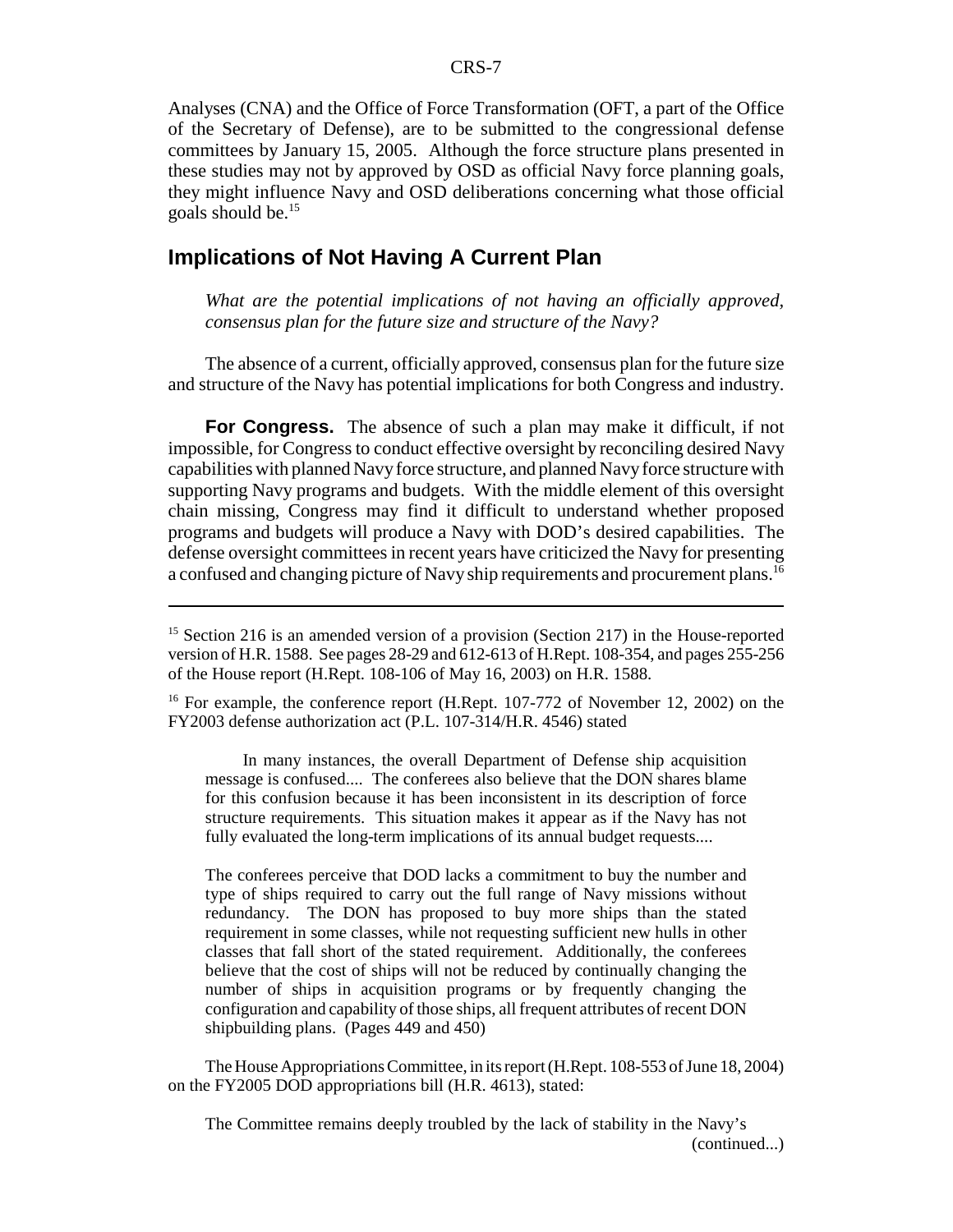**For Industry.** In the absence of a current, officially approved, consensus force structure plan, industry officials might be tempted to pour into broad remarks from DOD or the Navy their own hopes and dreams for individual programs. This could lead to excessive industry optimism about those programs. Uncertainty in Navy planning can also cause business-planning uncertainty in areas such as production planning, workforce management, facilities investment, company-sponsored research and development, and potential mergers and acquisitions.<sup>17</sup>

 $16$  (...continued)

<sup>17</sup> A July 2004 press article, for example, states that

Philip Dur, chief executive officer of Northrop Grumman's Shipbuilding Systems, argued that the Navy's concept of "capabilities versus numbers" not only would hurt the service's operations, but decimate the industry.

If the Navy decides it cannot afford 300 ships, it should come up with a smaller number and set new ship construction plans based on that number, Dur said.

It also would be helpful, he added, if both the Navy and the Coast Guard jointly planned their long-term shipbuilding buys. "I do not know that either service takes the other service's capabilities into account," he said. If both services set their shipbuilding goals collectively, "then the shipbuilders can lay out an investment plan, a hiring plan [and] a training plan that was predicated on the assumption that we would competing for an X-number of platforms per year on a going-forward basis," Dur said....

If the Department of Defense can frame a requirement for ships and defend it, the industry would make the necessary adjustments to either scale down or ramp up, Dur told reporters during a recent tour of the company's shipyards in Louisiana and Mississippi.

(Roxana Tiron, "Lack of Specificity in Navy Shipbuilding Plans Irks the Industry," *National Defense*, July 2004.)

shipbuilding program. Often both the current year and out year ship construction profile is dramatically altered with the submission of the next budget request. Programs justified to Congress in terms of mission requirements in one year's budget are removed from the next. This continued shifting of the shipbuilding program promotes confusion and frustration throughout both the public and private sectors. Moreover, the Committee is concerned that this continual shifting of priorities within the Navy's shipbuilding account indicates uncertainty with respect to the validity of requirements and budget requests in support of shipbuilding proposals. (Page 164)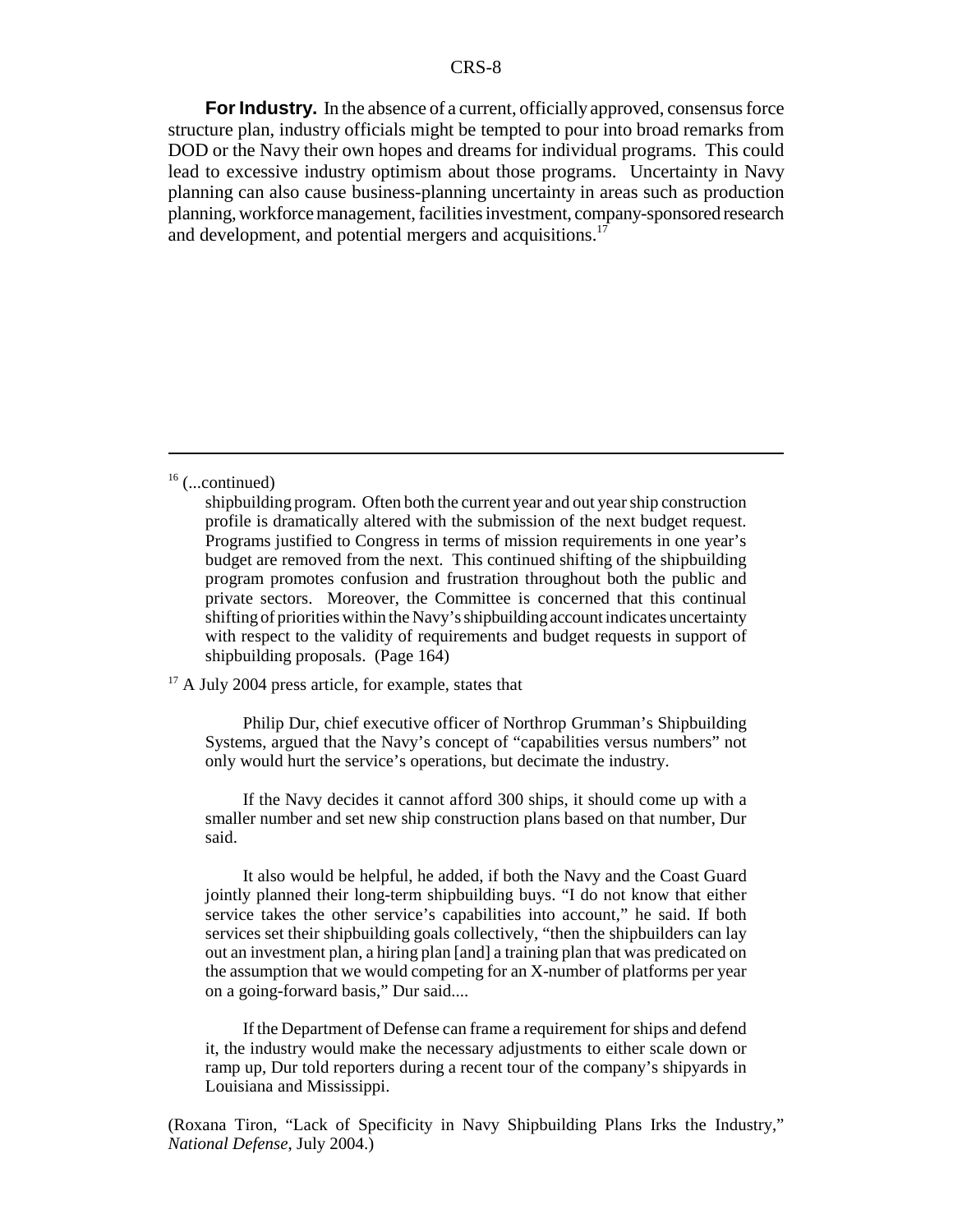## **Potential Features of Next Navy Force Structure Plan**

*Based on press reports, what might the next Navy ship force structure plan look like?*

According to press reports, Navy and DOD officials are considering reducing the aircraft carrier force level goal from 12 to as low as  $9<sup>18</sup>$ , the attack submarine force level goal from 55 down to something in the low to mid-40s, or perhaps as low as 37,19 and the planned number of expeditionary strike groups (ESGs) from 12 down to 10, 9, or 8 Since each ESG currently includes three amphibious ships, this suggests that the total number of amphibius ships might be reduced from 36 down to 30, 27, or 24. In conjunction with its plans for amphibious ships, the Navy reportedly is leaning toward building two Maritime Prepositioning Force (Future), or MPF(F), squadrons, each with perhaps 5 to 8 ships, for a total of 10 to 16 MPF(F) ships. $20$ 

There has been less reporting on possible Navy plans for surface combatants, but there are at least two indications that Navy and DOD officials may be considering reducing planned force levels for these ships as well. First, although the precise effect of the Sea Swap concept on reducing force-level requirements has yet to be determined, the Navy began experimenting with Sea Swap on surface combatants and appears to view these ships as among those most suitable for the concept. Second, the long-term Navy shipbuilding plan that the Navy submitted to Congress in 2003 showed a production rate of about two  $DD(X)$  destroyers or  $CG(X)$  cruisers per year extending through FY2030, the final year covered in the plan. Assuming an average 35-year life for destroyers and cruisers, a two-per-year procurement rate, if maintained over the long run, would eventually result in a force of about 70 larger surface combatants, which is less than the 116 surface combatants in the 310-ship plan from the 2001 QDR, the 104 larger surface combatants included in the Navy's 375-ship proposal, and 103 surface combatants in service at the end of FY2004.

Since submarines, aircraft carriers, surface combatants, and amphibious ships are the four major categories of combat ships that traditionally have helped to define the size and structure of the Navy, potential reductions in force levels among these ships can be used to prepare notional estimates of what the next Navy force structure

19 For discussion, see CRS Report RL32418, *Navy Attack Submarine Force-Level Goal and Procurement Rate: Background and Issues for Congress*, by Ronald O'Rourke.

<sup>18</sup> Bryan Bender, "Arms Reductions, Troop Increase Eyed," *Boston Globe*, December 17, 2004: 1. See also Loren B. Thompson, "QDR Targets Weapons Programs; FCS, JSF Likely Hit," *Defense Today*, December 10, 2004: 1, 3-4. Earlier reports suggested that the aircraft carrier force level might reduced, perhaps temporarily, to 11. See Jason Sherman, "Memorandum Outlines Services' Funding Plans," *Air Force Times*, August 23, 2004: 12; Dave Ahearn, "Sen. Warner Concerned Navy May Not Build Enough Ships," *Defense Today*, August 26, 2004: 1. See also "Rumsfeld Says Navy Can Operate With Fewer Carrier Groups," *Defense Today*, September 24, 2004: 1.

<sup>20</sup> For discussion, see CRS Report RL32513, *Navy-Marine Corps Amphibious and Maritime Prepositioning Ship Programs: Background and Oversight Issues for Congress*, by Ronald O'Rourke.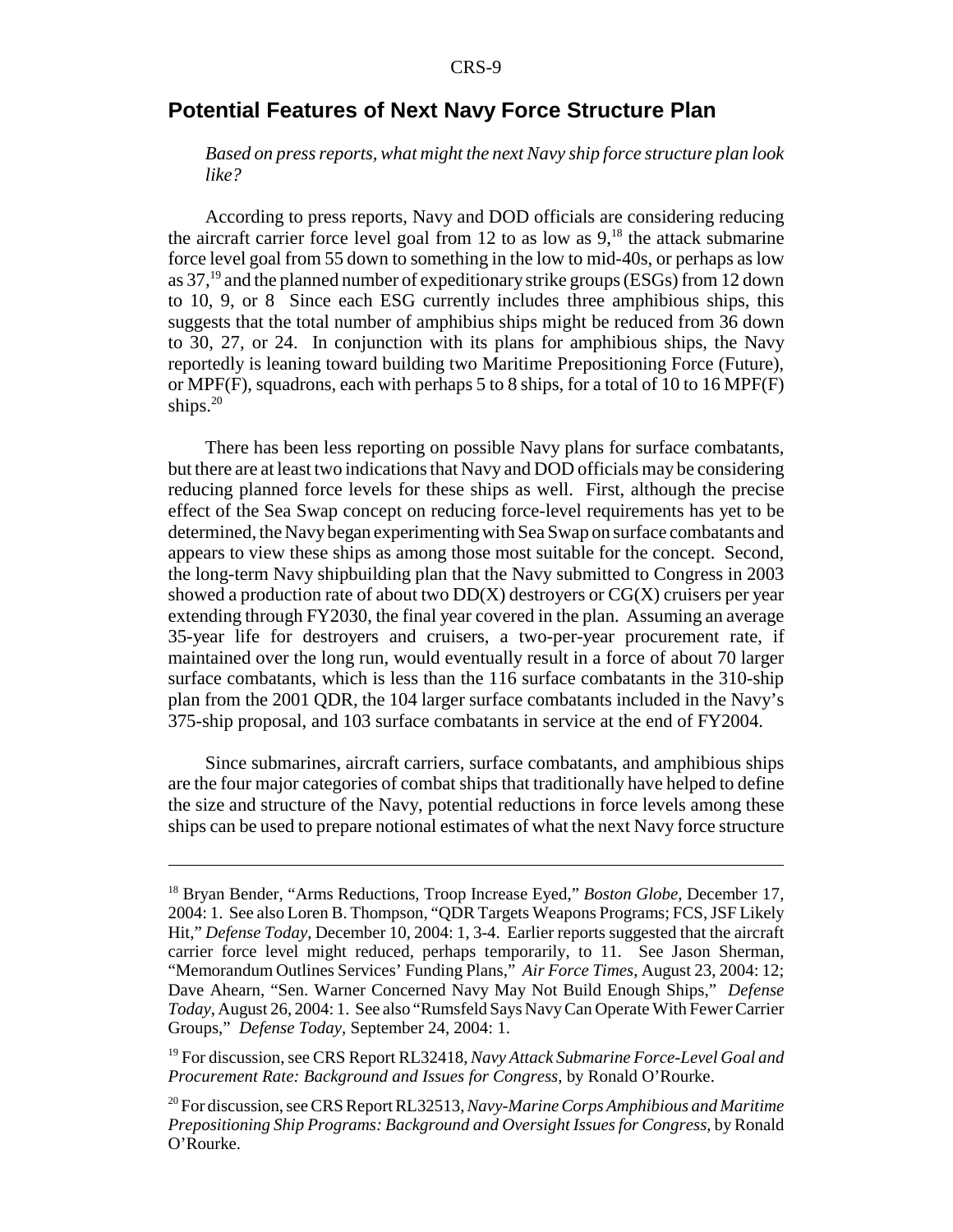plan might look like. As shown in **Table 1** below, for total fleet size, those estimates range from about 250 ships to about 330 ships. The figure of about 250 ships results from using lower potential numbers for various force structure elements, while the figure of about 330 ships results from using higher potential numbers for various elements.

 **Table 1** on the next page compares notional fleets of about 250 and 330 ships to the 310-ship plan from the 2001 QDR and the Navy's 375-ship proposal. It should be emphasized that the two notional plans are meant to be illustrative. The next officially approved Navy force structure plan will likely differ from the 250- and 330 ship plans shown here. In addition, these notional plans are not an estimate of the size of the fleet that the Navy might be able to afford in coming years, but of what the Navy and DOD might state is required to produce a fleet with desired capabilities.

## **Table 1. Notional Possibilities for the Next Navy Force Structure Plan**

|                                      | $310$ -ship                  | <b>Navy</b>             | <b>Notional future</b><br>plans     |                                     |  |
|--------------------------------------|------------------------------|-------------------------|-------------------------------------|-------------------------------------|--|
| Ship type                            | plan from<br><b>2001 QDR</b> | $375$ -ship<br>proposal | <b>About</b><br><b>250</b><br>ships | <b>About</b><br><b>330</b><br>ships |  |
| Ballistic missile submarines (SSBNs) | 14                           | 14                      | 14                                  | 14                                  |  |
| Cruise missile submarines (SSGNs)    | $2 \text{ or } 4^{\text{a}}$ | 4                       | $\overline{4}$                      | $\overline{4}$                      |  |
| Attack submarines (SSNs)             | 55                           | 55                      | 37                                  | 50                                  |  |
| Aircraft carriers                    | 12                           | 12                      | 9                                   | 12                                  |  |
| Cruisers, destroyers, frigates       | 116                          | 104                     | 70 <sup>b</sup>                     | 84 <sup>c</sup>                     |  |
| Littoral Combat Ships (LCSs)         | $\Omega$                     | 56                      | 30 <sup>d</sup>                     | $45^{\circ}$                        |  |
| Amphibious ships                     | 36                           | 37                      | 24                                  | 36                                  |  |
| Maritime prepositioning ships        | 0 <sup>f</sup>               | 0 <sup>f</sup>          | 10 <sup>f</sup>                     | 16 <sup>f</sup>                     |  |
| Combat logistics ships               | 34                           | 42                      | 30                                  | 34                                  |  |
| Command and support ships            | 25                           | 25                      | 20                                  | 25                                  |  |
| Dedicated mine warfare ships         | 16                           | 26 <sup>g</sup>         | 0 <sup>h</sup>                      | 8 <sup>h</sup>                      |  |
| <b>TOTAL</b> battle force ships      | 310 or 312                   | 375                     | 248                                 | 328                                 |  |

(compared to 310-ship plan and 375-ship proposal)

**Source:** Press reports, except as otherwise noted in footnotes below.

d This is the lower end of the range of about 30 to 60 ships that Navy officials have sometimes mentioned as the potential total procurement quantity for the LCS program.

a The report on the 2001 QDR did not mention a specific figure for SSGNs. The Administration's proposed FY2001 DOD budget requested funding to support the conversion of two available Trident SSBNs into SSGNs, and the retirement of two other Trident SSBNs. Congress, in marking up this request, supported a plan to convert all four available SSBNs into SSGNs.

b The two-per-year procurement rate for DD(X) destroyers and CG(X) cruisers shown in the Navy long-range shipbuilding plan delivered to Congress in 2003 would, if maintained over the long run, eventually result in a force of 70 larger surface combatants.

c Replacing the 62 DDG-51 class Aegis destroyers procured through FY2005 and the final 22 CG-47 class Aegis cruisers on a one-for-one basis (while retiring the first 5 Aegis cruisers, as planned by the Navy) would maintain a force of 84 larger combatants.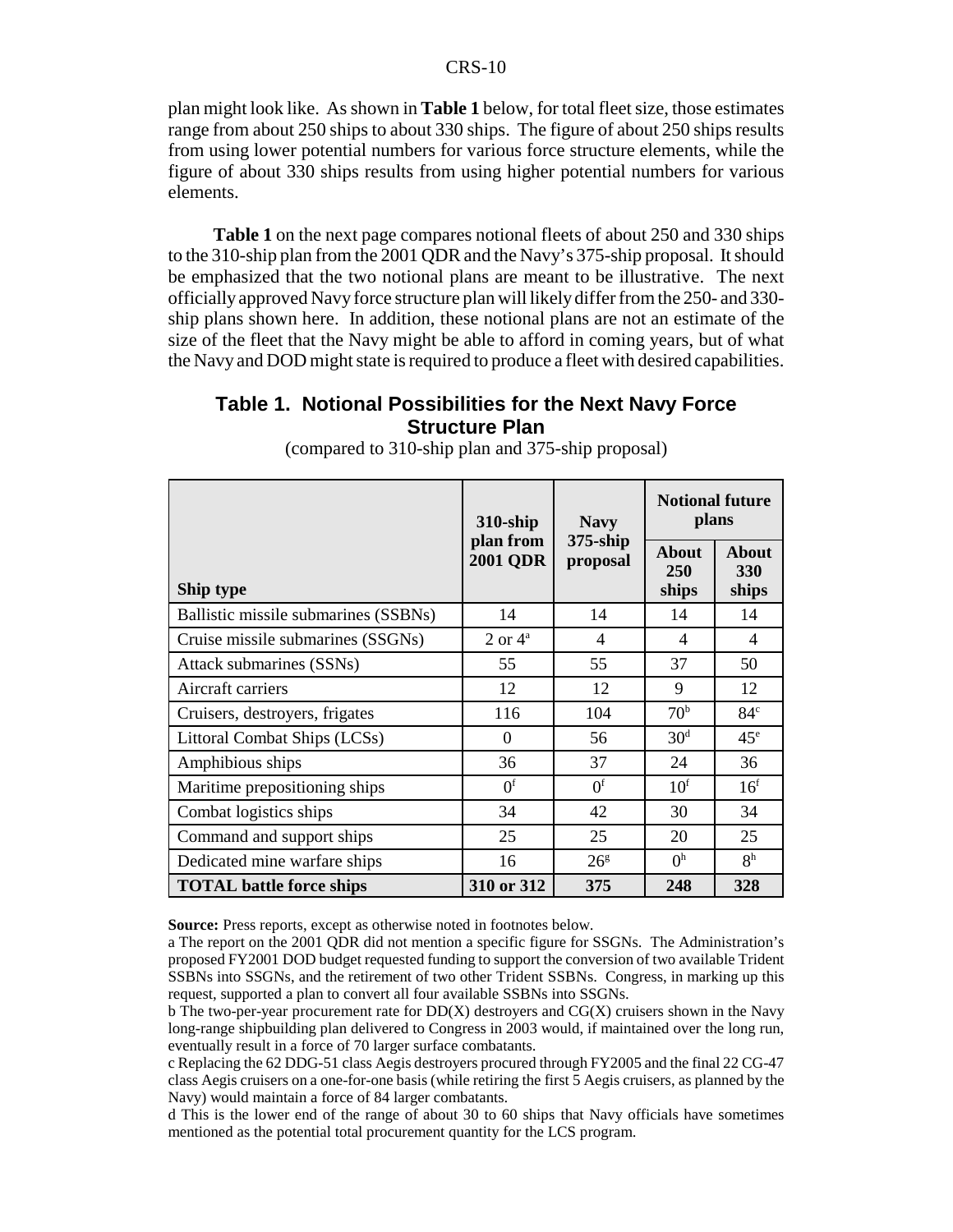e This is half-way between the lower and higher ends of the range of about 30 to 60 ships that Navy officials have sometimes mentioned as the potential total procurement quantity for the LCS program. The higher end was associated with the Navy's 375-ship proposal.

f Today's 16 Maritime Prepositioning Force (MPF) ships are intended primarily to support Marine Corps operations ashore, rather than Navy combat operations, and thus are not counted as Navy battle force ships. The Navy's planned MPF(Future) ships, however, may be capable of contributing to Navy combat capabilities (for example, by supporting Navy aircraft operations). For this reason, the 10 to 16 MPF(F) ships that may be built in coming years are counted here as battle force ships.

g The figure of 26 dedicated mine warfare ships appears to include 10 ships maintained in a reduced mobilization status called Mobilization Category B. Ships in this status are not readily deployable and thus do not count as battle force ships. The 375-ship proposal thus implied transferring these 10 ships to a higher readiness status.

h The figure of 0 dedicated mine warfare ships assumes that mine warfare duties are completely taken over by the 30 LCSs (for whom mine warfare is one of three primary stated missions) and by other ships (such as six DDG-51 destroyers) equipped with so-called organic (i.e., built-in) mine warfare systems. The figure of 8 mine warfare ships (which is half-way between 0 and the 16 in the 310-ship plan) assumes that, even with 45 LCSs and some other ships equipped with organic mine warfare capability, a few dedicated mine warfare ships are determined to be needed.

## **Potential Navy Plans for Shipbuilding Programs**

*Based on press reports, what might be the Navy's new plans for individual shipbuilding programs?*

**Table 2** on the next page shows the draft FY2006-FY2011 shipbuilding plan that the Navy reportedly submitted to OSD during the summer of  $2004$ <sup>21</sup> Differences between this draft plan and the Navy's previous (FY2005-FY2009) shipbuilding plan, which the Navy submitted to Congress in February 2004, are indicated by showing figures from the previous plan in parentheses.<sup>22</sup> The FY2005 column is included to show how congressional action on the  $DD(X)$  destroyer program in FY2005 changed the nominal profile for that program. The table also includes a line providing the total number of ships other than LCSs. LCSs are scheduled to be built in shipyards other than the six shipyards that have built the Navy's major warships in recent years.

<sup>&</sup>lt;sup>21</sup> Table entitled "Navy's Proposed FY-05 Shipbuilding Plan (Compared to president's FY-05 budget request)," as printed in *Inside the Navy*, August 16, 2004: 5. The table as printed in the magazine also included line items for additional items such as high-speed connectors (or HSCs — a new term for fast transport ships), aircraft carrier refueling complex overhauls (RCOHs), attack submarine (SSN) engineering refueling overhauls (EROs), ballistic missile submarine (SSBN) EROs, a new type of amphibious landing craft called the LCH(X), and a new type of air-cushioned landing craft (LCAC) called the LCAC(X).

<sup>&</sup>lt;sup>22</sup> Although the FY2005-FY2009 plan did not cover FY2010 and FY2011, the table as printed in *Inside the Navy* includes figures for these years. These figures might reflect previous internal Navy planning for those years.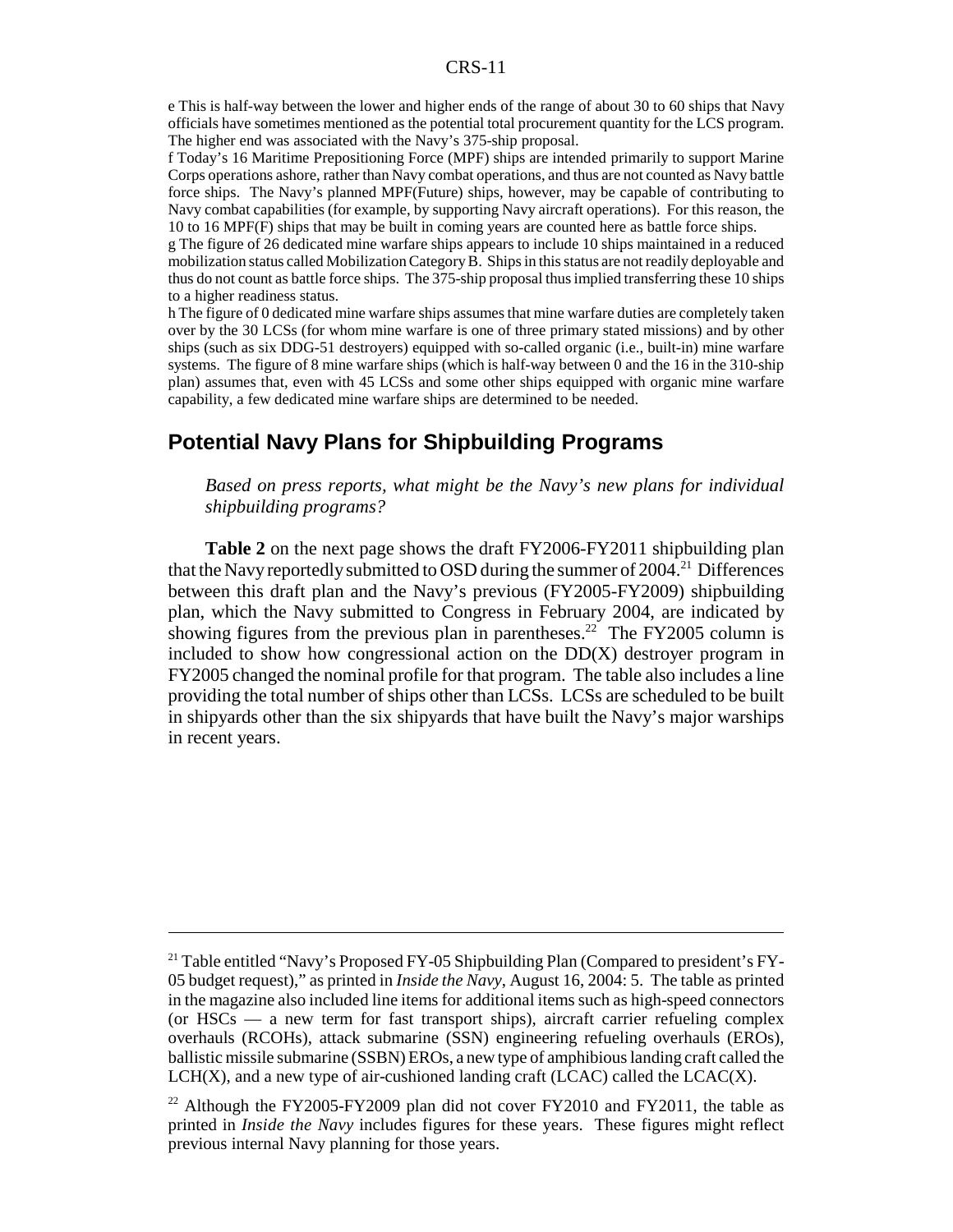|                           |                    |                  |                    |                  | FY2005 FY2006 FY2007 FY2008 FY2009 | <b>FY2010 FY2011</b> |                  | <b>Total</b><br><b>FY2006-</b><br><b>FY2011</b> |
|---------------------------|--------------------|------------------|--------------------|------------------|------------------------------------|----------------------|------------------|-------------------------------------------------|
| $CVM-21$                  | $\overline{0}$     | $\overline{0}$   | $(1)$ 0            | $(0)$ 1          | $\boldsymbol{0}$                   | $\overline{0}$       | $(1)$ 0          | (2)1                                            |
| <b>SSN-774</b>            | 1                  |                  |                    |                  | $\overline{c}$                     | $\overline{2}$       | $\overline{c}$   |                                                 |
| CG(X)                     | $\boldsymbol{0}$   | $\boldsymbol{0}$ | $\boldsymbol{0}$   | $\boldsymbol{0}$ | $\boldsymbol{0}$                   | $\boldsymbol{0}$     | $(0)$ 1          | $(0)$ 1                                         |
| <b>DDG-51</b>             | 3                  | $\overline{0}$   | $\overline{0}$     | $\boldsymbol{0}$ | $\mathbf{0}$                       | $\mathbf{0}$         | $\boldsymbol{0}$ |                                                 |
| DD(X)                     | $(1)$ <sup>0</sup> | $\Omega$         | $(2)$ 1            | $(2)$ 1          | (3) 2                              | $\overline{2}$       | $(2)$ 1          | (11)7                                           |
| <b>LCS</b>                | 1                  | $(2)$ 1          | (1) 2              | 3                | (6) 5                              | 5                    | 5                | (22) 21                                         |
| $LPD-17$                  | 1                  |                  |                    |                  | $(1)$ 0                            | $(1)$ 0              | $(1)$ 0          | (6)3                                            |
| LHA(R)                    | $\boldsymbol{0}$   | $\boldsymbol{0}$ | $(0)$ 1            | $(1)$ 0          | $\boldsymbol{0}$                   | 1                    | $\boldsymbol{0}$ |                                                 |
| <b>TAKE</b>               | $\overline{2}$     | $(2)$ 1          | 1                  | $(0)$ 1          | $\mathbf{0}$                       | $\mathbf{0}$         | $\overline{0}$   |                                                 |
| TAOE(X)                   | $\overline{0}$     | $\Omega$         | $\mathbf{0}$       | $\theta$         | (2)1                               | $(2)$ 1              | $(0)$ 2          |                                                 |
| MPF(F)                    | $\mathbf{0}$       | $\mathbf{0}$     | $(1)$ <sup>0</sup> | $\overline{0}$   | (2)1                               | $(2)$ 1              | 2                | (7)4                                            |
| MPF(A)                    | $\boldsymbol{0}$   | $\Omega$         | $\overline{0}$     | $\theta$         | $(1)$ 0                            | $\boldsymbol{0}$     | $\theta$         | (1)0                                            |
| <b>TOTAL</b>              | (9)8               | (6)4             | (8)7               | (9)8             | (17) 11                            | (15) 12              | 13               | (68) 55                                         |
| <b>TOTAL</b><br>less LCSs | (8)7               | $(4)$ 3          | (7) 5              | (6) 5            | (11)6                              | (10)7                | 8                | $(46)$ 34                                       |

## **Table 2. Draft Navy Shipbuilding Plan for FY2006-FY2011**

(Figures from previous plan shown in parentheses; FY2005 shown for reference)

**Source:** Inside the Navy, August 16, 2004: 5.

The following discusses the changes between this reported draft shipbuilding plan and the previous shipbuilding plan.

**Overall Ship Procurement Rate.** Under the draft Navy plan, for the period FY2006-FY2011, the total number of ships to be procured would be reduced from 68, or an average of about 11.3 ships per year, to 55, or an average of about 9.2 ships per year. Assuming an average Navy ship life of 30 to 35 years, an average procurement rate of about 11.3 ships per year would, over the long run, maintain a fleet of 340 to 397 ships, while an average procurement rate of about 9.2 ships per year would, over the long run, maintain a fleet of 275 to 321 ships.

Excluding LCSs so as to focus on ships that would likely be built by the six yards that have built the Navy's major warships in recent years,  $2^3$  the total number of

 $23$  These six yards include Bath Iron Works (BIW) of Bath, ME, the Electric Boat Division (continued...)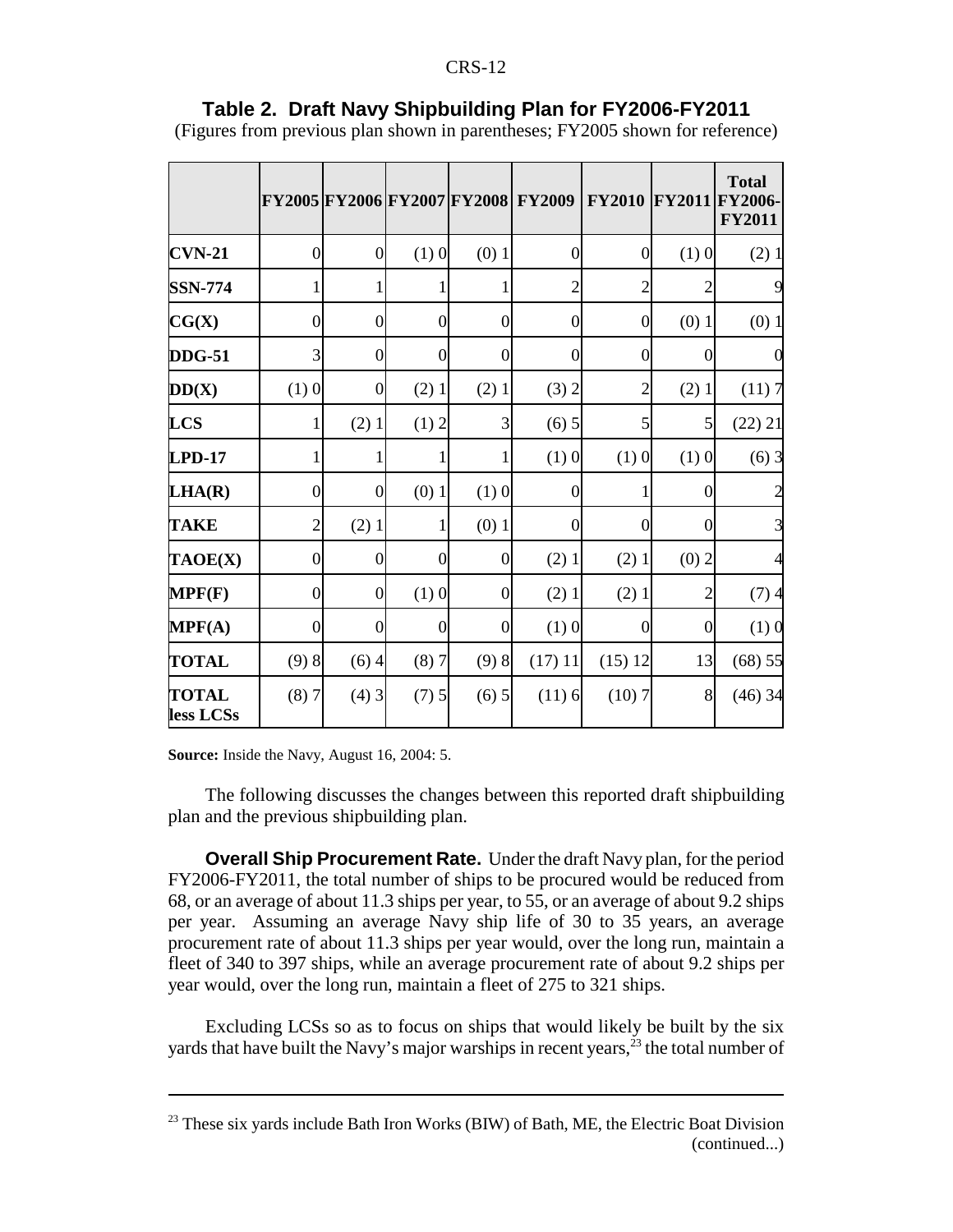ships to be built would be reduced from 46, or an average of about 7.7 ships per year, to 34 under the draft plan, or an average of about 5.7 ships per year. Assuming an average Navy ship life of 30 to 35 years, an average procurement rate of about 7.7 ships per year other than LCSs would, over the long run, maintain a fleet that included 230 to 268 ships other than LCSs, while an average procurement rate of about 5.7 ships per year other than LCSs would, over the long run, maintain a fleet that included 170 to 198 ships other than LCSs.

### **Individual Shipbuilding Programs.**

*CVN-21 Aircraft Carrier Program.* The draft Navy plan defers the procurement of the next aircraft carrier, called CVN-21, by a year, to FY2008. This may have been due to need to finance the procurement in FY2007 of the lead DD(X) destroyer and the LHA(R) amphibious assault ship. The draft Navy plan also defers the procurement of the carrier after CVN-21 from FY2011 to some future fiscal vear. $^{24}$ 

*SSN-774 Attack Submarine Program.* The draft Navy plan does not change the procurement profile for the Virginia (SSN-774) class attack submarine program.25

*CG(X) Cruiser Program.* The draft Navy plan would accelerate the procurement of the first  $CG(X)$  cruiser to  $FY2011$ . The long-range shipbuilding plan that the Navy submitted to Congress in 2003 showed the first  $CG(X)$  cruiser being procured in FY2018.26

*DDG-51 Destroyer Program.* The draft Navy plan does not change the procurement profile for the Arleigh Burke (DDG-51) class Aegis destroyer program. This profile calls for the three DDG-51s procured in FY2005 to be the last ships in the program.

*DD(X) Destroyer Program.* The table suggests that the draft Navy plan defers the procurement of the lead  $DD(X)$  destroyer by two years, to  $FY2007$ . The actual effect of the draft Navy plan on the schedule for building this ship, however, may be less dramatic. The Navy's FY2005 budget submission proposed funding the

 $23$  (...continued)

of Groton, CT, and Quonset Point, RI, and National Steel and Shipbuilding Company (NASSCO) of San Diego, CA, all of which are owned by General Dynamics Corporation; and Avondale Shipyards near New Orleans, LA, Ingalls Shipbuilding of Pascagoula, MS, and Newport News Shipbuilding of Newport News, VA, all of which are owned by Northrop Grumman Corporation.

<sup>24</sup> For more on the CVN-21 program, see CRS Report RS20643, *Navy CVN-21 Aircraft Carrier Program: Background and Issues for Congress*, by Ronald O'Rourke.

<sup>25</sup> For more on the SSN-774 program, see CRS Report RL32418, *Navy Attack Submarine Force-Level Goal and Procurement Rate: Background and Issues for Congress*, by Ronald O'Rourke.

<sup>26</sup> For more on the CG(X) program, see CRS Report RL32109, *Navy DD(X) and LCS Ship Acquisition Programs: Oversight Issues and Options for Congress*, by Ronald O'Rourke.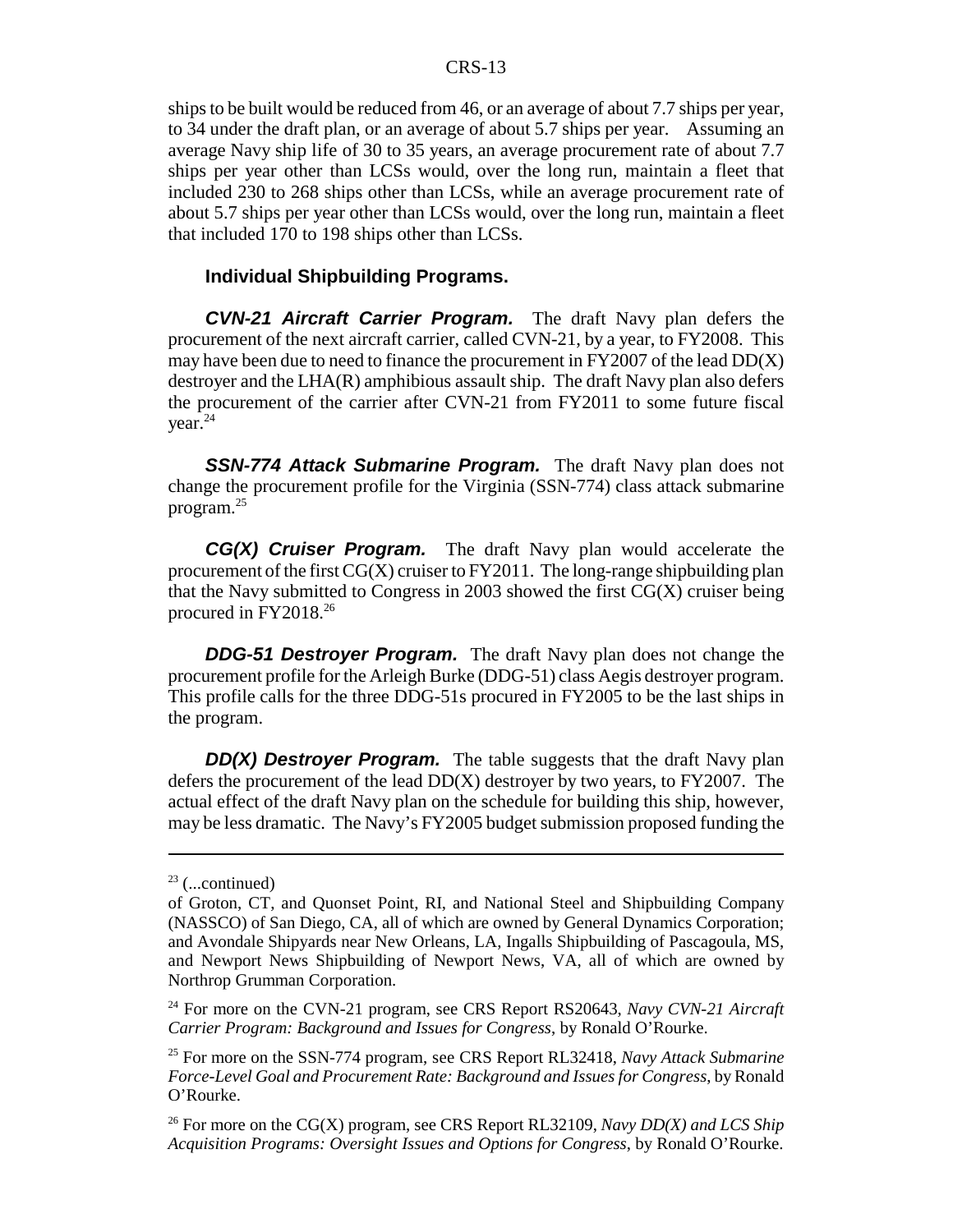construction of the lead DD(X) in the Navy's research and development account through a stream of annual funding increments stretching out to FY2011 — an approach commonly known as incremental funding. Under this proposed scheme, the Navy had some flexibility to choose which year to record as the nominal year of procurement for the lead  $DD(X)$ . The Navy chose FY2005, the year of the first scheduled increment, even though the amount of funding requested for the FY2005 increment equated to only about 8% of the ship's total cost, leaving the remaining 92% of the ship's cost to be provided in future years.

Congress, in acting on the Navy's proposed FY2005 budget, approved the Navy's FY2005 funding request for the lead  $DD(X)$  but directed that the ship be procured the traditional way, through the Navy's shipbuilding account (known formally as the Shipbuilding and Conversion, Navy, or SCN, account), and that the ship be funded the traditional way, in accordance with the full funding policy, which requires that items acquired through the procurement title of the DOD appropriation act be fully funded in the year they are procured.<sup>27</sup> Consistent with this direction, the FY2005 funding increment was designated as advance procurement (AP) funding for a ship to be procured in some future fiscal year.

Abiding by this direction will require the Navy to alter its funding profile for the lead  $DD(X)$  to one that fully funds the ship in a particular year. The draft Navy plan suggests that the Navy, after examining its options, selected FY2007 as the year in which the ship would be fully funded. It is not clear, however, whether the actual schedule for building the lead ship will be significantly affected by this change in funding profile and nominal year of procurement. Consequently, although the nominal year of procurement for the lead DD(X) appears to have been deferred two years, this may overstate the actual amount of change in the schedule for the lead ship.

The draft Navy plan does, however, defer the procurement of the second DD(X) by a year, to  $FY2008$ , and reduces to seven the total number of  $DD(X)$ s to be procured through FY2011. Under previous plans, the Navy envisioned stopping  $DD(X)$  procurement at about the time that it started  $CG(X)$  procurement. If the lead  $CG(X)$  is procured in FY2011, as shown in the draft Navy plan, and there is a gap year in FY2012 between the procurement of the lead  $CG(X)$  and follow-on  $CG(X)$ s starting in FY2013, then two final  $DD(X)$ s might be procured in FY2012. If so, then the total procurement quantity for the  $DD(X)$  program would be nine ships, which could be viewed as consistent with a plan to provide one  $DD(X)$  for each of nine  $ESGs.<sup>28</sup>$ 

<sup>27</sup> For more on the full funding policy, see CRS Report RL31404, *Defense Procurement: Full Funding Policy — Background, Issues, and Options for Congress*, by Ronald O'Rourke and Stephen Daggett.

<sup>28</sup> For more on the DD(X) program, see CRS Report RS21059, *Navy DD(X) Destroyer Program: Background and Issues for Congress*, by Ronald O'Rourke; and CRS Report RL32109, *Navy DD(X) and LCS Ship Acquisition Programs: Oversight Issues and Options for Congress*, by Ronald O'Rourke.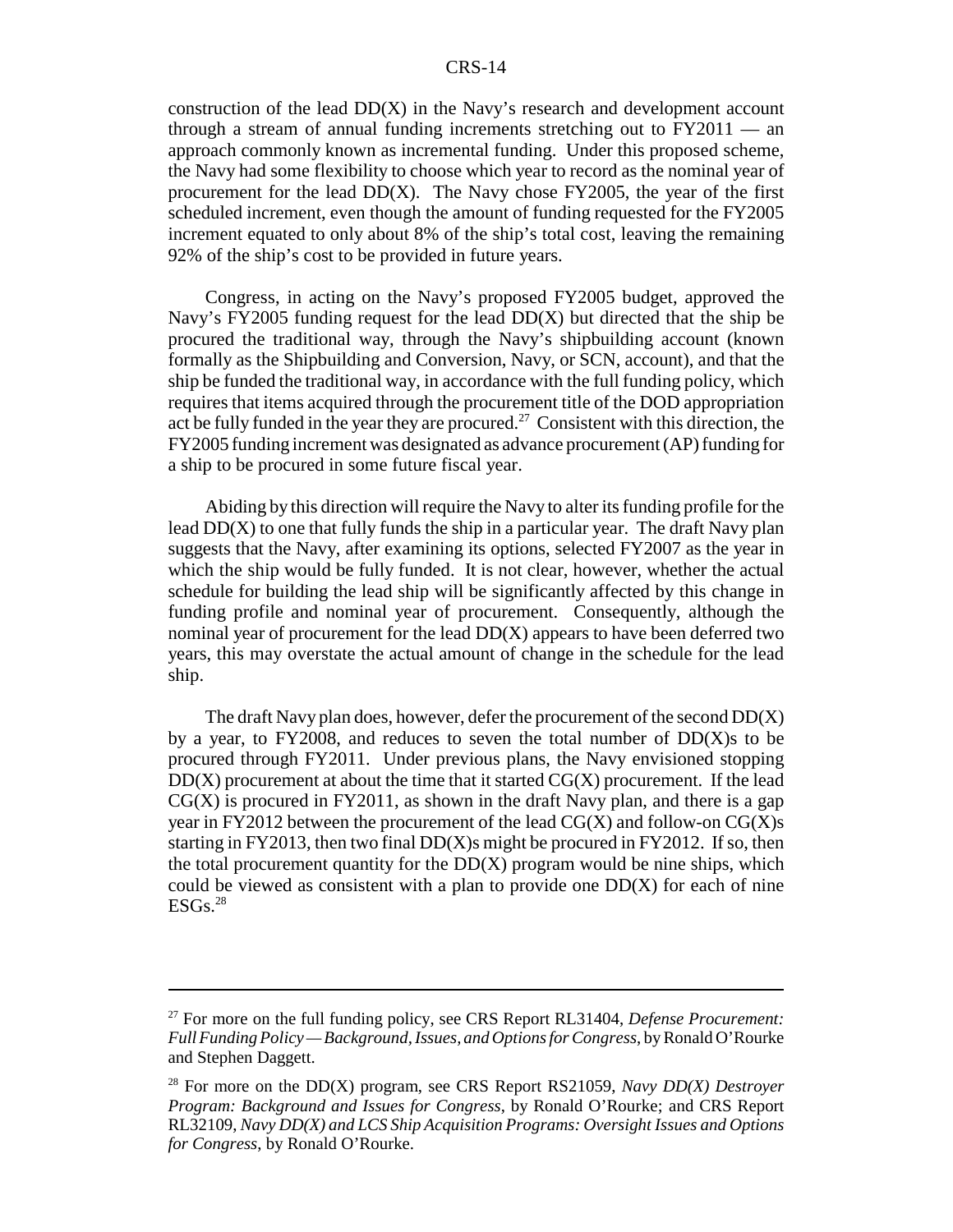*Littoral Combat Ship (LCS) Program.* The draft Navy plan defers procurement of the third LCS by a year, to FY2007. This is consistent with Congress' direction, in acting on the Navy's FY2005 budget request, to fully fund a lead LCS in FY2005 but require a gap year between the procurement of a lead LCS and any follow-on LCSs built to that same design. The Navy plans to procure two lead LCSs to different designs developed by two competing industry teams. Under the Navy's draft plan, the single ship now planned for FY2006 would presumably be the second lead LCS, and the two LCSs now planned for FY2007 would presumably be follow-on ships built to the same design as the lead LCS procured in FY2005. The draft plan would also reduce the number of LCSs procured in FY2009 from six ships to five. This can be viewed as consistent with the Navy's longer-range projection for the LCS program, which has envisioned a sustaining procurement rate of five ships per year through the end of the program, as shown by the figures for FY2010 and FY2011.29

*LPD-17 Amphibious Ship Program.* The draft Navy plan shows the elimination of three San Antonio (LPD-17) class amphibious ships from the period FY2009-FY2011. This is somewhat confusing, since procuring these three ships would result in a total procurement of 13 LPD-17s, whereas previous Navy plans called for procuring a total of 12 LPD-17s, with the final LPD-17 being procured in FY2010. Either way, if the final LPD-17 is procured in FY2008, as shown in the draft plan, a total of 10 LPD-17s would be procured. A figure of 10 LPD-17s could be viewed as consistent with a plan to provide one LPD-17 for each of 10  $ESGs$ .<sup>30</sup> According to a September, 2004 press article, Secretary of the Navy Gordon England expressed a firm commitment to procure nine LPD-17s but was noncommittal about building any additional LPD-17s beyond that. $31$ 

*LHA(R) Amphibious Ship Program.* The draft Navy plan would accelerate the procurement of  $LHA(R)$ , an amphibious assault ship, by one year, to  $FY2007$ . Although the Navy's FY2005-FY2009 shipbuilding plan scheduled procurement of LHA(R) for FY2008, its previous (i.e., FY2004-FY2009) shipbuilding plan, which the Navy submitted to Congress in February 2003, showed LHA(R) in FY2007. Accelerating procurement of LHA(R) to FY2007 can thus be viewed as restoring the year of procurement shown in the plan submitted to Congress in 2003.<sup>32</sup>

<sup>29</sup> For more on the LCS program, see CRS Report RS21305, *Navy Littoral Combat Ship (LCS): Background and Issues for Congress*, by Ronald O'Rourke; and CRS Report RL32109, *Navy DD(X) and LCS Ship Acquisition Programs: Oversight Issues and Options for Congress*, by Ronald O'Rourke.

<sup>30</sup> For more on the LPD-17 program, see CRS Report RL32513, *Navy-Marine Corps Amphibious and Maritime Prepositioning Ship Programs: Background and Oversight Issues for Congress*, by Ronald O'Rourke.

<sup>31</sup> Keith Darce, "Navy Commits To Building 9 Warships," *New Orleans Times-Pacayune*, September 11, 2004.

<sup>32</sup> For more on the LHA(R) program, see CRS Report RL32513, *Navy-Marine Corps Amphibious and Maritime Prepositioning Ship Programs: Background and Oversight Issues for Congress*, by Ronald O'Rourke.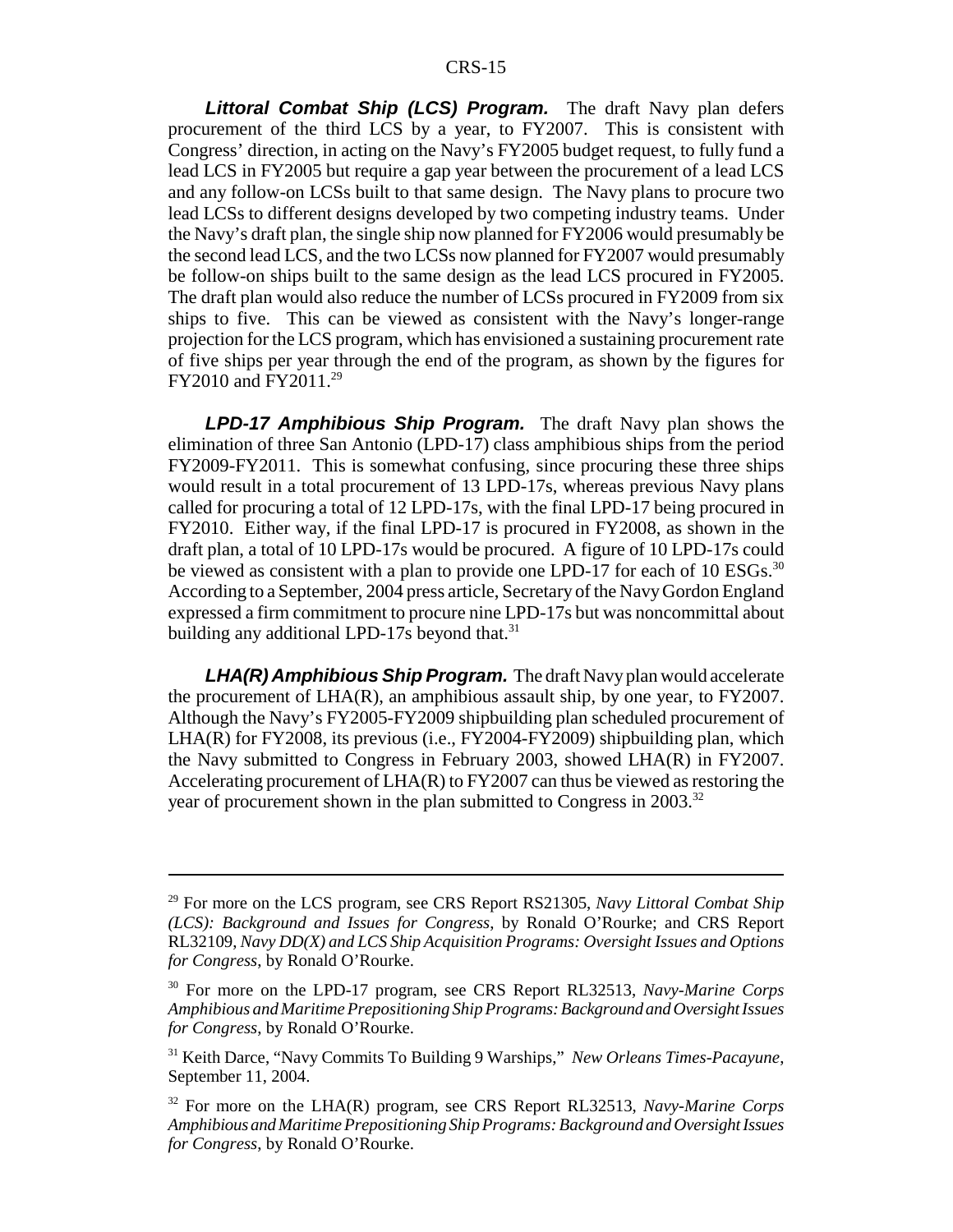*TAKE Auxiliary Cargo Ship Program.* The draft Navy plan effectively defers one of the two Lewis and Clark (TAKE-1) class auxiliary cargo ships previously planned for FY2006 to FY2008.

*TAOE(X) Replenishment Ship Program.* The draft Navy plan would reduce procurement of new TAOE(X) auxiliary underway replenishment ships to one ship per year in FY2009 and FY2010, deferring the two additional ships previously planned for these years to FY2011.

*MPF(F) Maritime Prepositioning Ship (Future) Program.* The draft Navy plan would defer procurement of the first Maritime Prepositioning Force (Future) ship by two years, to FY2009, and reduce the total number of MPF(F)s procured through FY2011 from seven (plus one additional MPF(A) ship; see next item below) to four. $33$ 

*MPF(A) Maritime Prepositioning Ship (Aviation) Program.* Previous Navy plans distinguished between the basic MPF(F) ship and an aviation variant called MPF(A). The draft Navy plan either cancels the MPF(A) effort or ends the distinction by folding the MPF(A) back into the MPF(F) program.

## **Issues for Congress**

## **Number of Ships in the Navy**

*In terms of numbers of ships, how large a Navy does the United States need, and what current force-planning issues may affect these numbers?*

**Capabilities-Based Planning and Numbers of Ships.** As a result of the shift to capabilities-based planning, Navy and DOD officials are seeking to acquire a Navy with a certain set of desired capabilities, rather than a Navy that happens to have a certain number of ships and aircraft. As discussed in the Background section, however, once the Navy and DOD identify a desired set of capabilities for the Navy, it should become possible at some point to translate those desired capabilities into a force structure plan for a Navy that includes numbers of ships and aircraft, although those numbers might be expressed as ranges rather than discrete figures. In this sense, even under capabilities-based planning, it is legitimate to ask Navy and DOD officials how large a Navy they are planning in terms of numbers of ships. When the Navy and DOD provide a force structure plan with these numbers, Congress will have an opportunity to assess its adequacy.

**Historical Fleet Numbers As A Yardstick.** Historical figures for the total number of ships in the Navy are not necessarily a reliable yardstick for assessing the adequacy of today's Navy or a future planned Navy that includes a certain number of ships, particularly if the historical figures are more than a few years old, because the missions to be performed by the Navy, the mix of ships that make up the Navy,

 $33$  For more on the MPF(F) program, see CRS Report RL32513, op cit.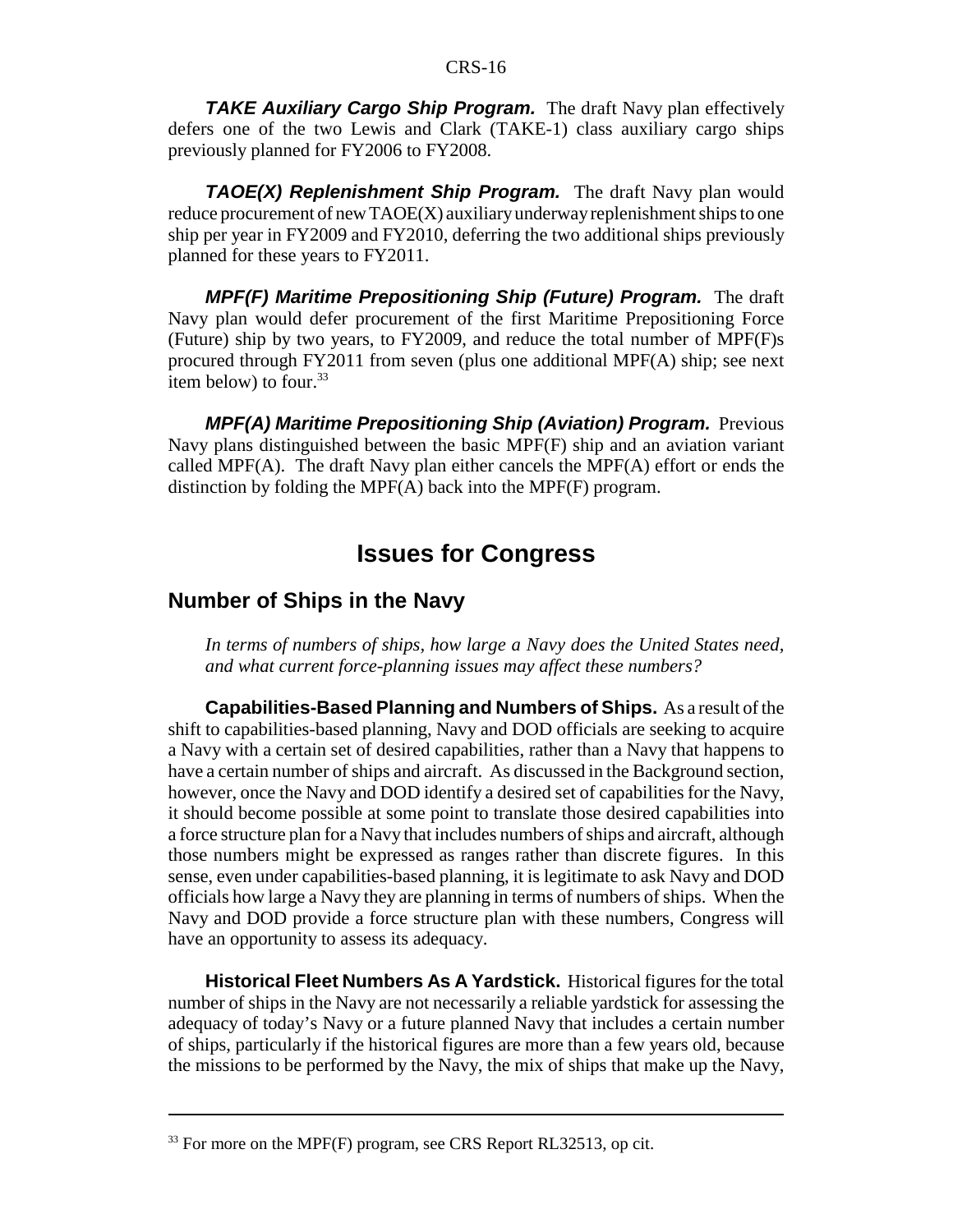and the technologies that are available to Navy ships for performing missions all change over time. Due to changes in these variables, the historical number of ships in the fleet is at best a partial guide, and at worst a potentially misleading guide, to whether today's Navy is adequate, or a future Navy that includes a certain number of ships would be adequate, for performing its required missions.

The Navy, for example, reached a late-Cold War peak of 568 battle force ships at the end of FY1987, $34$  and as of December 22, 2004 had declined to a total of 289 battle force ships. The FY1987 fleet, however, was intended to meet a set of mission requirements that focused on countering Soviet naval forces at sea during a potential multi-theater NATO-Warsaw Pact conflict, while the October 2004 fleet is intended to meet a considerably different set of mission requirements centered on influencing events ashore by countering both land- and sea-based military forces of potential regional threats other than Russia, including non-state terrorist organizations. In addition, the Navy of FY1987 differed substantially from the October 2004 fleet in areas such as profusion of precision-guided air-delivered weapons, numbers of Tomahawk-capable ships, and sophistication of C4ISR systems.<sup>35</sup>

Fifteen or so years from now, Navy missions may have shifted again, to include, as a possible example, a greater emphasis on being able to counter Chinese maritime military capabilities. In addition, the capabilities of Navy ships will likely have changed further by that time due to developments such as more comprehensive implementation of networking technology and increased use of ship-based unmanned vehicles.

The 568-ship fleet of FY1987 may or may not have been capable of performing its stated missions; the 289-ship fleet of October 2004 may or nor may not be capable of performing its stated missions; and a fleet 15 or so years from now with a certain number of ships may or may not be capable of performing its stated missions. Given changes over time in mission requirements, ship mixes, and technologies, however, these three issues are to a substantial degree independent of one another.

<sup>&</sup>lt;sup>34</sup> Some publications, such as those of the American Shipbuilding Association, state that the Navy reached a peak of 594 ships at the end of FY1987. This figure, however, is the total number of active ships in the fleet, which is not the same as the total number of battle force ships. In recent years, the total number of active ships has been larger than the total number of battle force ships. For example, the Naval Historical Center states that as of November 16, 2001, the Navy included a total of 337 active ships, while the Navy states that as of November 19, 2001, the Navy included a total of 317 battle force ships. Although the total number of battle force ships as of October 6, 2004 was 290, the total number of active ships as of this date was likely more than 300. Comparing the total number of active ships in one year to the total number of battle force ships in another year is thus an apple-to-oranges comparison that in this case overstates the decline since FY1987 in the number of ships in the Navy. As a general rule to avoid potential statistical distortions, comparisons of the number of ships in the Navy over time should use, whenever possible, a single counting method.

<sup>&</sup>lt;sup>35</sup> C4ISR stands for command and control, communications, computers, intelligence, surveillance, and reconnaissance.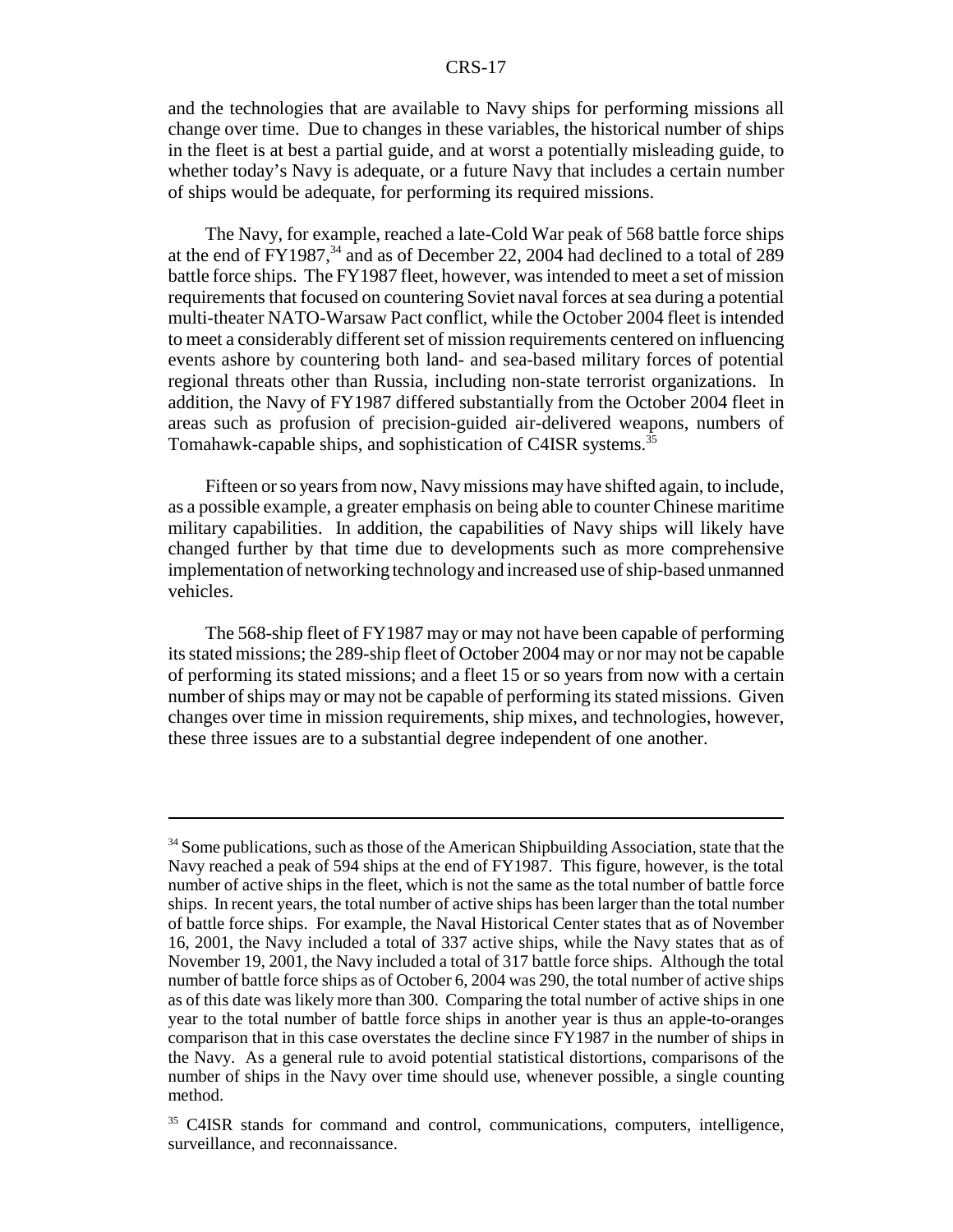For similar reasons, trends over time in the total number of ships in the Navy are not necessarily a reliable indicator of the direction of change in the fleet's ability to perform its stated missions. An increasing number of ships in the fleet might not necessarily mean that the fleet's ability to perform its stated missions is increasing, because the fleet's mission requirements might be increasing more rapidly than ship numbers and average ship capability. Similarly, a decreasing number of ships in the fleet might not necessarily mean that the fleet's ability to perform stated missions is decreasing, because the fleet's mission requirements might be declining more rapidly than numbers of ships, or because average ship capability and the percentage of time that ships are in deployed locations might be increasing quickly enough to more than offset reductions in total ship numbers.

**Previous Force Structure Plans As A Yardstick.** Previous Navy force structure plans might provide some insight into the potential adequacy of a proposed new force-structure plan, but changes over time in mission requirements, technologies available to ships for performing missions, and other force-planning factors suggest that some caution should be applied in using past force structure plans for this purpose. The Reagan-era plan for a 600-ship Navy was designed for a Cold War set of missions focusing on countering Soviet naval forces at sea, which is not an appropriate basis for planning the Navy today, while more recent Navy forcestructure plans, including the Navy's 375-ship proposal, do not appear to reflect potential changes now being discussed by Navy officials, such as additional forward homeporting of ships, widespread application of the Sea Swap concept, and implementation of the new sea basing concept for conducting expeditionary operations ashore.36

<sup>36</sup> Recent Navy force structure plans include the Reagan-era 600-ship plan of the 1980s, the Base Force fleet of more than 400 ships planned during the final two years of the George H. W. Bush Administration, the 346-ship fleet from the Clinton Administration's 1993 Bottom-Up Review (or BUR, sometimes also called Base Force II), the 310-ship fleets of the Clinton Administration's 1997 QDR and the George W. Bush Administration's 2001 QDR, and the Navy's 375-ship proposal. The table below summarizes some key features of these plans.

| Plan                      | $600$ -ship            | <b>Base Force</b>           | 1993<br><b>BUR</b> | <b>1997 QDR</b> | <b>2001 QDR</b> | $375$ -ship<br>proposal |
|---------------------------|------------------------|-----------------------------|--------------------|-----------------|-----------------|-------------------------|
| <b>TOTAL</b> ships        | ~100                   | $\sim$ 450/416 <sup>a</sup> | 346                | $~205/310^b$    | ~2310           | 375                     |
| <b>Attack submarines</b>  | 100                    | $80/-55^{\circ}$            | $45 - 55$          | $50/55^d$       | 55 <sup>e</sup> | 55 <sup>e</sup>         |
| Aircraft carriers         | $15^{\rm f}$           | 12                          | $11+1^{g}$         | $11+1^{g}$      | 12              | 12                      |
| <b>Surface combatants</b> | $242/228$ <sup>h</sup> | ~150                        | ~124               | 116             | 116             | 160 <sup>i</sup>        |
| <b>Amphibious ships</b>   | $\sim 75^{\mathrm{j}}$ | $51^k$                      | 36 <sup>k</sup>    | 36 <sup>k</sup> | 36 <sup>k</sup> | 37                      |

**Features of Recent Navy Force Structure Plans**

**Source:** Prepared by CRS based on DOD and U.S. Navy data.

a Commonly referred to as 450-ship plan, but called for decreasing to 416 ships by end of FY1999. b Original total of about 305 ships was increased to about 310 due to increase in number of attack submarines to 55 from 50.

c Plan originally included 80 attack submarines, but this was later reduced to about 55.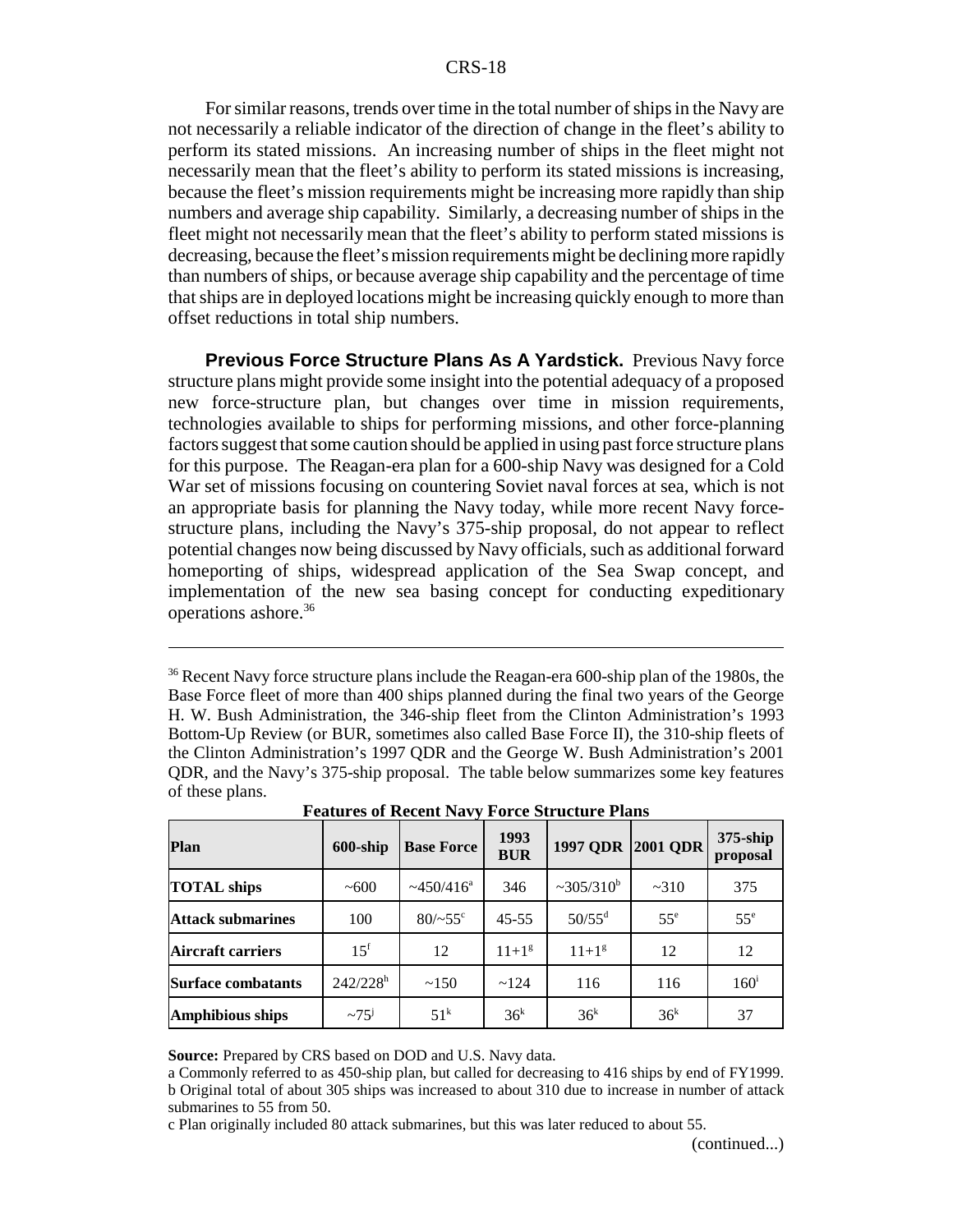**Current Force-Planning Issues.** Current force-planning issues that Congress may consider in assessing how large a Navy the United States needs include the following:

- sea-based missile defense:
- the sea basing concept for conducting expeditionary operations ashore;
- naval requirements for the global war on terrorism and for irregular conflicts such as insurgencies;
- ! naval requirements to address the possible emergence over the next 10 to 25 years of significantly more capable Chinese maritime military forces;
- new technologies that may affect U.S. Navy ship capabilities;
- additional forward homeporting and the Sea Swap concept;
- ! DOD's increased emphasis on achieving full jointness in U.S. military plans and operations; and
- potential tradeoffs between funding Navy requirements and funding competing defense requirements.

*Sea-based Missile Defense.* The Navy would likely play a role in any U.S. missile defense system, but the nature of that role is not yet well defined, because the United States Strategic Command (Stratcom) and the Missile Defense Agency (MDA) are only in the early stages of defining its preferred eventual overall missiledefense architecture.

Navy ships could contribute to a U.S. missile defense system by acting as platforms for both radars and interceptor missiles. Sea-based radars could be placed on surface combatants or on non-combatant platforms such as auxiliary ships or floating structures resembling offshore oil platforms. Several U.S. Navy surface combatants have recently been designated to operate on a rotational basis in the Sea of Japan as forward radar platforms for detecting potential ballistic missile launches from North Korea. Sea-based interceptor missiles could be based on either submarines, surface combatants, or noncombatant platforms. Submarines might be particularly suitable as boost-phase interceptor platforms, while noncombatant platforms might be particularly suitable as midcourse radar or interceptor platforms. Surface combatants might be suitable as either.

 $36$  (...continued)

d Plan originally included 50 attack submarines but this was later increased to 55.

e Plus 2 or 4 additional converted Trident cruise missile submarines (SSGNs) for the 2001 QDR plan and 4 additional SSGNs for the 375-ship proposal.

f Plus one additional aircraft carrier in the service life extension program (SLEP).

g 11 active carriers plus 1 operational reserve carrier.

h Plan originally included 242 surface combatants but this was later reduced to 228.

i Figure includes 56 LCSs. Other plans shown include no LCSs.

j Number needed to lift assault echelons of 1 Marine Expeditionary Force (MEF) plus 1 Marine Expeditionary Brigade (MEB).

k Number needed to lift assault echelons of 2.5 MEBs. Note how number needed to meet this goal changed from Base Force plan to the BUR plan — a result of new, larger amphibious ship designs.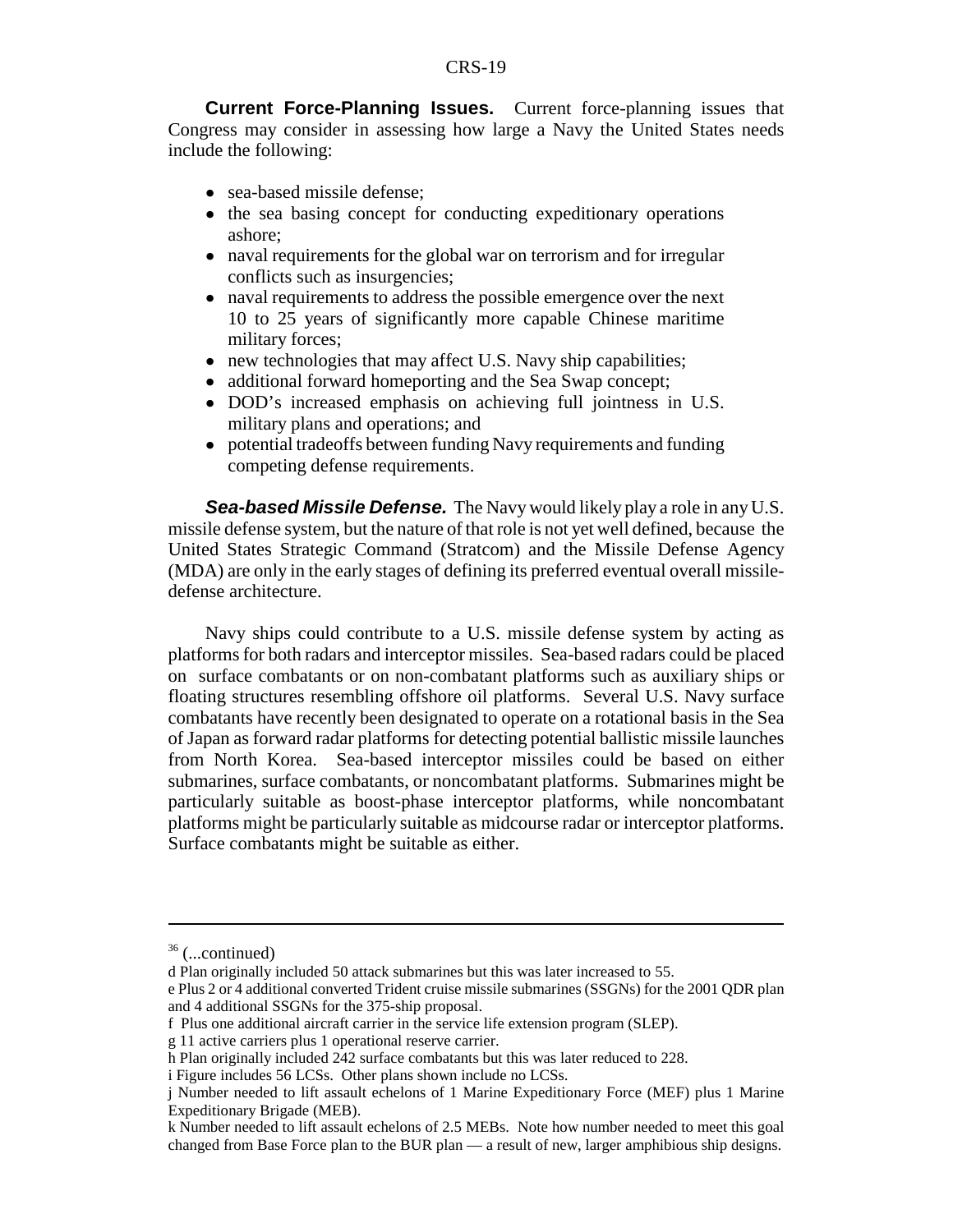Eventual decisions on the overall missile defense architecture consequently could affect Navy requirements for submarines, surface combatants, and auxiliary ships. A new Navy force structure plan that errs badly in anticipating the Navy's eventual role in the overall missile defense architecture could leave the country with a surplus or shortfall of ships in one or more of these categories. A shortfall could create a tension between performing sea-based missile defense and performing other Navy missions, while a surplus would suggest that the funds used to build some ships might have been better used for other purposes. If Stratcom and MDA can take steps to better define the Navy's role in the overall missile-defense architecture, this could reduce the potential for the next Navy force structure plan to result in such a surplus or shortfall.

**Sea Basing Concept.** Implementing the sea basing concept would affect requirements for numbers and types of amphibious ships and MPF(F) ships. It might also affect requirements for surface combatants such as the DD(X) and the LCS. Exactly how implementing sea basing would affect these requirements, however, is not yet clear because the number of sea basing squadrons, and their composition, is still being examined.

*Global War on Terrorism and Irregular Warfare.* The potential effects of the global war on terrorism and irregular conflicts such as insurgencies on requirements for U.S. ground forces have received much attention in recent months. The potential effects of these factors on requirements for U.S. naval forces, in contrast, has received less attention. In terms of ships, possible effects on requirements for U.S. naval forces include an increased emphasis on one or more of the following:

- ships (such as attack submarines, surface combatants, or aircraft carriers) that can conduct offshore surveillance of suspected terrorists and irregular military forces using either built-in sensors or embarked unmanned vehicles;
- ships (such as surface combatants, and perhaps particularly smaller and less heavily armed combatants like the LCS) for conducting coastal patrol and intercept operations, including countering small boats and craft and countering pirate-like operations;<sup>37</sup>
- ships (such as attack submarines) for covertly inserting and recovering Navy special operations forces, known as SEALs;<sup>38</sup>
- ships (such as amphibious ships) for supporting smaller-scale Marine Corps operations ashore; and
- ships (such as aircraft carriers or large-deck amphibious assault ships) that can launch strike-fighters armed with smaller-scale precision guided weapons.

 $37$  Coast Guard cutters may also be well suited for such operations.

<sup>&</sup>lt;sup>38</sup> SEAL stands for SEa, Air, and Land.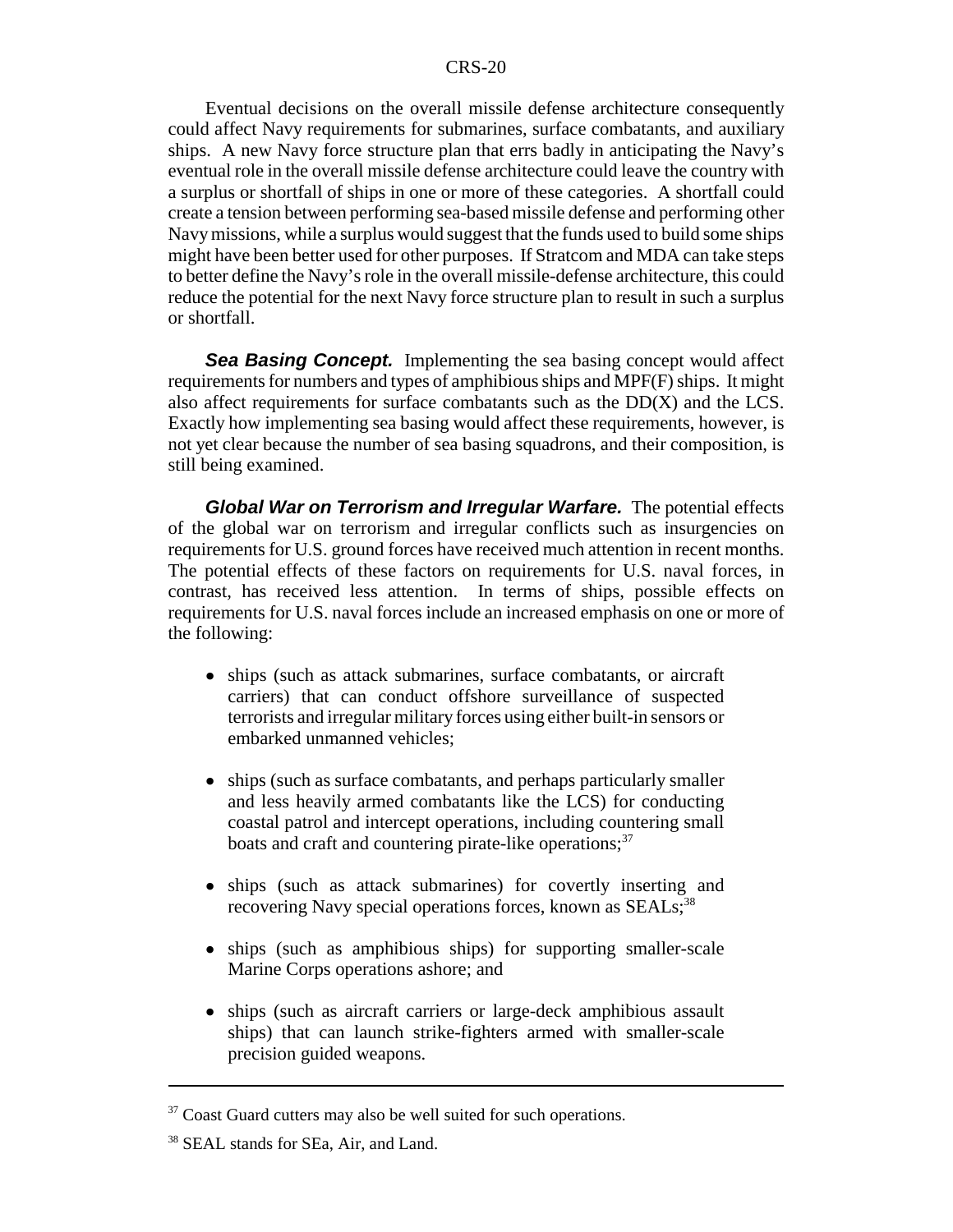*Chinese Maritime Military Forces.* Some analysts are concerned that DOD in coming years may structure U.S. forces, including the Navy, too closely around near-term requirements associated with the global war on terrorism, irregular conflicts, and conflicts against countries like Iraq and Afghanistan, and not enough around requirements associated with countering significantly more capable Chinese military forces, including maritime forces, that might emerge over the next 10 to 25 years.

Views among analysts differ concerning the possible scale or composition of China's military modernization efforts. Most, however, appear to agree that a growing Chinese economy would be able to finance a significant military modernization effort, should Chinese leaders decide to embark upon one, and that improved naval forces capable of operating in blue waters (i.e., waters further away from China's coast) could be a significant component of such an effort.<sup>39</sup>

Structuring the U.S. Navy primarily to match the near-term requirements mentioned above could lead to a fleet that is strongly oriented toward operating in near-shore areas, attacking land targets, and countering land-based military forces. Preserving an ability to counter significantly more capable Chinese maritime military forces in the future could involve preserving different kinds of capabilities (or the foundations in technology and operational experience for building up such capabilities), particularly open-ocean antisubmarine warfare, air-to-air combat, defense against large-scale antiship cruise missile attacks, defense against sophisticated electronic warfare techniques and cyberwar attacks, and capabilities for attacking larger enemy ships at sea.

*New Technologies.* New technologies that will likely affect the capabilities of Navy ships in coming years, and consequently the number of ships that may be needed to perform a given set of missions, include improved radars and other sensors (including miniaturized sensors), improved computers and networking systems, unmanned vehicles, reduced-size, precision-guided, air-delivered weapons, rail guns, directed-energy weapons, and integrated electric drive propulsion technology, to name just a few. Although the effect of improving technology historically has often been to increase the capability of individual Navy ships and thereby permit a reduction in the number of Navy ships needed to perform a stated set of missions, some analysts believe that networking technology and reduced-sized sensors may argue in favor of a more distributed force structure that includes a larger number of smaller ships such as the LCS.

*Forward Homeporting and Sea Swap.* Other things held equal, homeporting additional Navy ships in forward locations such as Guam and Hawaii, and applying the Sea Swap concept to a significant portion of the fleet, could reduce, perhaps substantially, the total number of Navy ships needed to maintain a certain number of Navy ships in overseas operating areas on a day-to-day basis.

<sup>&</sup>lt;sup>39</sup> For more on China's current and potential future military capabilities, and Chinese strategic thinking, see U.S. Department of Defense, *Annual Report on The Military Power of The People's Republic of China*, Washington, 2004. (FY2004 Report To Congress on PRC Military Power, Pursuant to the FY2000 National Defense Authorization Act) 54 pp.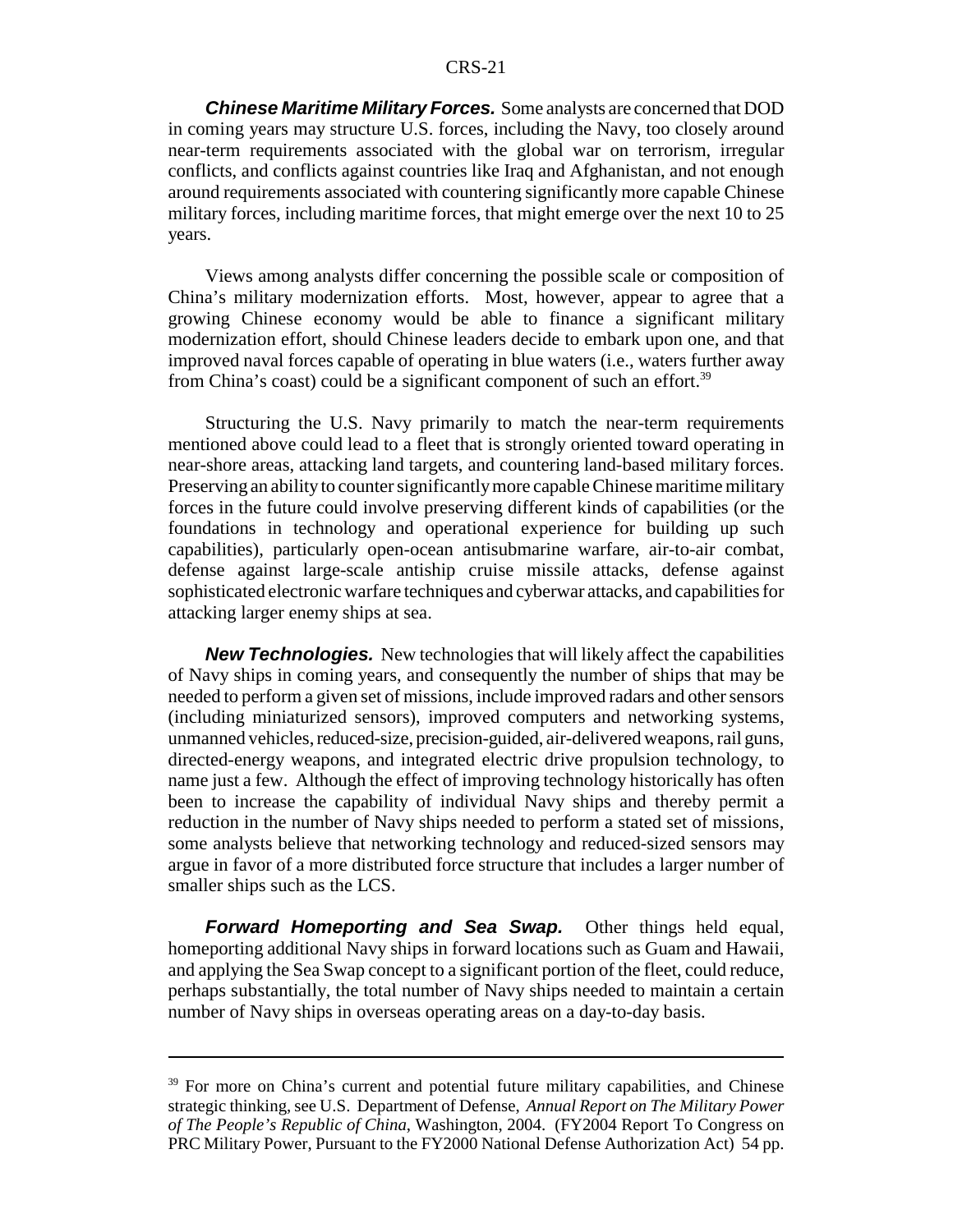Navy officials, for example, have stated that in terms of resulting operating days in the Pacific, a Guam-homeported attack submarine is the equivalent of an average of about 2.3 attack submarines homeported in the Third Fleet (i.e., in San Diego or Pearl Harbor).<sup>40</sup> The Congressional Budget Office, in a March 2002 report on the attack submarine force, stated that the ratio might be higher, with a Guam-homeported attack submarine equivalent in operating days to about three attack submarines homeported elsewhere.<sup>41</sup> Recent experiments with the Sea Swap concept on surface combatants sent on long deployments to the Indian Ocean/Persian Gulf region suggest that the concept, if widely applied, might reduce the total number of surface combatants needed to maintain a certain number in forward-deployed locations by 20% or more.<sup>42</sup> The Navy reportedly is considering increasing the number of attack submarines homeported at Guam and transferring one of its continental-U.S.-homeported aircraft carriers to either Hawaii or Guam.

A key planning consideration is the potential difference between the number of Navy ships required for maintaining day-to-day forward deployments and the number required for fighting conflicts. Forward homeporting and Sea Swap affect primarily the former rather than the latter. As a consequence, for some types of ships, additional forward homeporting and use of Sea Swap might reduce the number needed for maintaining day-to-day forward deployments below the number needed for fighting conflicts. In such cases, fully implementing the force-level economies suggested by forward homeporting and Sea Swap could leave the Navy with inadequate forces for fighting conflicts.

*Jointness.* DOD's increased emphasis on achieving increased jointness (i.e., coordination and integration of the military services) in U.S. military plans and operations could lead to reassessments of requirements for Navy capabilities that were originally determined in a less-joint setting. Areas where U.S. Navy capabilities overlap with the those of the Air Force or Army, and where total U.S. capabilities across the services exceed DOD requirements, might be viewed as candidates for such reassessments, while capabilities that are unique to the Navy might be viewed as less suitable for such reassessments. An example of a broad area shared by the

<sup>&</sup>lt;sup>40</sup> In a "memorandum for interested members of Congress" on the homeporting of attack submarines in Guam dated January 22, 2001, the Navy stated: "Three attack submarines homeported in Guam will provide a total of 300 days (on average) of operations and engagement per year. Those submarines would provide 130 days of operations and engagement per year if they were homeported in [the] Third Fleet [i.e., Eastern Atlantic] and deployed to [the] Seventh Fleet [i.e., Western Pacific] in accordance with current guidelines," 300 divided by 130 is about 2.3. The text of the memo was reprinted in the February 12, 2001 issue of Inside the Navy under the headline, "Text: Navy Memo on Subs in Guam," For the accompanying news story, see Christian Bohmfalk, "Basing Attack Subs On Guam Expected To Increase Fleet's Presence," *Inside the Navy*, Feb. 12, 2001. For additional discussion, see CRS Report RL32418, *Navy Attack Submarine Force-Level Goal and Procurement Rate: Background and Issues for Congress*, by Ronald O'Rourke. pp. 30- 33.

<sup>41</sup> U.S. Congressional Budget Office, *Increasing the Mission Capability of the Attack Submarine Force*, March 2002, p. 11.

<sup>42</sup> For additional discussion, see CRS Report RS21338, *Navy Ship Deployments: New Approaches — Background and Issues for Congress*, by Ronald O'Rourke. pp. 4-5.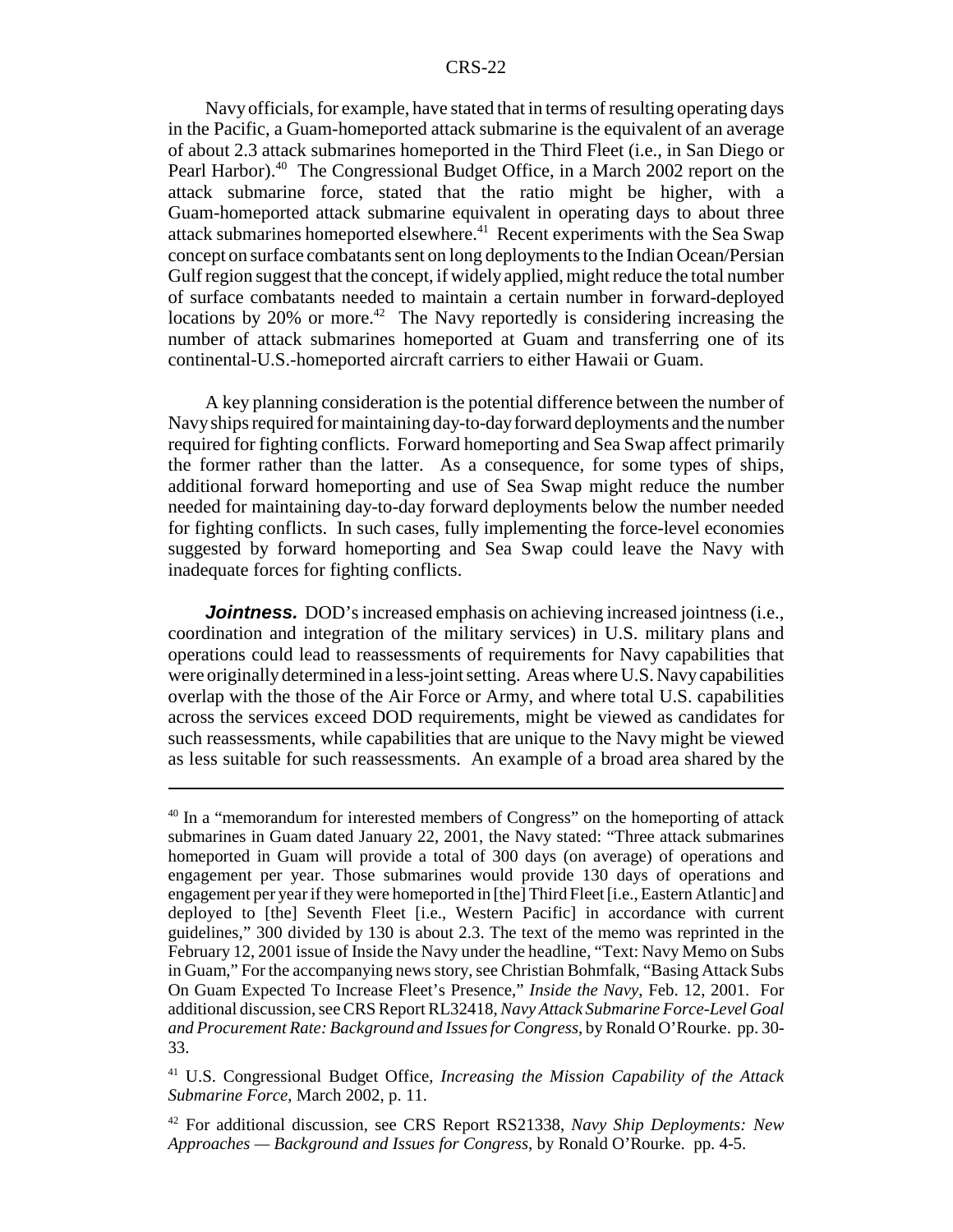Navy, Air Force, and Army is tactical aviation, while an example of an area that is usually regarded as unique to the Navy is antisubmarine warfare.

*Competing Defense Priorities.* A final issue to consider are the funding needs of other defense programs. In a situation of finite defense resources, funding certain Navy requirements may require not funding certain other defense priorities. If so, then the issue could become how to allocate finite resources so as to limit operational risk over the various missions involving both Navy and non-Navy mission requirements.

**Potential Oversight Questions.** Potential oversight questions for Congress regarding the planned size of the Navy and its relationship to ship procurement plans and budgets include the following:

- ! **Desired Navy capabilities.** Have DOD and the Navy defined the set of capabilities the Navy should have? If not, when do DOD and the Navy anticipate completing this task? Should Congress establish a deadline for completing it? If DOD and the Navy have completed the task, have they defined this set of capabilities accurately, taking into account factors like those discussed in the previous section?
- ! **Translating desired capabilities into planned force structure.** Have DOD and the Navy translated desired Navy capabilities into new Navy force-structure goals? If not, when do DOD and the Navy anticipate completing this task? Should Congress establish a deadline for DOD and the Navy to complete this task and issue a new Navy force structure plan? To the extent that DOD and the Navy have translated desired Navy capabilities into Navy force structure goals, have they done so accurately, taking into account factors like those discussed in the previous section?
- **Procurement plan.** If DOD and the Navy have accurately translated desired capabilities into force-structure goals, would implementing the associated Navy procurement plan achieve a fleet with such a force structure in a timely manner?
- **Budget plan.** If the procurement plan would achieve the desired force structure in a timely manner, have DOD and the Navy programmed the correct amount of funding to implement this procurement plan? If the Navy's procurement plan is fully funded, what other defense priorities might not be fully funded, and what are the resulting potential operational risks?

## **Number of Yards Involved in Navy Shipbuilding**

*How many shipyards should be regularly involved in Navy shipbuilding?*

Questions about the Navy shipbuilding industrial base, including the number of yards that should be regularly involved in Navy shipbuilding, have been debated in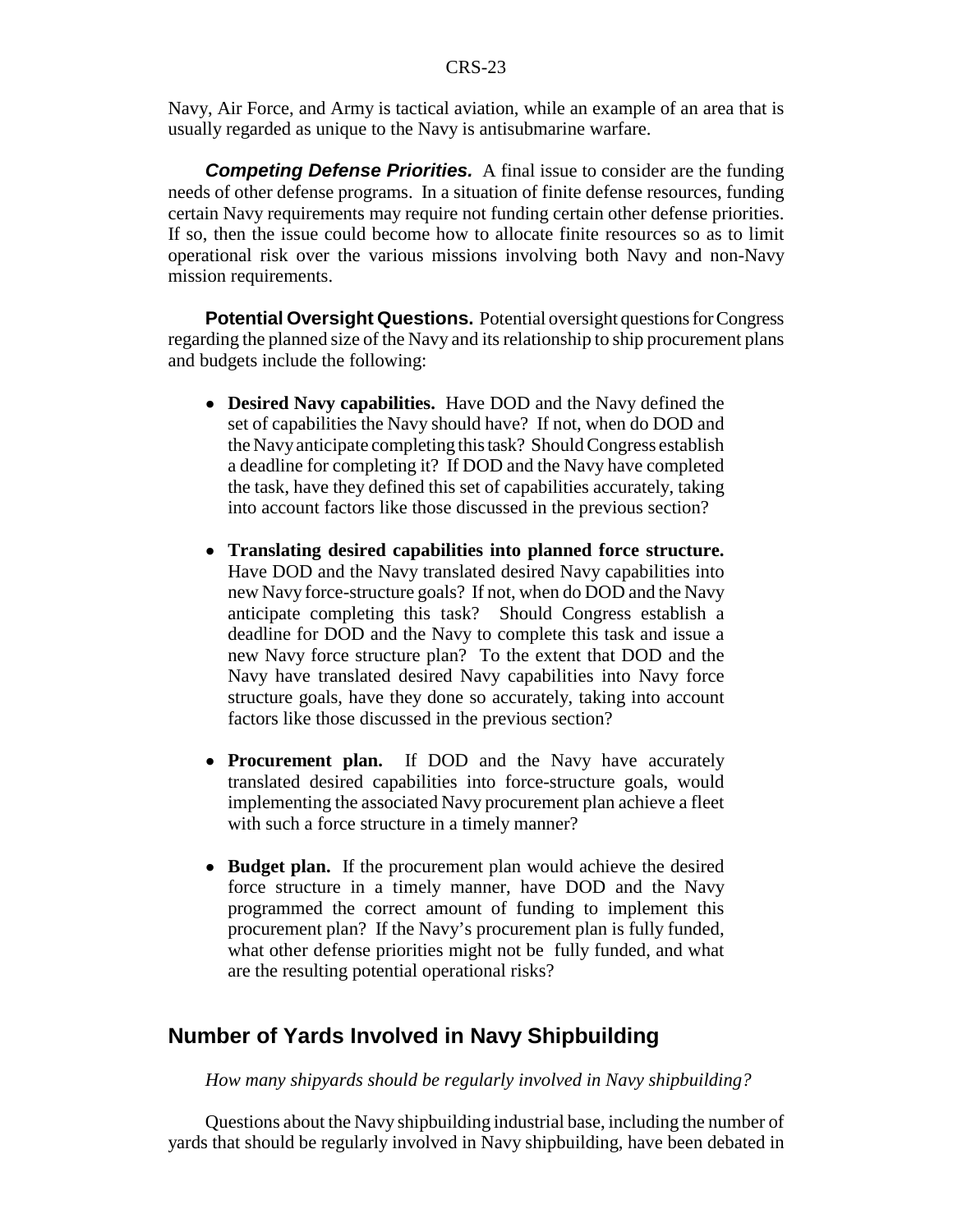Congress for many years, and particularly since the early 1990s, when the rate of Navy ship procurement dropped to a relatively low level as a consequence of the end of the Cold War and the dissolution of the Soviet Union. This section reviews the question of the number of yards that might be regularly involved in Navy shipbuilding in light of the possibility that the next Navy force structure plan might call for a fleet of roughly 250 to 330 ships, including 30 to 45 LCSs, as shown in **Table 1**.

**Candidate Yards.** Candidate shipyards for building Navy ships in coming years include the six yards that have built the Navy's major warships in recent years and three additional yards that are competing to build LCSs. The six yards that have built the Navy's major warships in recent years are:

- General Dynamics(GD)/Bath Iron Works (BIW) of Bath, ME;
- ! GD/Electric Boat (EB) of Groton, CT, and Quonset Point, RI;
- GD/National Steel and Shipbuilding Company (NASSCO) of San Diego, CA;
- Northrop Grumman (NOC)/Avondale Shipyards, located near New Orleans, LA;
- NOC/Ingalls Shipbuilding of Pascagoula,  $MS;^{43}$  and
- ! NOC/Newport News Shipbuilding (NGNN) or Newport News, VA.

The three yards competing to build LCSs are:

- Austal USA of Mobile, AL, which is the production shipyard on the LCS industry team led by General Dynamics;<sup>44</sup>
- Bollinger Shipyards of Louisiana and Texas, which is one of two production shipyards on the LCS industry team led by Lockheed Martin;<sup>45</sup> and
- ! Marinette Marine of Marinette, WI, which is the other production shipyard on the Lockheed-led LCS industry team.

**Factors to Consider.** In assessing how many shipyards should be regularly involved in Navy shipbuilding in coming years, Congress may consider a number of factors, including factors relating to shipyard capacity, factors relating to cost and acquisition strategy, and factors relating to other issues.

 $43$  The Avondale and Ingalls yards, together with a fabrication facility at Gulfport, MS, form Northrop Grumman Ship Systems (NGSS) division.

<sup>44</sup> Austal USA was created in 1999 as a joint venture between Austal Limited of Henderson, Western Australia and Bender Shipbuilding & Repair Company of Mobile, AL. The Lockheed LCS team also includes GD/BIW as prime contractor, to provide program management and planning, to provide technical management, and to serve as "LCS system production lead,"

<sup>45</sup> Bollinger operates about 15 shipyards and ship-related facilities in Louisiana and Texas, of which three, located in Lockport, LA, Gretna, LA, and Amelia, LA, are for building new ships.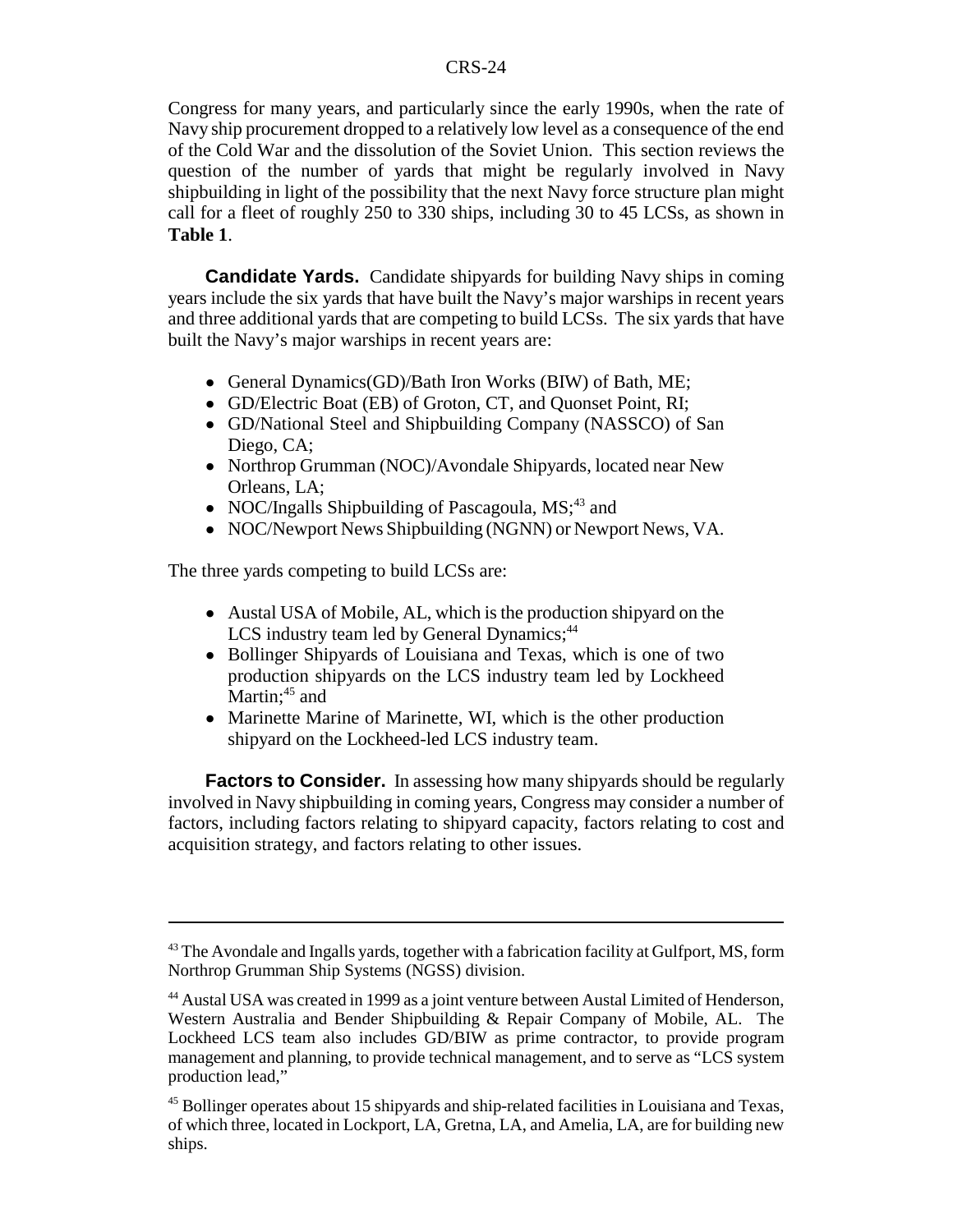### *Capacity-Related Factors.*

*Yard Capacities.* **Table 3** on the next page, taken from a 1996 CRS report,<sup>46</sup> shows the maximum annual production capacities of the first group of six yards, measured in the principal kinds of ships that they were building for the Navy in 1996, which are broadly similar to the kinds of ships they are building for the Navy today. As can be seen in the table, most of the yards in 1996 could build 3 to 5 ships per year of the kinds they were producing at that time, while Ingalls could build more.<sup>47</sup> The maximum capacities of the yards today would be roughly similar, and in some cases perhaps a bit higher due to yard modernization efforts since 1996 that have increased throughput capacities.

| Yard             | Maximum capacity: Number of ships completed per year                                                                       |
|------------------|----------------------------------------------------------------------------------------------------------------------------|
| GD/BIW           | 3.5 Arleigh Burke (DDG-51) class destroyers                                                                                |
| GD/EB            | 3 nuclear-powered attack submarines (SSNs) <sup>a</sup>                                                                    |
| <b>GD/NASSCO</b> | 4 or 5 Supply (AOE-6) class underway replenishment ships or 5 or<br>6 Watson (TAKR-310) class sealift ships $\overline{6}$ |
| NOC/Avondale     | 4 Harpers Ferry (LSD-49) class amphibious ships                                                                            |
| NOC/Ingalls      | 11 DDG-51 class destroyers<br>or<br>8 DDG-51 class destroyers $+1$ Wasp (LHD-1) class amphibious<br>ship                   |
| NOC/NGNN         | $4$ SSNs <sup>c</sup> + 1 nuclear-powered aircraft carrier (CVN)                                                           |

## **Table 3. Annual Shipyard Production Capacities**

**Source:** CRS Report 96-785 F, *Navy Major Shipbuilding Programs and Shipbuilders: Issues and Options for Congress*, op cit. Table 2 on page 28.

a Capacity of EB's Land-Level Submarine Construction Facility (LLSCF). Additional submarines could be built in EB's older inclined building ways.

b These ships are also known as Large, Medium-Speed Ro/Ro (Roll-on/Roll-off) ships (LMSRs). c Capacity of NGNN's Modular Outfitting Facility (MOF). Additional submarines could be built in NGNN's graving docks.

The annual rates in this table add up to roughly 30 ships per year. Adding in the capacities of one or more of the three yards now competing to build LCSs would increase this figure. As noted in the 1996 CRS report, achieving and sustaining the rates shown in **Table 3** could require at least some of the yards to curtail or eliminate other forms of work, such as overhaul and repair of Navy and commercial ships and

<sup>46</sup> CRS Report 96-785 F, *Navy Major Shipbuilding Programs and Shipbuilders: Issues and Options for Congress*, by Ronald O'Rourke. (1996, archived; available from the author at 202-707-7610.) Table 2 on page 28; see also text on page 27.

 $47$  As noted in the 1996 CRS report, caution should be exercised in using the figures in this table to judge the comparative capacities of the yards, because these figures do not adjust for the differing sizes and levels of complexity of the various types of ships listed. A shipyard that is listed as being able to build a given number of large, complex ships may have more capacity than a yard that is listed as being able to build a larger number of smaller or less complex ships.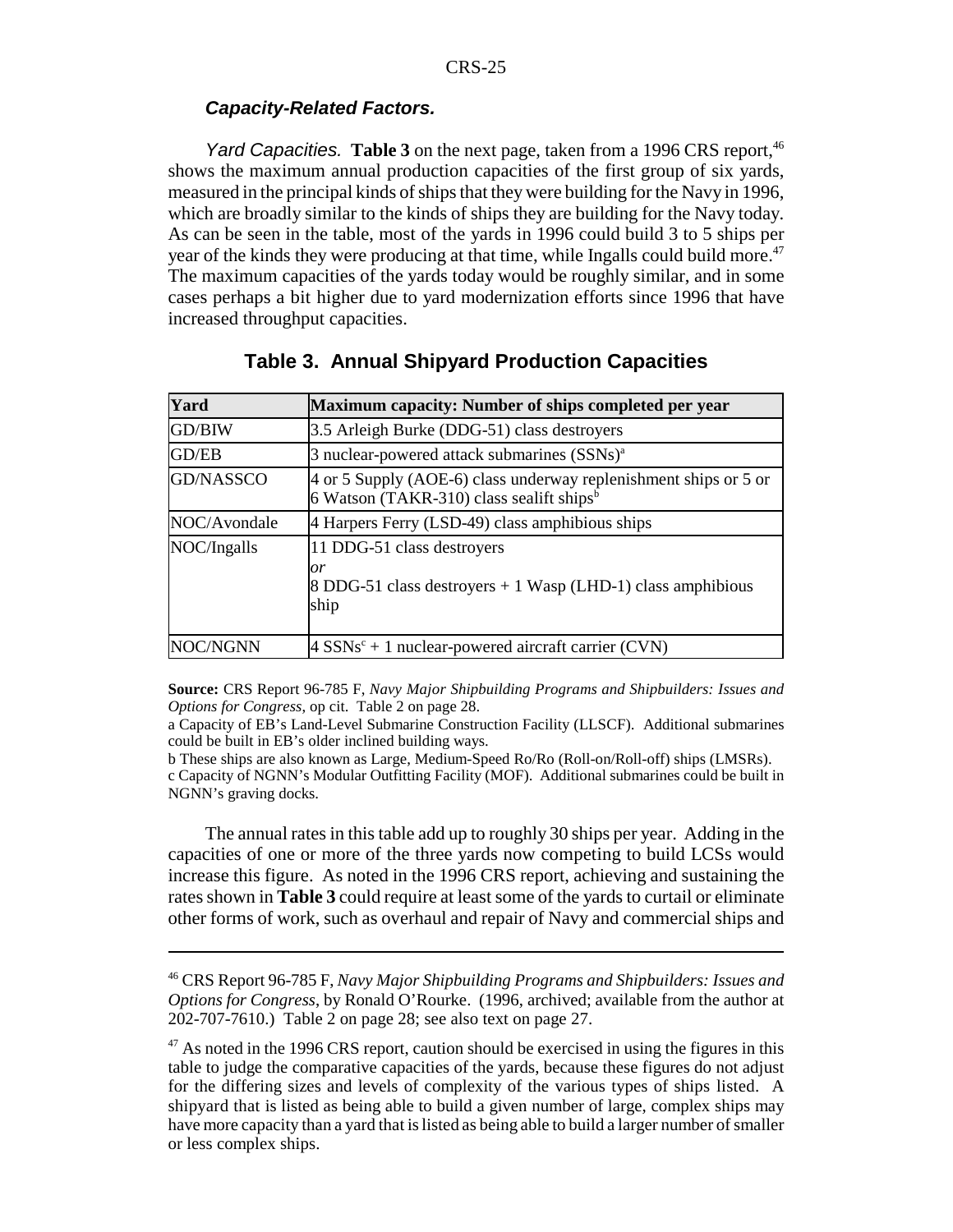construction of commercial ships. It could also result in levels of employment at the yards that could strain the managerial and supervisory capacities of the yards.<sup>48</sup>

*Potential Shipbuilding Rate for Fleet of 250 to 330 Ships.* If the next Navy force structure plan calls for a fleet of about 250 to about 330 ships, including 30 to 45 LCSs, then as shown in **Table 4** on the next page, the steady-state procurement rate for Navy ships — the average annual procurement rate that, if maintained over the long run, would support a fleet of that size over the long run — could be roughly 7 to 10 ships per year, including LCSs, and roughly 6 to 8 ships per year other than  $LCSs.<sup>49</sup>$ 

<sup>48</sup> These maximum rates also do not take into account possible capacity limitations in critical supporting supplier industries that could prevent these high rates from being achieved. Limits on supporting supplier industries, however, may be independent of the number of shipyards involved in the building effort. If supplier industries, for example, could only support a combined production rate of 10 ships per year, that limit might apply regardless of whether those 10 ships were being built by 6 yards or some other number of yards.

<sup>&</sup>lt;sup>49</sup> The steady state replacement rate for an item is equal to the force-level goal divided by the service life. For example, a force-level goal of 70 cruisers, destroyer, and frigates divided by a service life of 35 years for such ships equals a steady state procurement rate of 2 such ships per year.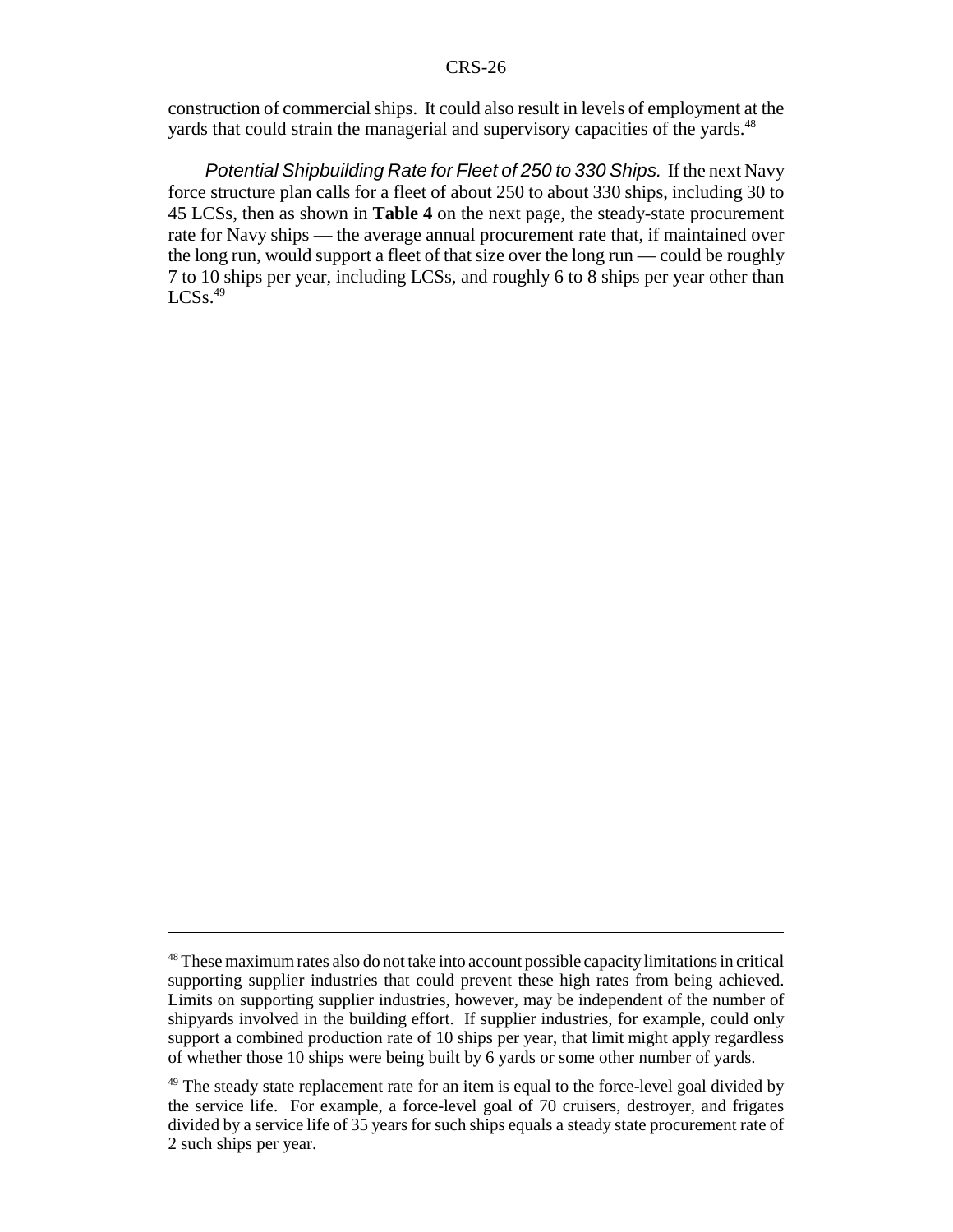## **Table 4. Steady-State Ship Procurement Rate for Fleet of 250 to 330 Ships**

|                                        |                            | <b>Notional fleets</b> |                             |                 |                             |  |  |  |  |
|----------------------------------------|----------------------------|------------------------|-----------------------------|-----------------|-----------------------------|--|--|--|--|
|                                        | <b>Expected</b><br>service |                        | $\sim$ 250 ships            | $~1$ -330 ships |                             |  |  |  |  |
| Ship type                              | life<br>(years)            | <b>Number</b>          | <b>Steady-state</b><br>rate | <b>Number</b>   | <b>Steady-state</b><br>rate |  |  |  |  |
| <b>SSBNs</b>                           | 42                         | 14                     | 0.33                        | 14              | 0.33                        |  |  |  |  |
| <b>SSGNs</b>                           | 42                         | $\overline{4}$         | 0.10                        | $\overline{4}$  | 0.10                        |  |  |  |  |
| <b>SSNs</b>                            | 33                         | 37                     | 1.12                        | 50              | 1.52                        |  |  |  |  |
| <b>Aircraft carriers</b>               | 50                         | 9                      | 0.18                        | 12              | 0.24                        |  |  |  |  |
| Crus/Des/Frig <sup>a</sup>             | 35                         | 70                     | 2.0                         | 84              | 2.4                         |  |  |  |  |
| <b>LCSs</b>                            | 25                         | 30                     | 1.2                         | 45              | 1.8                         |  |  |  |  |
| <b>Amphibious</b>                      | 35                         | 24                     | 0.69                        | 36              | 1.03                        |  |  |  |  |
| MPF(F)s                                | 35                         | 10                     | 0.29                        | 16              | 0.46                        |  |  |  |  |
| CLF <sup>b</sup>                       | 35                         | 30                     | 0.86                        | 34              | 0.97                        |  |  |  |  |
| Cmd/support <sup>c</sup>               | 35                         | 20                     | 0.57                        | 25              | 0.71                        |  |  |  |  |
| Dedicated MIW <sup>d</sup>             | 25                         | $\boldsymbol{0}$       | $\overline{0}$              | 8               | 0.32                        |  |  |  |  |
| <b>TOTAL</b>                           |                            | 248                    | 7.33                        | 328             | 9.88                        |  |  |  |  |
| <b>TOTAL</b> other than<br><b>LCSs</b> |                            | 218                    | 6.13                        | 283             | 8.08                        |  |  |  |  |

(average annual procurement rates)

**Source:** Prepared by CRS based on U.S. Navy data for ship expected service lives.

a Cruisers, destroyers, and frigates.

b Combat Logistics Force ships (i.e., ships that resupply Navy combat ships).

c Command and support ships.

d Dedicated mine warfare ships.

The planned ship service lives shown in this table are based on Navy planning data. If actual ship service lives turn out to be shorter than shown in the table, as some observers believe they might be based on historical evidence with previous classes of Navy ships, then the steady-state replacement rate figures would be higher than those shown in the table.

To compensate for the relatively low rate of Navy ship procurement since the early 1990s (See Appendix A), maintaining a fleet of about 250 to 330 ships, including 30 to 45 LCSs, will require an average procurement rate in coming years somewhat higher than the steady-state rate. Assuming an average 35-year life for Navy ships, the required rate might be about 8 to 12 ships per year including LCSs,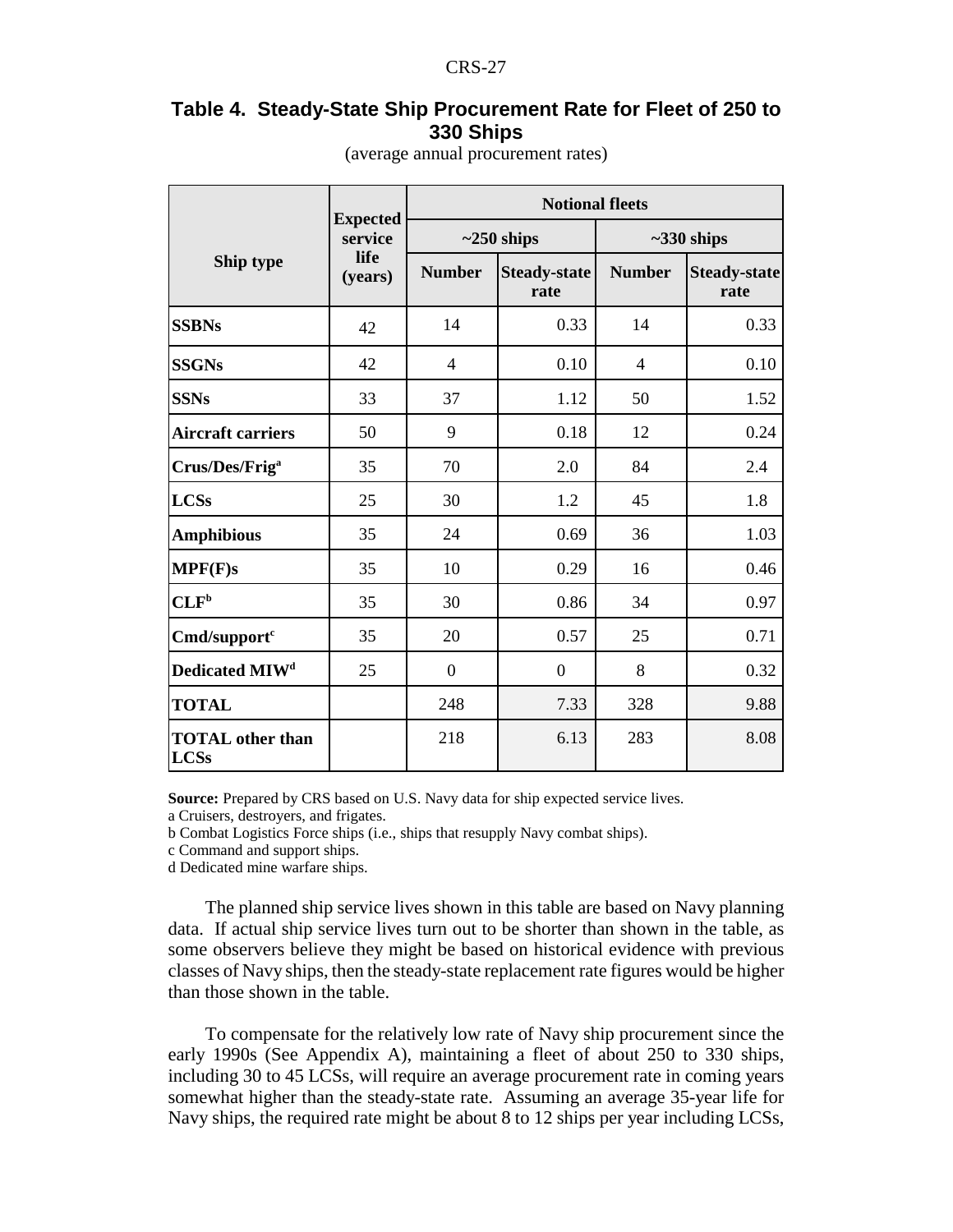and about 7 to 10 ships per year other than  $LCSs$ <sup>50</sup> If average ship life is assumed to be closer to 30 years, which some observers believe is a more realistic figure, then the required shipbuilding rate might be closer to about 10 to 15 ships per year including LCSs, and about 9 to 12 ships per year other than LCSs. $51$ 

Even if the production capacities shown in **Table 3** are reduced significantly to avoid a risk of straining the yards' managerial and supervisory abilities and to allow for the yards to do things other than build new Navy ships, it would appear that the nine candidate yards collectively have more than enough capacity to build the ships associated with maintaining a fleet of about 250 to 330 ships, including 30 to 45 LCSs. If, for example, each yard involved in Navy shipbuilding builds an average of two Navy ships per year, then of the total of nine candidate yards, four to six might be sufficient to build 8 to 12 ships per year, including LCSs, while of the first group of six yards, four or five might be sufficient to build a total of 7 to 10 ships per year other than LCSs. An average rate of two ships per year for each yard is between onethird and two-thirds of most of the maximum annual rates shown in **Table 3**, and is similar to rates executed at times in the 1980s, during the final years of the Cold War.

*Potential Need to Surge to Higher-Rate Production.* Advocates of keeping a larger number of shipyards involved in Navy shipbuilding could argue that in light of the difficulties of predicting future potential threats to U.S. interests, and the possibility that China may choose to build a significant maritime military capability over the next 10 to 25 years, it is possible that the Navy and DOD might decide years from now that the United States needs to build a Navy substantially larger than one of about 250 to 330 ships, in which case there may be a sudden need for building substantially more than 8 to 12 ships per year. Keeping a larger number of yards involved in Navy shipbuilding, they could argue, would make it easier to shift to higher-rate production in a timely manner without straining yard capabilities.

Advocates of keeping a smaller number of yards involved in Navy shipbuilding could argue that in light of the capacity figures shown in **Table 3**, even a smaller number of yards could still have enough excess capacity to shift to a higher rate of production in a timely manner without straining yard capabilities.

*Potential For Creating New Yards or Reopening Closed Yards.* Depending on other forms of work available to various shipyards (see discussion

<sup>&</sup>lt;sup>50</sup> The decline in the rate of Navy ship procurement to relatively low levels began about FY1993. During the 12-year period FY1993-FY2004, a total of 64 battle force ships (none of them LCSs) were procured, or an average of about 5.3 ships per year. Subtracting these 64 ships from a total fleet of 250 to 330 ships would leave a total of 186 to 266 ships (including all 30 to 45 LCSs) to be procured during the remaining 23 years of a 35-year procurement period for replacing the entire fleet. Procuring these 186 to 266 ships over a 23-year period would require an average procurement rate of about 8.1 to 11.6 ships per year. A total of 156 to 221 ships other than LCSs would need to be procured over these 23 years, or an average of 6.8 to 9.6 ships per year.

<sup>&</sup>lt;sup>51</sup> Extending the analysis in the previous footnote, a total of 186 to 266 ships of all kinds divided by the 18 remaining years in a 30-year procurement period equates to an average rate of about 10.3 to 14.8 ships per year, while a total of 156 to 221 ships other than LCSs divided by 18 years equates to an average rate of about 8.7 to 12.3 ships per year.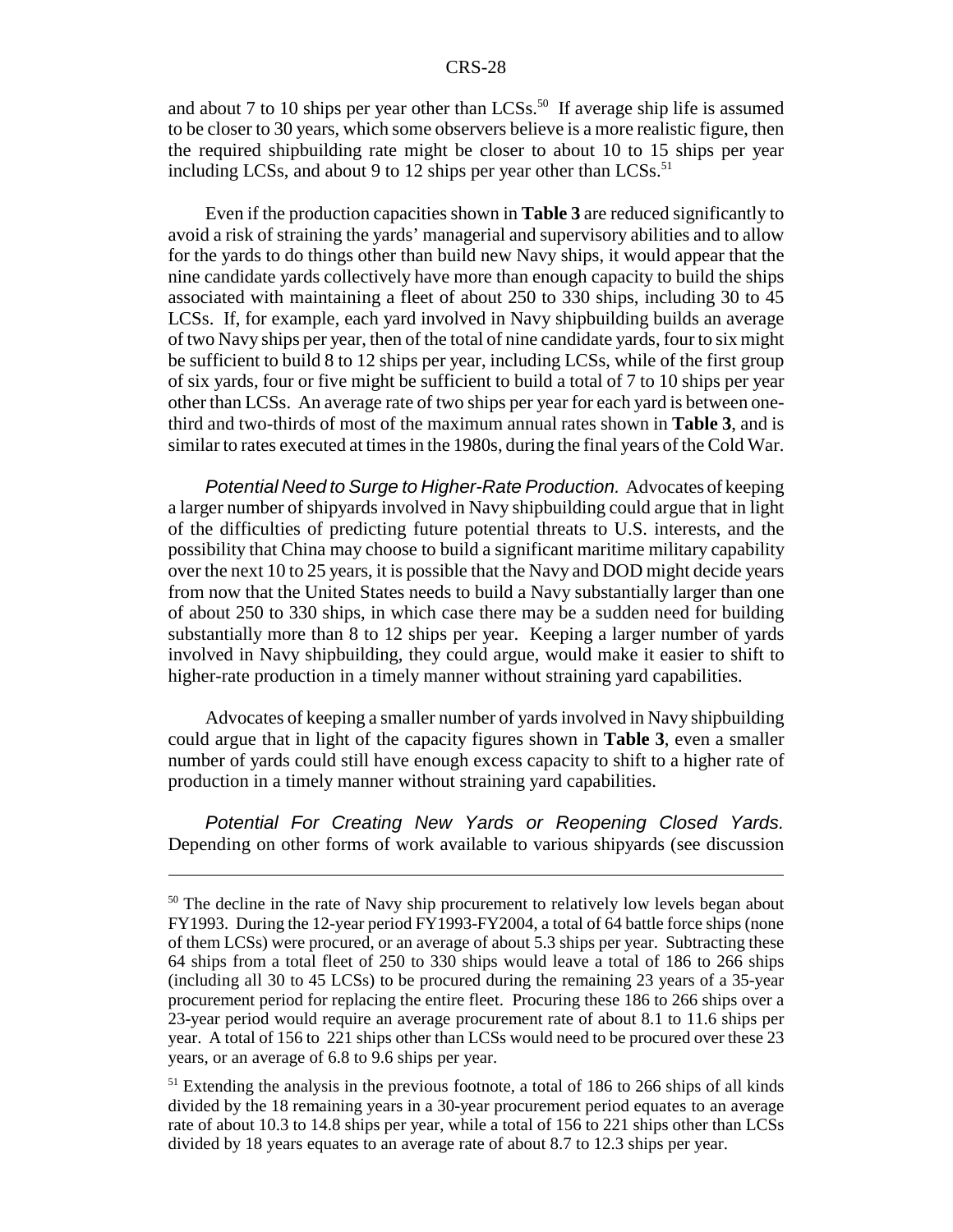below), a decision to keep a smaller number of yards involved in Navy shipbuilding could lead to the end of shipbuilding activities at, or the complete closure of, yards that are not involved in Navy shipbuilding. As a result of this possibility, a potential additional factor to consider is the potential for creating new shipyards or reopening closed ones to respond a need at some point in the future for additional shipbuilding capacity. Factors to consider in assessing this potential include availability of suitable waterfront property, regulatory issues, cost and time for facilities, and cost and time for the workforce:

- ! **Waterfront property.** If a shipyard is closed but the property is not sold off and developed for other uses (such as conversion into waterside residential units), then it might remain available for eventual reuse as a shipyard. Part of the former governmentoperated U.S. naval shipyard in Philadelphia, for example, has been converted by the Kvaerner Corporation into a new facility for building commercial ships. If, however, a closed yard's waterfront property is sold off and developed for other uses, it may be difficult to find other suitable waterfront property to establish a new yard, at least in the same immediate area.
- ! **Regulatory issues.** Since shipyards are major industrial facilities, gaining regulatory approval for establishing a shipyard on a parcel of waterfront property may involve a number of regulatory issues. A special set of regulatory issues would apply in the case of a proposal to establish or reopen a shipyard capable of building nuclear-powered ships. Although the Navy maintains extremely high safety standards in its program for building, operating, and maintaining its nuclear-powered ships, the challenges involved gaining regulatory approval (and local popular support) for establishing a shipyard that would work with radioactive fuel as part of the process for building nuclear-powered ships are viewed as potentially significant, particularly if the area in which the shipyard is to be located has not hosted such a facility previously or for some number of years. The potential challenges associated with creating a new nuclear-capable shipyard, or reopening and recertifying a closed one, are a reason why some observers have argued that particular caution should be applied when considering actions that may have the effect of leading to the closure of either of General Dynamics/Electric Boat or Northrop Grumman/Newport News, which are the only two yards that have built nuclear-powered ships in recent years.<sup>52</sup>

 $52$  In theory, nuclear-powered warships could be built at one or more of the country's four government-operated naval shipyards, which are located at Portsmouth, NH/Kittery, ME, Norfolk, VA, Bremerton, WA, and Pearl Harbor, HI. Government-operated naval shipyards, however, have not built new ships for the Navy since the 1970s (they have been used since that time only to overhaul, repair, and modernize Navy ships), so considerable investment would be needed to improve their facilities so as to support new-construction work.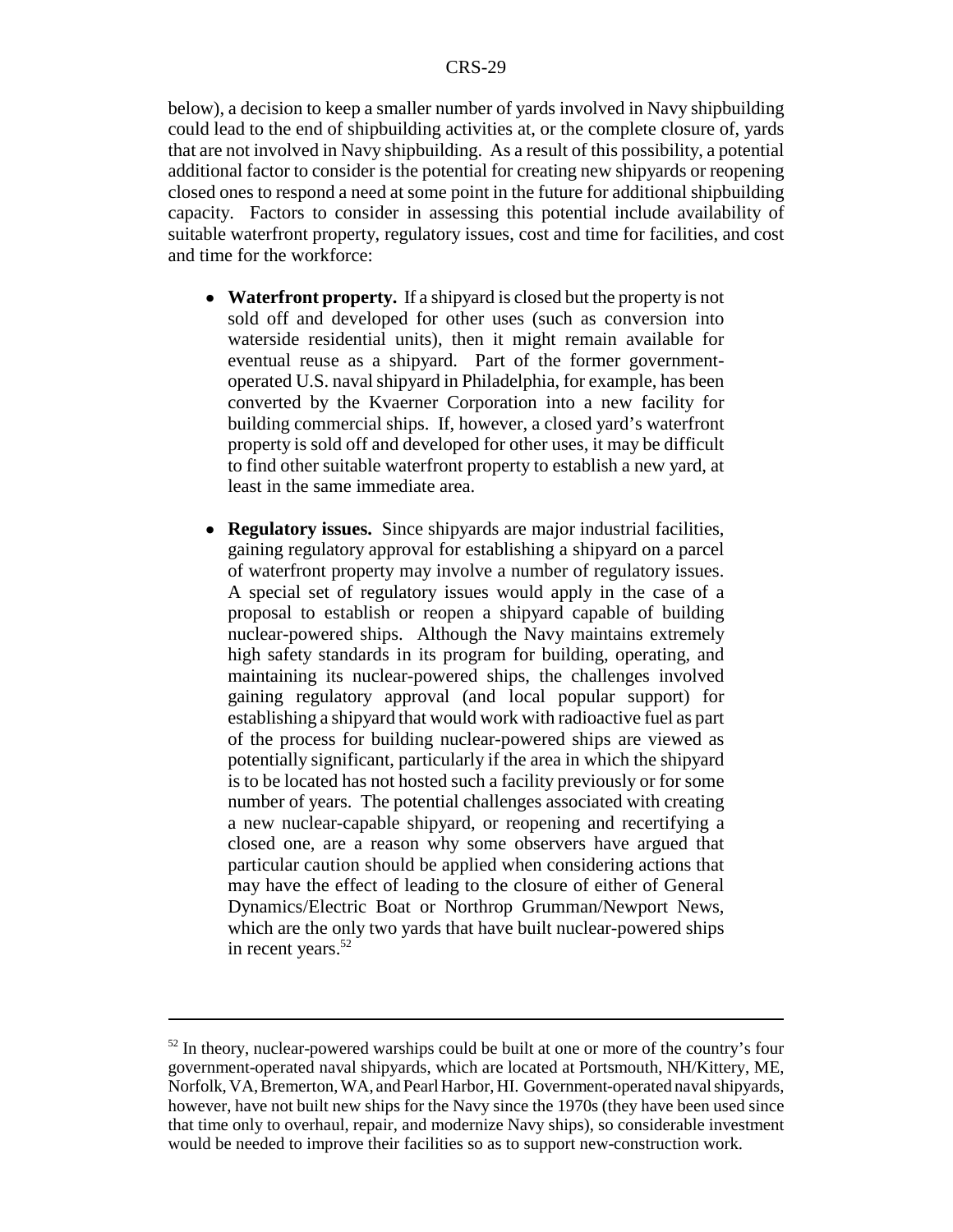- ! **Cost and time for facilities**. Building the facilities for a new shipyard capable of building larger ships for the Navy could easily involve an investment of several hundred million dollars, or possibly more than a billion dollars, and a number of years of construction time. Reopening a closed shipyard could cost less and require less time, if some portion of the yard's old facilities were left in place and preserved.
- Cost and time for workforce. Hiring and training the workforce of a yard capable of building large and complex Navy ships, and putting together a team of capable managers and supervisors for such a facility, could take considerable time and resources if skilled production workers and experienced managers and supervisors were not readily available from other yards. Some observers believe that establishing a skilled workforce can be the most time-consuming component of an effort to create or reopen a shipyard.

## *Factors Related to Cost and Acquisition Strategy.*

*Shipyard Fixed Overhead Costs.* Other things held equal, keeping a higher number of yards involved in building Navy ships could increase the total cost of Navy ships by increasing the amount of shipyard fixed overhead costs included in that cost.53 A 1996 CRS report estimated that a smaller shipyard capable of building major Navy ships (i.e., one whose facilities are adjusted to support a total employment of a few thousand people) might have fixed costs ranging from a few to several tens of millions of dollars per year, while a larger shipyard capable of building major Navy ships (i.e., one whose facilities are adjusted to support a total employment ranging from several thousand people to more than 10,000 people) might have fixed costs ranging from several tens of millions of dollars per year to more than \$100 million per year.<sup>54</sup> Given inflation since 1996, those figures might be higher today.

On this basis, keeping a higher rather than lower number of yards involved in building Navy ships might increase the fixed overhead costs associated with building these ships by perhaps a few hundred million, or possibly several hundred million, dollars a year. Given current and projected procurement costs for Navy ships,

<sup>&</sup>lt;sup>53</sup> As explained in a 1996 CRS report, a manufacturing facility's fixed overhead costs are those that are relatively insensitive (i.e., do not change very much in response) to changes in the level of production, particularly over the shorter run. Some fixed costs would continue to be incurred even if the level of production at the facility falls to zero. A manufacturing facility's other main type of costs are its variable costs, which are those incurred in proportion to the level of production. Variable costs include expenses for labor and materials. A firm's fixed costs are spread over — that is, charged to and thereby incorporated into the cost of — the various work projects that make up the total workload underway at the facility. (CRS Report 96-785 F, *Navy Major Shipbuilding Programs and Shipbuilders: Issues and Options for Congress*, by Ronald O'Rourke. 1996, archived; available from the author. Pages 83-84.)

<sup>54</sup> CRS Report 96-785 F, *Navy Major Shipbuilding Programs and Shipbuilders: Issues and Options for Congress*, op cit., p. 84.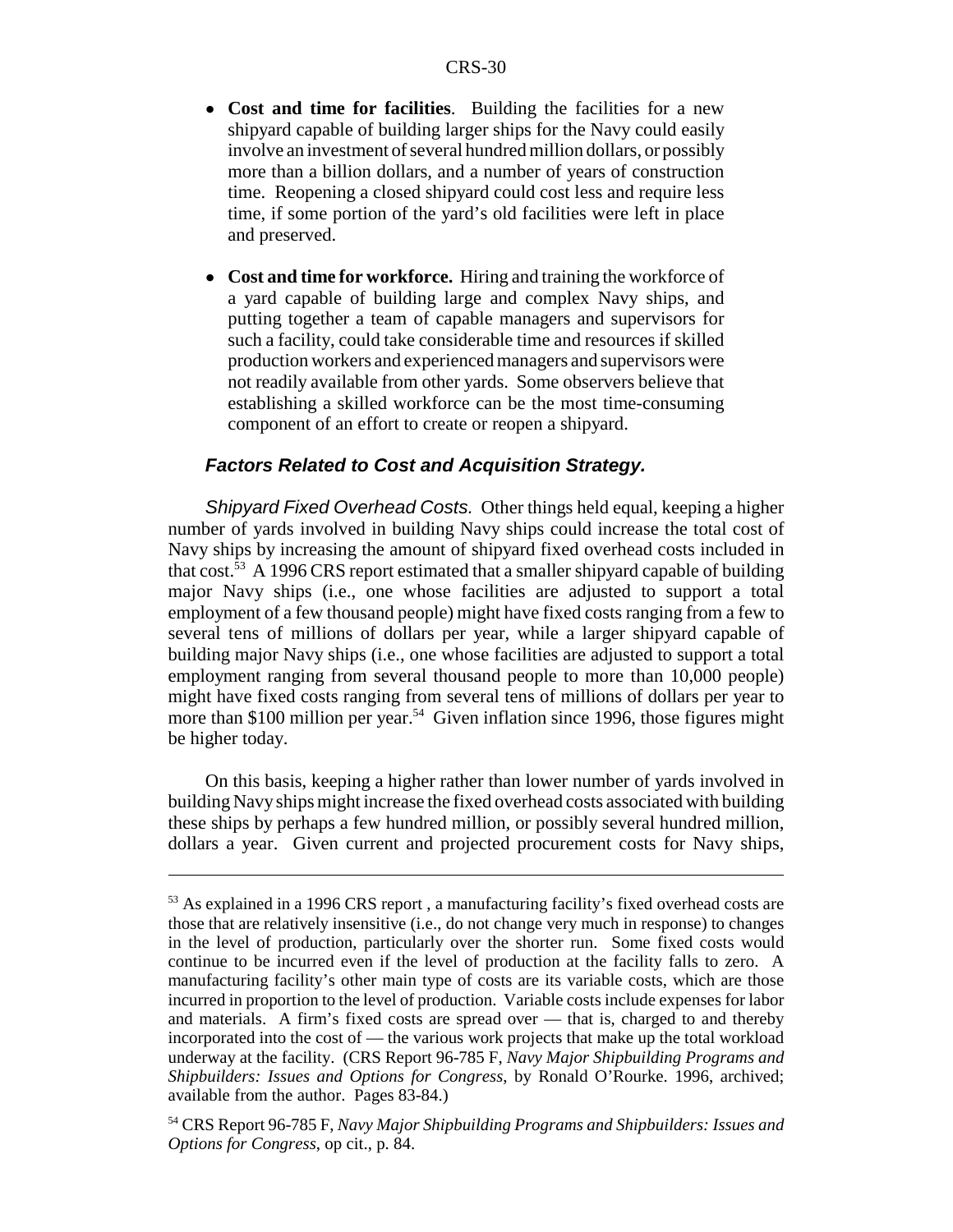building a total of 8 to 12 ships per year including LCSs could cost an average of more (perhaps much more) than \$10 billion per year, in which case a figure of a few or possibly several hundred million dollars in additional fixed overhead costs would increase the collective cost of those ships by a few or possibly several percent. The decision to produce Virginia-class submarines jointly between two yards rather than at a single yard, for example, may have increased the cost of these submarines by somewhere between about \$70 million and about \$200 million per boat, which equates to about 3% to 9% of the cost of each boat. Some (but not all) of this additional cost is due to the additional fixed overhead costs of maintaining the combined equivalent of more than one complete submarine production line between the two vards. $55$ 

Advocates of keeping a smaller number of yards involved in Navy shipbuilding could argue that a sum of a few or possibly several hundred million dollars per year in additional shipyard fixed overhead costs is significant in an absolute sense and that being good stewards of taxpayer dollars requires reducing Navy ship construction costs wherever possible, including the area of shipyard fixed overhead costs. Advocates of keeping a larger number of yards involved in Navy shipbuilding could argue that, as a percentage of the total cost of the ships being built, this sum is not very significant and is worth the benefits of keeping more yards involved.

*Cost Associated With Split Learning Curves.* Other things held equal, if keeping a higher number of shipyards involved in Navy shipbuilding results in producing a given class of ship at two yards rather than at one yard, the resulting "splitting of the learning curve" between the two yards might increase the cost of producing that class of ship by roughly 1% to  $4\frac{\cancel{0.56}}{2}$  Navy officials, for example, estimated that the 2002 agreement between the Navy, Northrop Grumman, and General Dynamics to consolidate production of the 12 planned LPD-17 amphibious ships at Northrop's Avondale and Ingalls shipyards rather than divide the class on two-for-one basis between the Northrop yards and GD/BIW, respectively, would reduce construction costs for the program by at least \$437 million dollars.<sup>57</sup> This

<sup>55</sup> For a discussion, see CRS Report RL32418, *Navy Attack Submarine Force-Level Goal and Procurement Rate: Background and Issues for Congress*, by Ronald O'Rourke, pp. 48- 50.

<sup>&</sup>lt;sup>56</sup> The concept of the production learning curve refers to the reduction in labor hours needed to produce each item in a series as the workers at the facility learn (i.e., become more familiar with and experienced in building) the design. If an item is produced at two facilities rather than one, the workforce at each facility must travel down the learning curve, increasing average labor costs for the combined lot of items being built at both facilities. Given typical learning curves (i.e., rates of learning) for Navy ships and potential production runs ranging from a few ships to perhaps about 20 ships, splitting a learning curve for a class of Navy ships can increase shipyard labor costs for building the class by perhaps 3% to 13%. If shipyard labor costs account for roughly 20% to 40% of the total construction cost of a Navy ship, then this would equate to an increase in the total construction cost of the ship of 0.6% to 4.2%. For a discussion, see CRS Report 96-785 F, *Navy Major Shipbuilding Programs and Shipbuilders: Issues and Options for Congress*, op cit, pp. 95-101.

<sup>57</sup> Kerry Gildea, "Navy Evaluating Option For Building Added LPD-17 Earlier Than Planned," *Defense Daily*, April 4, 2003. The Navy earlier estimated that the savings would (continued...)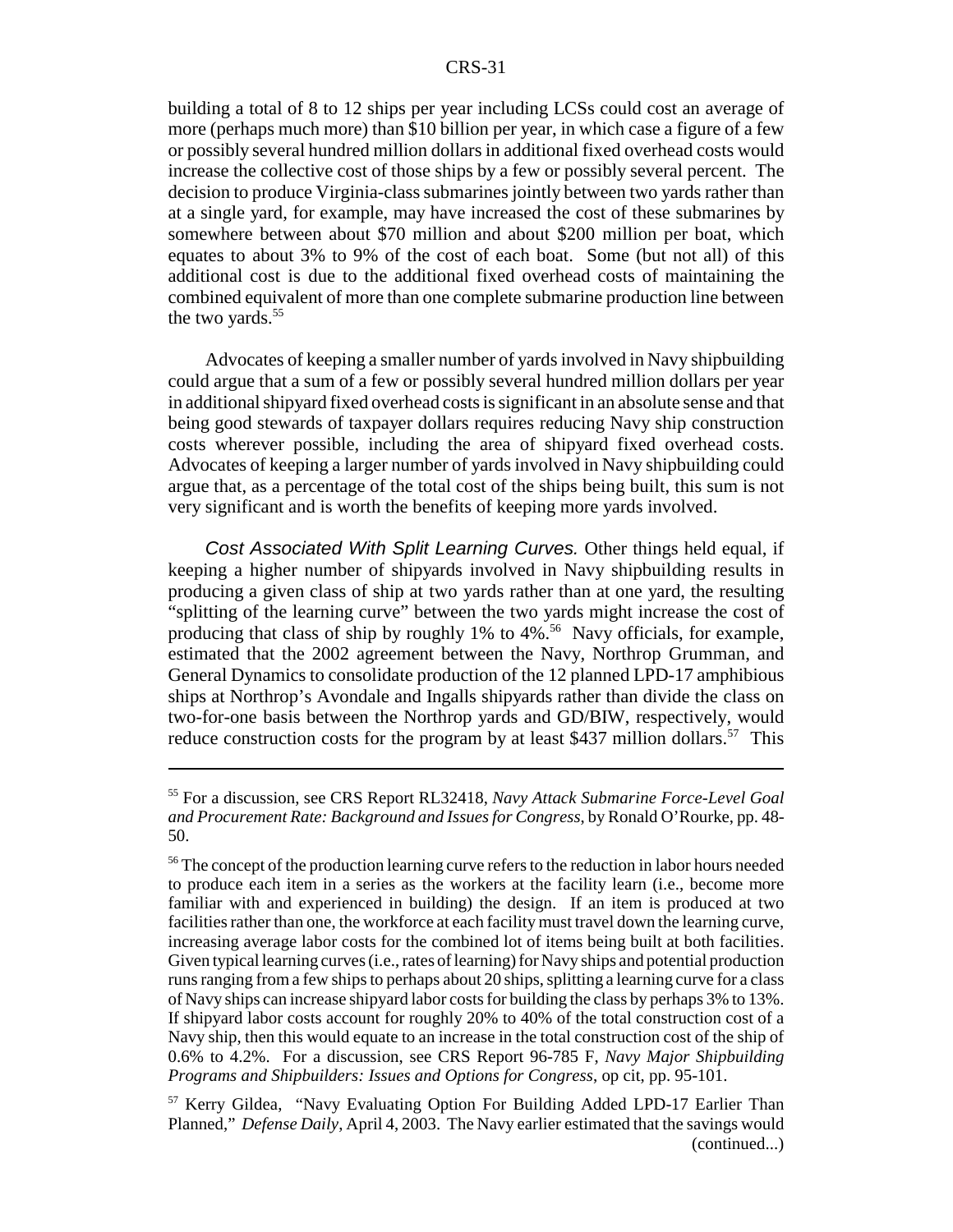would equate to a savings of roughly 3% for a class of 12 LPD-17s costing an average of \$1.2 billion each. Much of this savings was due to avoiding a split learning curve for the class. Keeping a higher number of yards involved in Navy shipbuilding, however, might not necessarily result in any instances of splitting the learning curve, in which case there would be no additional cost due to this factor.

As with the issue of shipyard fixed overhead costs, advocates of keeping a smaller number of yards involved in Navy shipbuilding could argue that the potential additional costs resulting from split learning curves are significant in an absolute sense, while advocates of keeping a larger number of yards involved in Navy shipbuilding could argue that even if this results in additional instances of split learning curves, the resulting additional costs would not be very significant as a percentage of the total cost of the ships being built and are worth the benefits of keeping more yards involved.

*Cost of Government Supervision.* Other things held equal, keeping a higher number of shipyards involved in Navy shipbuilding may result in higher costs to the Navy for supervising the work done at those yards. Additional personnel-related costs for supervising a larger number of sites might total millions of dollars a year.

*Competition in Ship Design.* Advocates of keeping a larger number of yards involved in Navy shipbuilding could argue that doing so would increase the likelihood of having two yards with recent experience in designing a given kind of ship, thus improving the government's ability to use competition in the design stage of ship acquisition programs to spur design innovation and achieve the best possible design. Recent experience in building a given category of ship, they could argue, could be particularly important in strengthening a yard's understanding of design producibility (i.e., designing a ship so that it can not only perform its missions well, but also be produced in the shipyard easily and at lower cost).

Advocates of keeping a smaller number of yards involved in Navy shipbuilding could argue that doing so could involve having individual yards building multiple types of ships, in which case the Navy might be no less likely to have at least two yards with recent experience in designing and building a given type of ship. Yards involved in building multiple types of ships, they could argue, might be better able to transfer design innovations from one type of ship to another and take maximum advantage of the potential for exploiting commonality in systems and components across ship types so as to reduce cost.

*Competition in (or Benchmarking of) Ship Construction.* Competition in the awarding of contracts for building follow-on ships in Navy shipbuilding programs (i.e. the ships that follow the lead ship in each class) was a common feature in Navy shipbuilding programs in the 1980s but became less common in the 1990s and is rare today, primarily because of the decrease in Navy shipbuilding rates since the end of the Cold War. Some policymakers believe that competition in the awarding of

 $57$  (...continued)

be at least \$400 million. See David Rogers, "Pentagon's Revised Budget Nears Agreement In House And Senate," *Wall Street Journal*, October 9, 2002.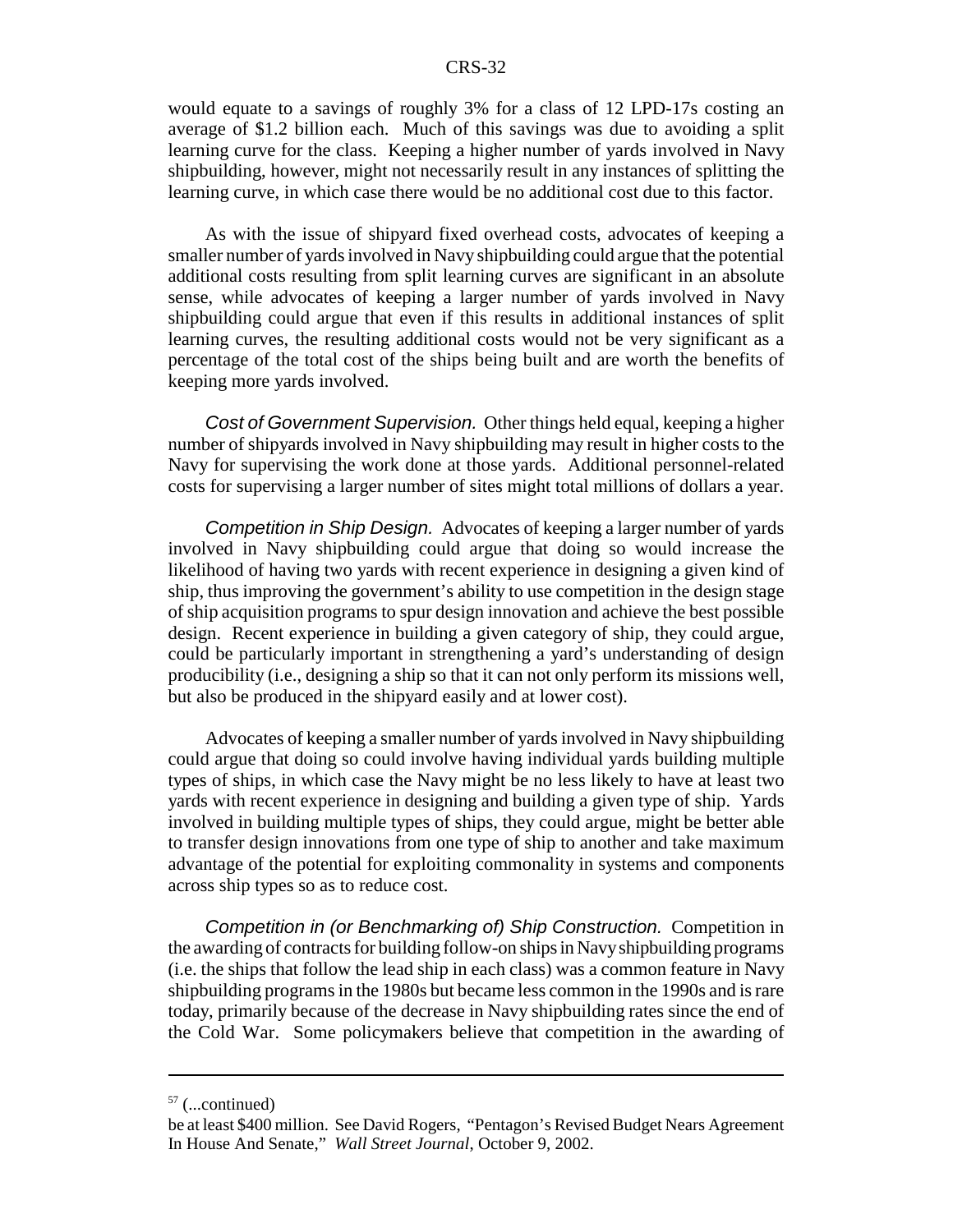contracts for building follow-on ships can be advantageous for the government in terms of constraining production costs, maintaining adherence to delivery schedules, and maintaining high production quality standards. Results in constraining costs can offset the additional costs (such as additional shipyard fixed overhead costs) of keeping a larger number of yards involved in building Navy ships.

Advocates of keeping a larger number of yards involved in Navy shipbuilding could argue that doing so increases the chances of having two yards with recent experience in building various kinds of Navy ships, thus preserving a potential for resuming effective competition in the awarding of contracts for building these ships, should shipbuilding rates in the future increase to levels that can support a resumption of competition. Even if procurement rates do not increase enough to support a resumption of competition, they could argue, keeping at least two yards involved in building a given kind of ship permits the government to use one yard's performance in that program to benchmark the performance of the other yard involved in that program. In August 2004, for example, the Navy criticized Newport News' performance in its portion of the Virginia-class submarine program, noting that cost growth on Electric Boat's portion of the program was much smaller.<sup>58</sup>

Advocates of keeping a smaller number of yards involved in Navy shipbuilding could argue that it is unlikely that shipbuilding rates will rise in coming years to levels that would permit the government to resume meaningful competition in the awarding of contracts to build follow-on ships, but that having a smaller number of yards that each build multiple kinds of ships could in any event preserve at least two yards with recent experience in building various kinds of ships, preserving a potential for resuming competition or for using one yard's performance on a program to benchmark another yard's performance. In instances where a certain kind of ship is being built by only one yard, they could argue, the performance of other yards in building other kinds of ships could still be used to indirectly benchmark the performance of the first yard using performance measures that are common to multiple types of Navy shipbuilding efforts.

*Labor Markets.* Advocates of keeping a larger number of yards involved in Navy shipbuilding could argue that this would increase the number of local or regional labor markets from which shipyard workers could be recruited and trained, increasing the likelihood that yards could hire and train high-quality workers and making it potentially easier to rapidly increase the number of workers involved in Navy shipbuilding, should a sudden increase in required shipbuilding rates call for such an expansion.

<sup>58</sup> See Christopher J. Castelli, "Virginia-Class Program Delivers Lead Sub, But Cost Concerns Lom," *Inside the Navy*, October 18, 2004; Christopher J. Castelli, "Young Suggests Changing Work Distribution For Submarine Program," *Inside the Navy*, October 4, 2004; Tony Capaccio, "General Dynamics, Northrop Review Of Sub Work Sought," *Bloomberg.com*, September 29, 2004; Bloomberg News. "Northrop's Submarine Work Draws Criticism From Navy," *Baltimore Sun*, September 16, 2004; Tony Capaccio, "Northrop Sub Work Has Cost Growth, Delays, Navy Says," *Bloomberg News*, September 15, 2004.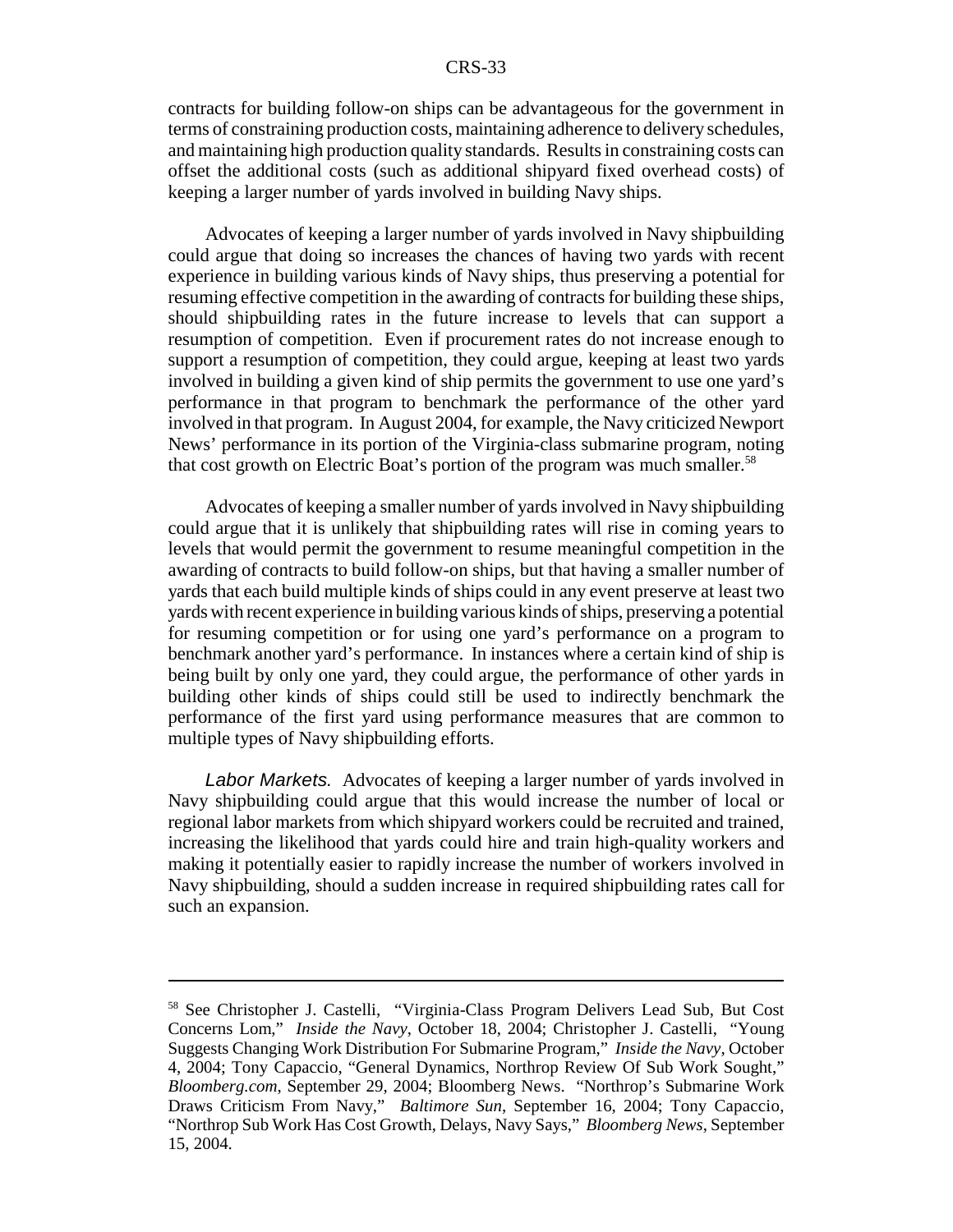Advocates of keeping a smaller number of yards involved in Navy shipbuilding could argue that a sufficient number of labor markets would still be involved to support the hiring and training of new workers, and that attracting new workers when needed will not be difficult because jobs building Navy ships are relatively wellpaying manufacturing jobs that are highly sought after due to recent declines in the number of such jobs available in certain other sectors of the economy.

*Potential Work Other Than Navy Shipbuilding.* Building ships for the Navy is the primary business for most of the nine candidate yards. Other forms of work, however, contribute to the workloads and revenues of these yards and can thus become a consideration in discussions of which yards should be involved in Navy shipbuilding programs. These other forms of work traditionally have included repairing and modernizing Navy ships and building and repairing commercial ships.

An additional form of work that has not been available to a significant degree in past years, but which is currently available, is construction of new Coast Guard cutters under the Coast Guard's Deepwater program (a major program for replacing the Coast Guard's aging cutters and aircraft). Accelerating the procurement of these cutters from more distant years into the near term, and expanding the total number of cutters to be procured under the program, could provide a significant amount of support over the next several years to the Navy shipbuilding industrial base, particularly for the shipyards that have been involved in building surface combatants (Northrop Grumman/Ingalls and General Dynamics/BIW). As discussed in other CRS reports, accelerating and expanding procurement of cutters under the Deepwater program could reduce their unit procurement costs by improving production economies of scale, more quickly reduce operation and maintenance costs associated with keeping older Coast Guard cutters in service, and more quickly improve the Coast Guard's abilities to fully perform all of its post-9/11 missions.<sup>59</sup>

### *Factors Relating to Other Issues.*

*Geographic Base of Support for Navy Shipbuilding.* Advocates of keeping a larger number of yards involved in Navy shipbuilding could argue that doing so increases the number of locations around the country where Navy ships are built, thus broadening the geographic base of support for Navy shipbuilding, which can be important when supporters of Navy shipbuilding compete against supporters of other DOD procurement programs, such as aircraft programs, for scarce DOD procurement dollars.

Supporters of keeping a small number of yards involved in Navy shipbuilding could argue that doing so could reduce shipbuilding costs and thereby make Navy shipbuilding more cost-competitive against other areas of DOD procurement for scarce DOD procurement dollars. They could also argue that the firms that own most of these yards — General Dynamics and Northrop Grumman — will defend these

<sup>59</sup> For a discussion, see CRS Report RL32109, *Navy DD(X) and LCS Ship Acquisition Programs: Oversight Issues and Options for Congress*, by Ronald O'Rourke. pp. 78-81. See also CRS Report RS21019, *Coast Guard Deepwater Program: Background and Issues for Congress*, by Ronald O'Rourke.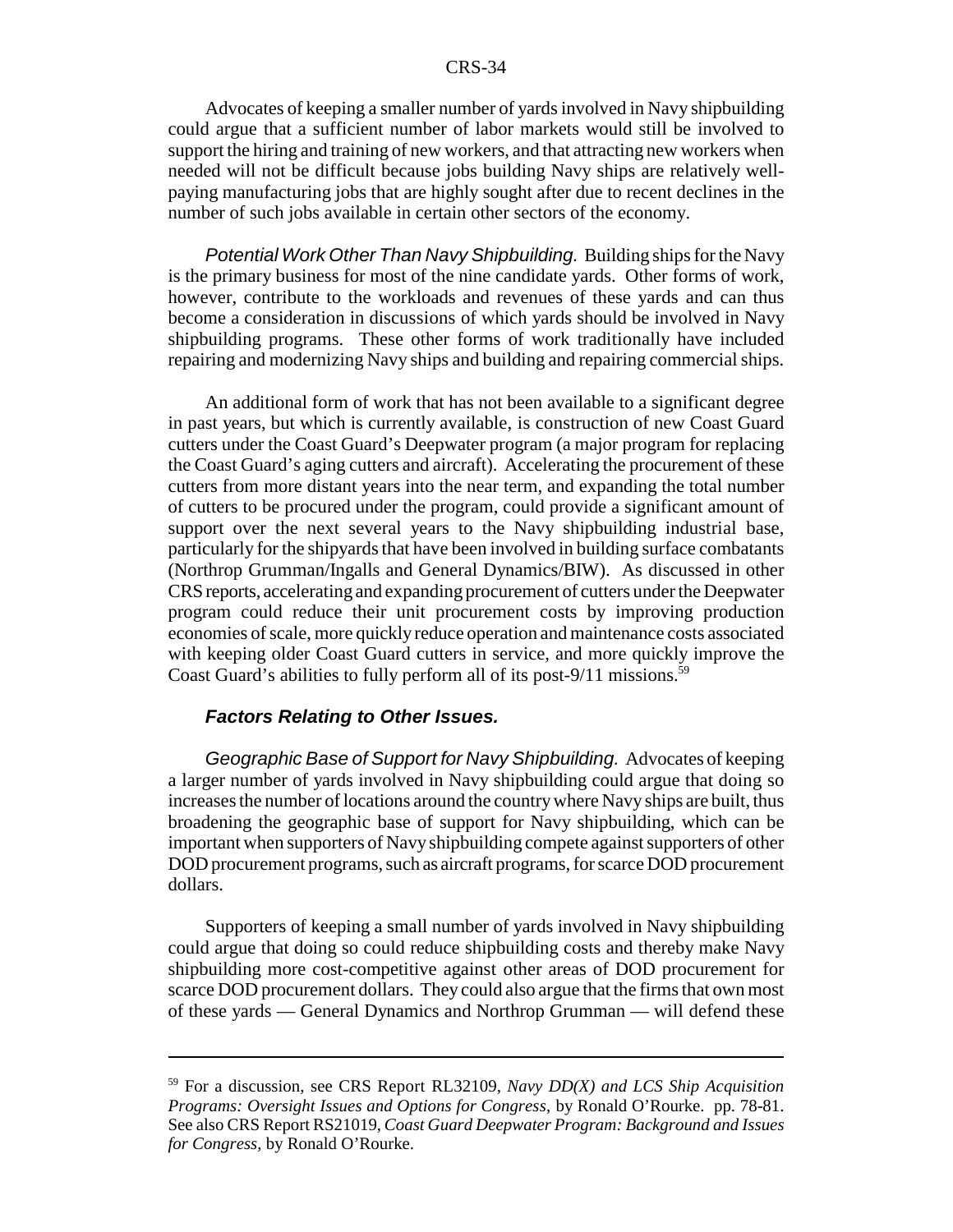programs adequately in the competition for DOD procurement dollars so long as the Navy ensures that the firms' rates of return on investment for Navy shipbuilding are comparable to their rates of return for their other lines of defense work.

*Distribution of Economic Benefits of Navy Shipbuilding.* Advocates of keeping a larger number of yards involved in Navy shipbuilding could argue that the economic benefits of Navy shipbuilding (particularly in terms of providing relatively well paying manufacturing jobs) should be distributed to as large a number of areas around the country as possible, since Navy shipbuilding is financed with money collected from taxpayers around the country. Supporters of keeping a smaller number of yards involved in Navy shipbuilding could argue that DOD procurement programs often benefit some areas of the country more than others, and that being good stewards of the taxpayers' money means building ships at the lowest possible cost, even if that means building them in a smaller number of locations.

**Potential Oversight Questions.** Potential oversight questions for Congress regarding the number of shipyards that should be regularly involved in Navy shipbuilding in coming years include the following:

- What are the positions of the Navy, DOD, and the Administration regarding the number of shipyards that should be regularly involved in Navy shipbuilding in coming years? What are the Navy's, DOD's, and the Administration's views regarding the relative advantages and disadvantages of keeping a larger or smaller number of yards involved?
- Are the Navy, DOD, and the Administration committed to keeping all six of the yards that have built the Navy's major ships in recent years involved in Navy shipbuilding?
- If so, what steps is the Administration prepared to take to ensure this result? What are the positions of the Navy, DOD, and the Administration regarding the possibility of accelerating and expanding the procurement of larger cutters under the Coast Guard Deepwater program as a means of providing additional work for the shipbuilding industrial base over the next several years?
- ! If the Navy, DOD, and the Administration are not committed to keeping all six of the yards that have built the Navy's major ships in recent years involved in Navy shipbuilding, which yard or yards does the Administration believe are most likely to not remain involved in Navy shipbuilding?
- Is the current plan to build LCSs at yards other than six yards that have built the Navy's major ships in recent years motivated in part by a desire by the Navy, DOD, or the Administration to encourage one or more of the six yards that have built the Navy's major ships in recent years to withdraw from Navy shipbuilding?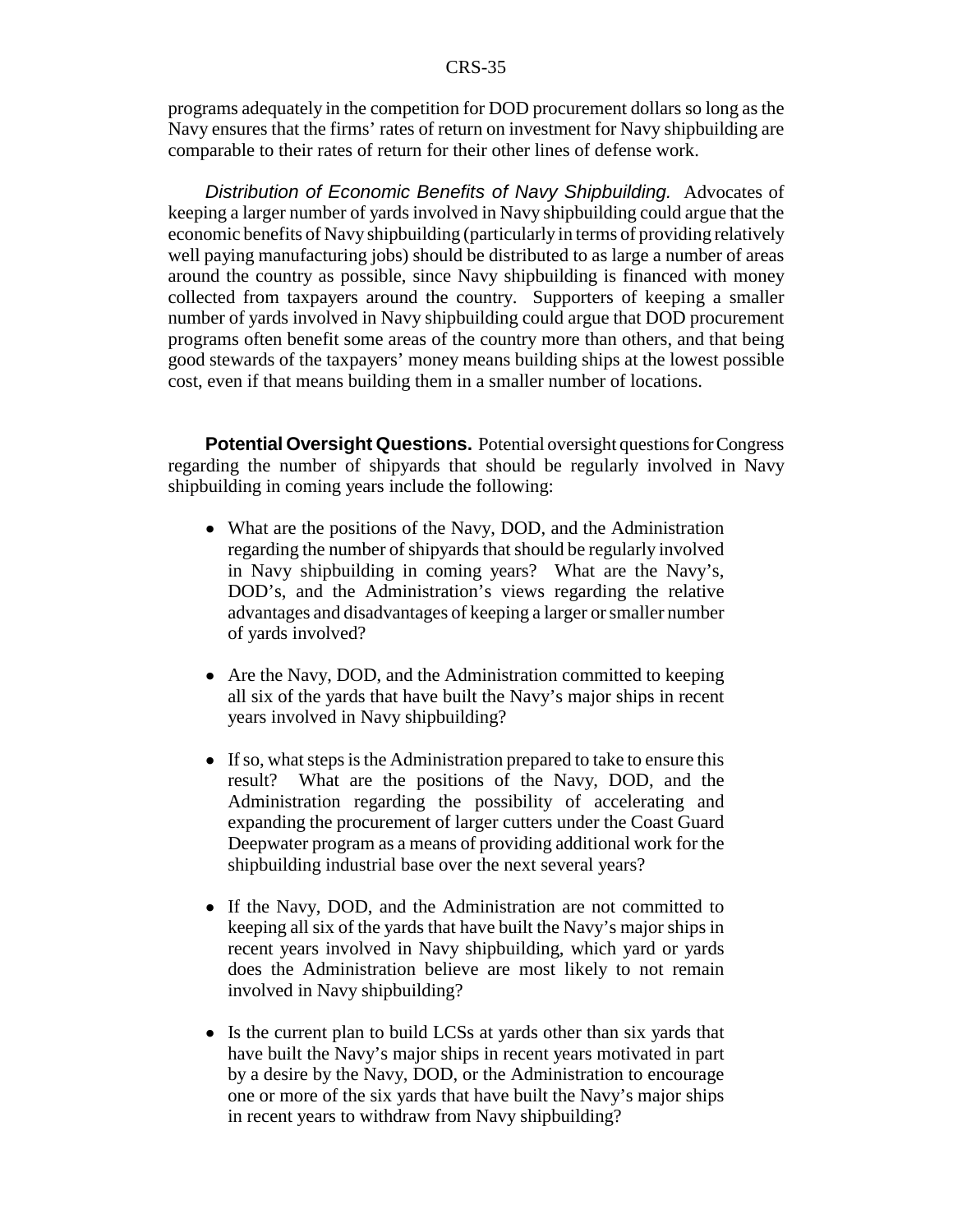## **Legislative Activity in the 108th Congress**

## **FY2004 Defense Authorization Bill (H.R. 1588/P.L. 108-136)**

Section 216 of the conference report (H.Rept. 108-354 of November 7, 2003) on the FY2004 defense authorization bill (H.R. 1588/P.L. 108-136 of November 24, 2003) requires the Secretary of Defense to provide for two independently performed studies on potential future fleet platform architectures (i.e., potential force structure plans) for the Navy. The two studies, which are being conducted by the Center for Naval Analyses (CNA) and the Office of Force Transformation (or OFT, a part of the Office of the Secretary of Defense), are to be submitted to the congressional defense committees by January 15, 2005. (See pages 28-29 and 612-613 of H.Rept. 108- 354.) Although the force structure plans presented in these studies may not by approved by OSD as official Navy force planning goals, they might influence Navy and OSD deliberations concerning what those official goals should be. $60$ 

## **National Naval Force Structure Policy Act (H.R. 375/S. 902)**

These identical bills would establish it as "the policy of the United States to rebuild as soon as possible the size of the fleet of the United States Navy to no fewer than 375 vessels in active service, to include 15 aircraft carrier battle groups and 15 amphibious ready groups...." This 375-ship fleet would differ in structure from the Navy's proposed 375-ship fleet, which includes 12 carriers and about 12 amphibious ready groups.

## **FY2005 Defense Authorization Bill (H.R 4200/P.L. 108-375)**

Section 1014 of the conference report (H.Rept. 108-767 of October 8, 2004) on H.R. 4200/P.L. 108-375 of October 28, 2004) states:

#### SEC. 1014. INDEPENDENT STUDY TO ASSESS COST EFFECTIVENESS OF THE NAVY SHIP CONSTRUCTION PROGRAM.

(a) STUDY. — The Secretary of Defense shall provide for a study of the cost effectiveness of the ship construction program of the Navy. The study shall be conducted by a group of industrial experts independent of the Department of Defense. The study shall examine both —

(1) a variety of approaches by which the Navy ship construction program could be made more efficient in the near term; and

(2) a variety of approaches by which, with a nationally integrated effort over the next decade, the United States shipbuilding industry might enhance its health and viability.

(b) NEAR-TERM IMPROVEMENTS IN EFFICIENCY. — With respect to the examination under subsection  $(a)(1)$  of approaches by which the Navy ship

 $60$  Section 216 is an amended version of a provision (Section 217) in the House-reported version of H.R. 1588. See pages 255-256 of the House report (H.Rept. 108-106 of May 16, 2003) on H.R. 1588.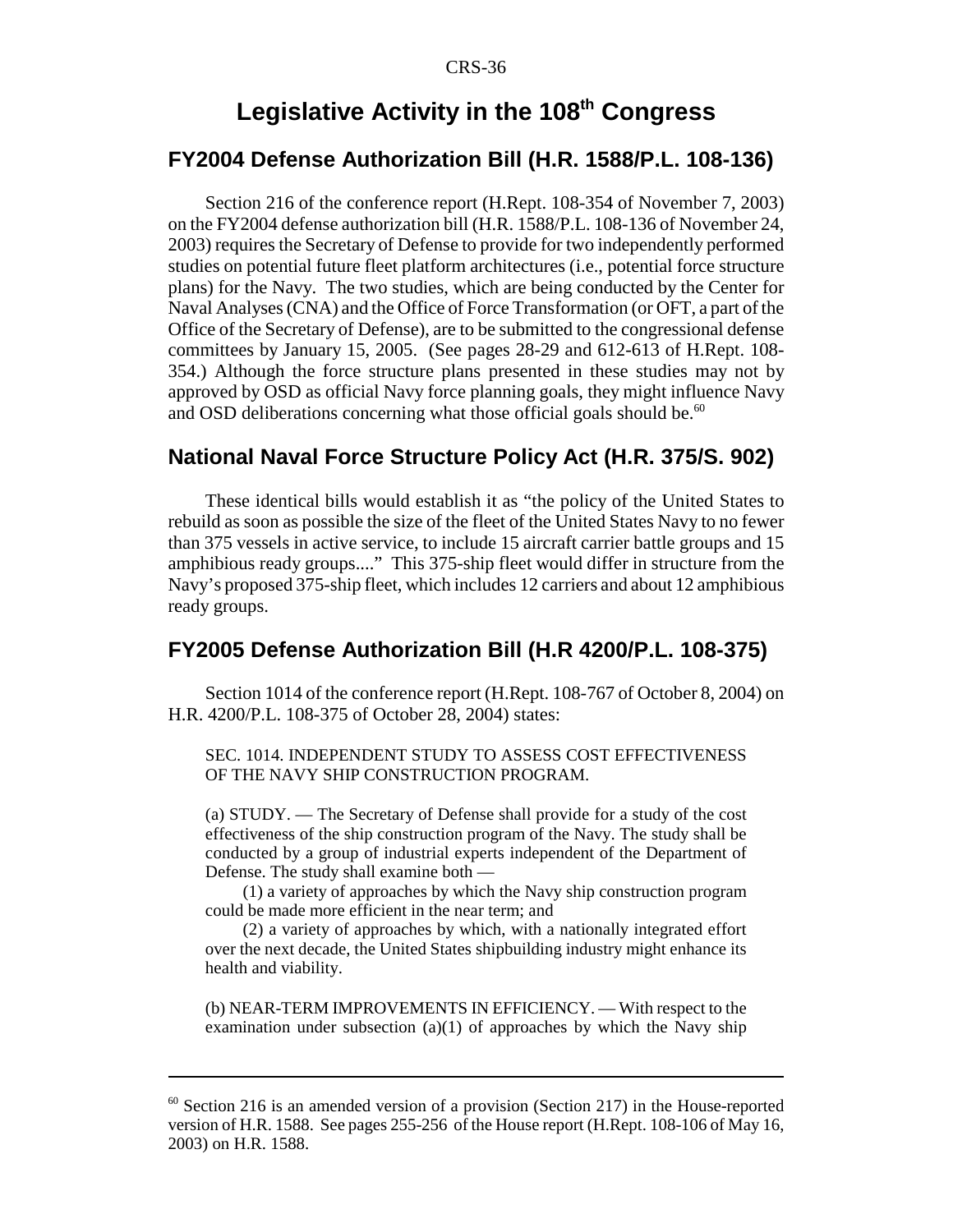construction program could be made more efficient in the near term, the Secretary shall provide for the persons conducting the study to —

(1) determine the potential cost savings on an annual basis, with an estimate of return on investment, from implementation of each approach examined; and

(2) establish priorities for potential implementation of the approaches examined.

(c) UNITED STATES SHIPBUILDING INFRASTRUCTURE MODERNIZATION PLAN. — With respect to the examination under subsection (a)(2) of approaches by which the United States shipbuilding industry might enhance its health and viability through a nationally integrated effort over the next decade, the Secretary shall provide for the persons conducting the study  $\mathsf{to}$  —

(1) propose a plan incorporating a variety of approaches that would modernize the United States shipbuilding infrastructure within the next decade, resulting in a healthier and more viable shipbuilding industrial base;

(2) establish priorities for potential implementation of the approaches examined; and

(3) estimate the resources required to implement each of the approaches examined.

(d) REPORT. — Not later than October 1, 2005, the Secretary of Defense shall submit a report to the congressional defense committees providing the results of the study under subsection (a). The report shall include the matters specified in subsections (b) and (c).

In discussing this provision, the conference report stated:

The House bill contained a provision (sec. 1012) that would require the Secretary of Defense to have a study conducted by an entity independent of the Department of Defense on the cost-effectiveness of the ship construction program of the Navy. The study would examine various approaches for how the Navy ship construction program could be made more cost-effective in the near-term, and how the United States shipbuilding industry might be made globally competitive through a nationally integrated effort over the next decade.

The Senate amendment contained no similar provision.

The Senate recedes with an amendment that would require the Secretary of Defense to provide for a group of industrial experts to assess priorities for potential implementation of the various approaches in the near-term study, with an assessment of the return on investment. It would also require an assessment of priorities for potential implementation of the various approaches for the nationally, integrated effort, with the objective being to create a healthier and more viable U.S. shipbuilding industrial base.

The conferees believe the group chosen for this study should be five to ten industrial experts who represent an array of industrial sectors, not just the shipbuilding industry. Many sectors of the U.S. industrial base have had to retool processes and equipment to become more competitive. Since the rate of shipbuilding is much lower, competitiveness has not provided the same incentive for this sector. The conferees are aware of and support the work of the National Shipbuilding Research Program-Advanced Shipbuilding Enterprise (NSRP — ASE), including its lean shipbuilding initiative. The conferees would expect the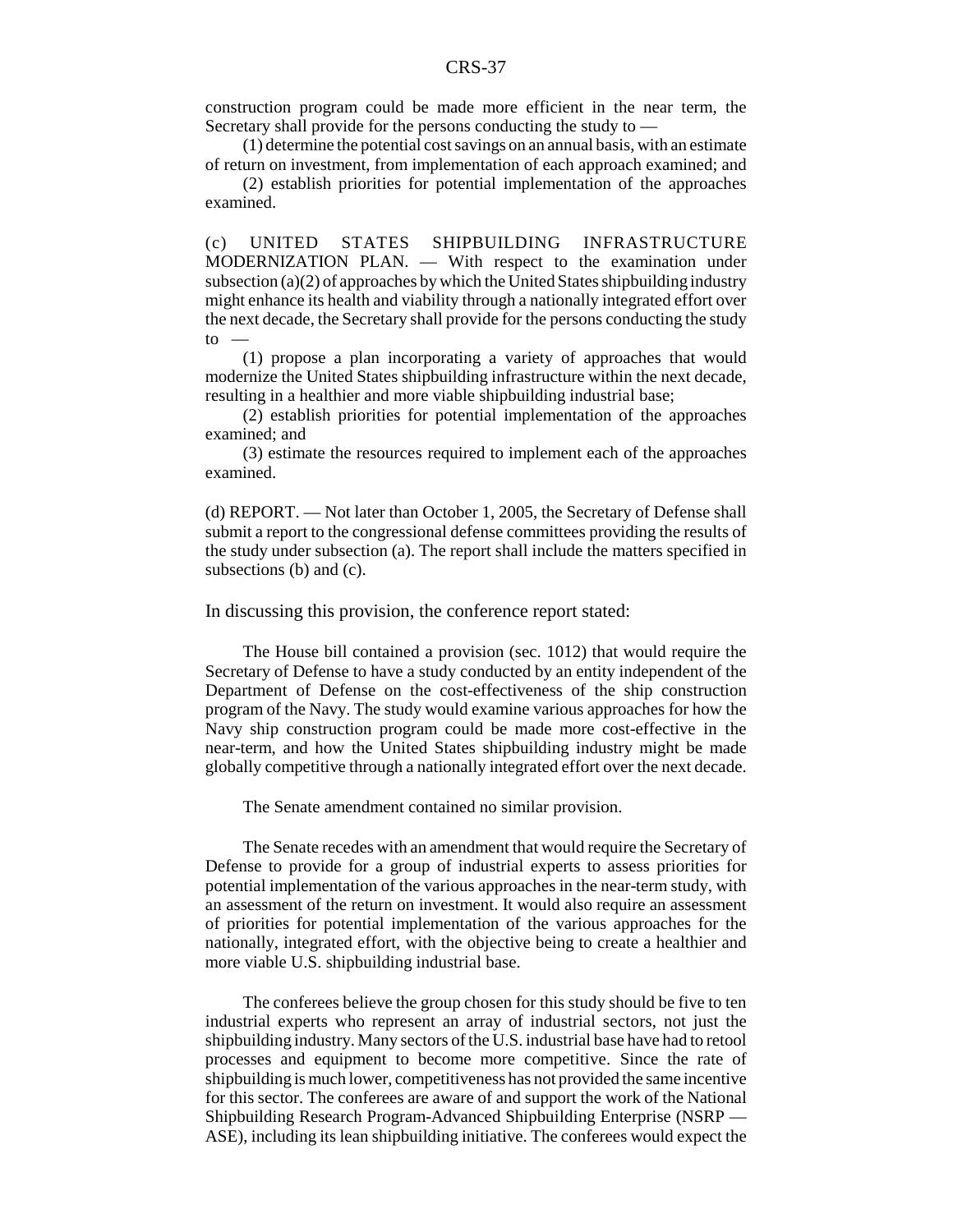group of industrial experts chosen for this study to become familiar with this work, and to consider the potential for using the NSRP — ASE to implement some of the various approaches. (Pages 755-756)

In its discussion of a proposed ballistic missile defense interceptor called the kinetic energy interceptor (KEI), which could be both ground- and sea-based, the conference report stated:

The conferees remain convinced that the KEI could be an important aspect of the overall ballistic missile defense architecture, potentially contributing intercept capabilities in boost, midcourse, and terminal phases of the threat missile flight. The conferees are concerned, however, with the lack of progress in defining basing modes. The conferees note that:

(1) Recent justifications for the KEI ground-based variant suggest that it might serve as the basis for midcourse intercept capability in Europe. At the same time, however, the budget request included \$35.0 million for additional ground-based interceptors (GBI) for the ground-based midcourse defense element that could be deployed in Europe; and

(2) Consideration of sea-based concepts of operations and platforms do not appear to be progressing.

The conferees direct the Director of the Missile Defense Agency to provide a report to the congressional defense committees by February 1, 2005 that includes planned ground- and sea-basing modes for KEI (including specific sea-based platforms) and the concept of operations for each basing mode; how KEI will enhance ballistic missile defense system capabilities; the role KEI may play in European missile defense and how that role relates to the fielding of additional GBIs ground-based interceptors); and a comparison of anticipated sea-based KEI capabilities with other sea-based missile defense options. (Pages 579-580)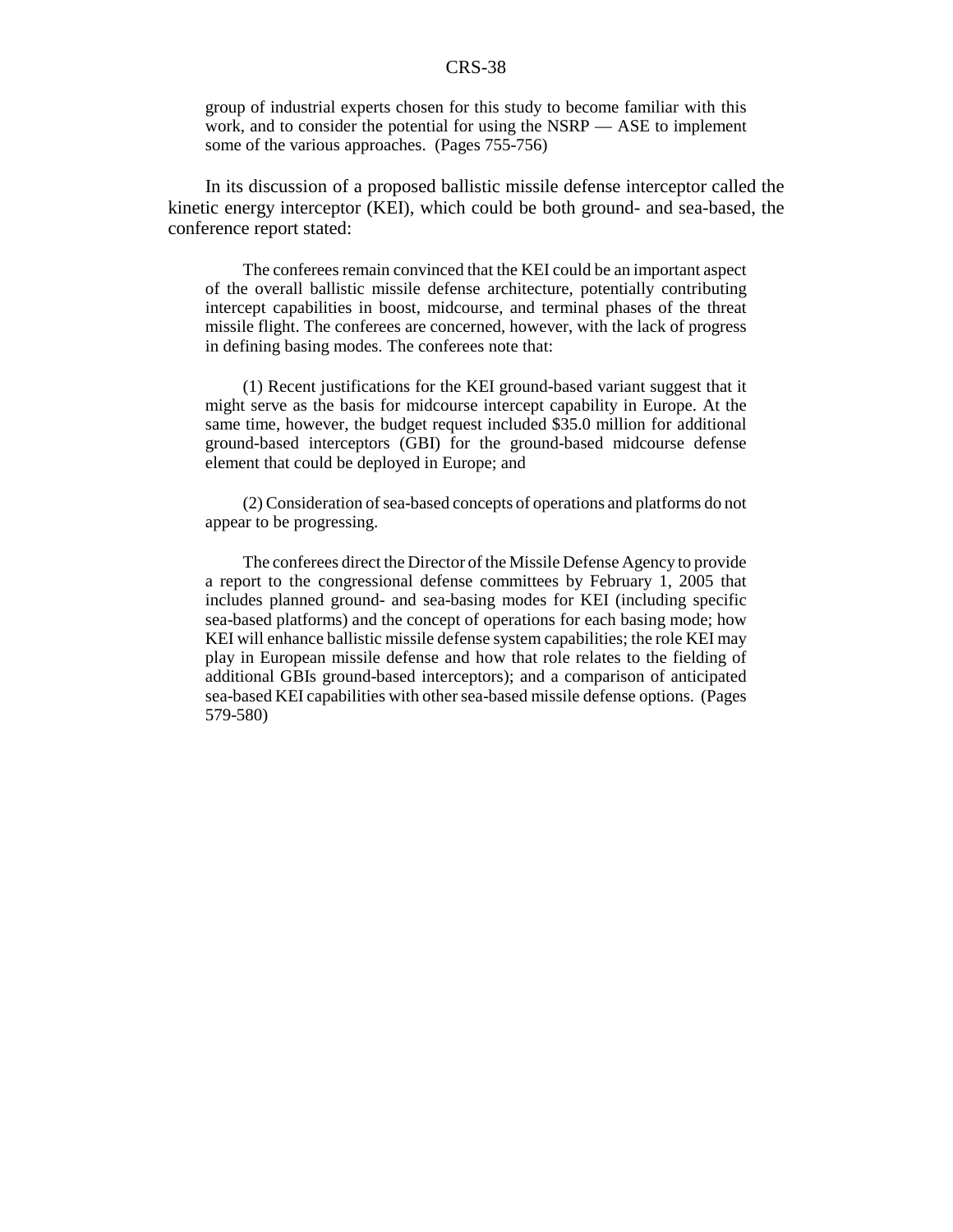## **Appendix A: Size of Navy and Navy Shipbuilding Rate<sup>61</sup>**

The total number of battle force ships in the Navy reached a late-Cold War peak of 568 at the end of FY1987 and began declining thereafter.<sup>62</sup> The Navy fell below 300 battle force ships in August 2003 and included 289 battle force ships as of December 22, 2004. DOD's amended FY2004-FY2009 Future Years Defense Plan (FYDP), submitted to Congress in February 2003, called for reducing the Navy to 290 battle force ships by the end of FY2005, before building back to 309 battle force ships by the end of FY2009.

The proposed FY2005 defense budget and amended FY2004-FY2009 FYDP called for authorizing 9 new Navy battle force ships in  $FY2005^{63}$  and a total of 48 new Navy battle force ships in FY2005-FY2009, or an average of 9.6 new battle force ships per year. For the four-year period FY2004-FY2008, the plan would procure 31 new battle force ships, or an average of about 7.8 per year.<sup>64</sup>

 $62$  Some publications, such as those of the American Shipbuilding Association, state that the Navy reached a peak of 594 ships at the end of FY1987. This figure, however, is the total number of active ships in the fleet, which is not the same as the total number of battle force ships. In recent years, the total number of active ships has been larger than the total number of battle force ships. For example, the Naval Historical Center states that as of November 16, 2001, the Navy included a total of 337 active ships, while the Navy states that as of November 19, 2001, the Navy included a total of 317 battle force ships. Although the total number of battle force ships as of October 6, 2004 was 290, the total number of active ships as of this date was likely more than 300. Comparing the total number of active ships in one year to the total number of battle force ships in another year is thus an apple-to-oranges comparison that in this case overstates the decline since FY1987 in the number of ships in the Navy. As a general rule to avoid potential statistical distortions, comparisons of the number of ships in the Navy over time should use, whenever possible, a single counting method.

 $63$  Navy officials, in defending their proposed FY2005 budget, stated that the budget, in their view, included the acquisition of 9 new ships, an increase of 2 ships from the 7 acquired under the FY2004 budget. The 9-ship total, however, included the first Littoral Combat Ship (LCS), whose acquisition cost of \$215.5 million was divided evenly in the Navy's budget submission between FY2005 and FY2006, and the first DD(X) destroyer, for which the FY2005 budget requested only the first \$221 million, or about 8%, of an estimated total design and construction cost of \$2.8 billion. The remaining 92% of the cost of the first  $DD(X)$  was to be provided i a series of increments during the period  $FY2006-$ FY2011. On this basis, it might be more accurate to say that the proposed FY2005 budget requested funds for a total of 7.58 new battle force ships.

 $64$  Included in these totals are 1 Maritime Prepositioning Force (Future) (MPF(F)) ship in FY2007, 2 more in FY2009, and 1 MPF(Aviation) (MPF(A)) ship in FY2009. Although existing MPF ships are not classified as battle force ships because they do not contribute substantially to the overseas combat capability of the Navy itself, next-generation MPF ships (i.e., MPF(F) and MPF(A) ships) may contribute to the overseas combat capability of the (continued...)

 $<sup>61</sup>$  The material in this appendix was taken from another CRS report that is now archived</sup> — Report RS20535, *Navy Ship Procurement Rate and the Planned Size of the Navy: Background and Issues for Congress*, by Ronald O'Rourke.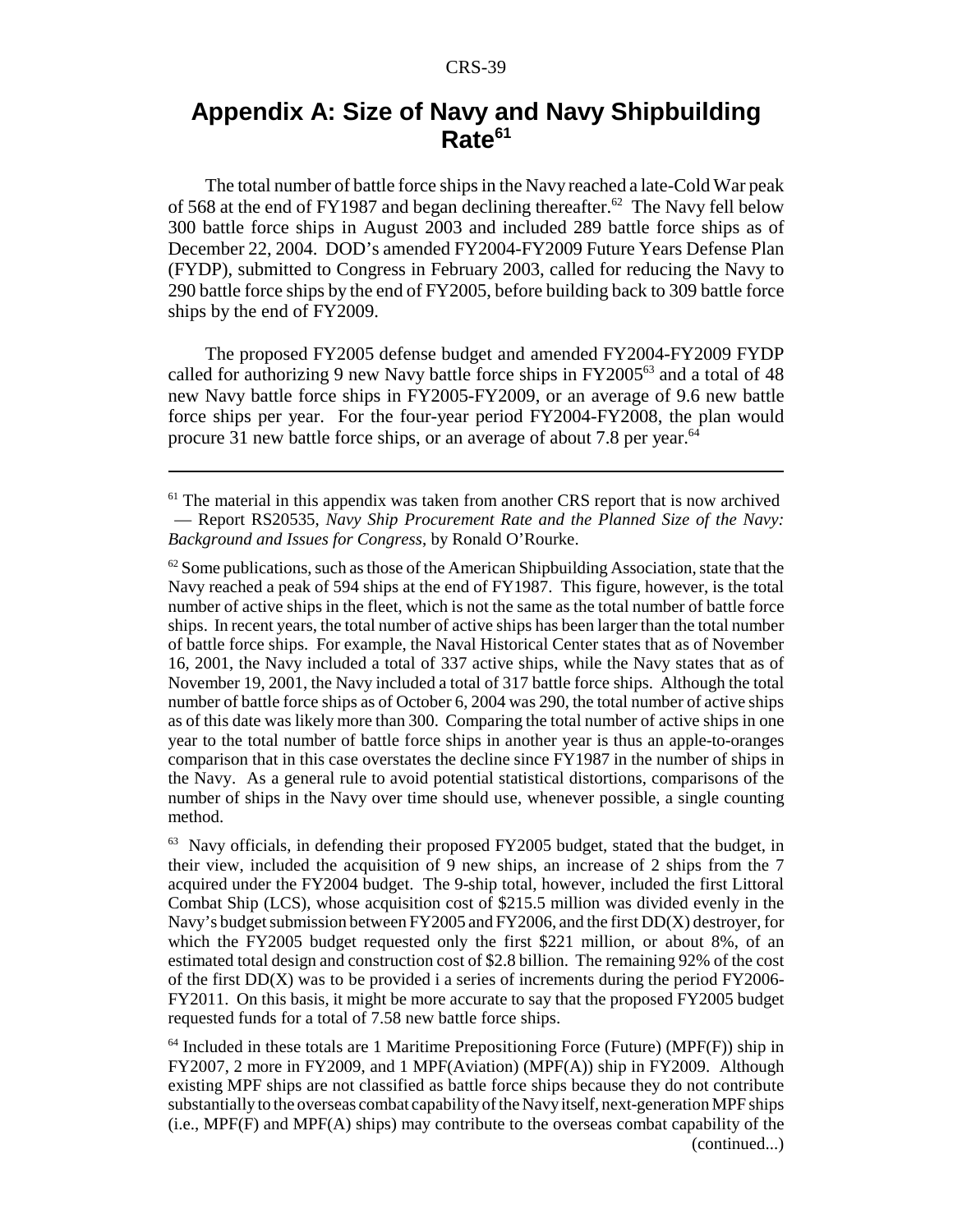Congress, in acting on the Navy's proposed FY2005 budget, fully funded a total of 8 battle force ships.<sup>65</sup>

The average rate of Navy ship procurement that would need to be achieved over the long run to maintain a Navy of a certain planned size over the long run is called the steady-state replacement rate. This rate is equal to the planned force size divided by the average service life of a Navy ship. Navy plans assume an average 35-year life for Navy ships. Using this figure, the steady-state replacement rate would be about 8.9 new ships per year for a 310-ship fleet, and about 10.7 new ships per year for a 375-ship fleet. These are average rates that would need to be achieved over a 35-year period.

**Table 5** on the next page shows past (FY1982-FY2005) and projected (FY2006- FY2009) rates of Navy ship procurement. As can be seen in the table, the rate of Navy ship procurement has been below the steady-state replacement rate for a 310 ship fleet since FY1993, and is programmed to remain below that rate through FY2008.

The rate of Navy ship procurement since FY1993 has created a backlog of deferred Navy ship procurement relative to the steady-state replacement rate. As a result, maintaining a 310-ship fleet or building up to a 375-ship fleet would require a rate of Navy ship procurement in future years that is higher than what steady-state replacement rates would normally suggest. If the amended FY2004-FY2009 FYDP were implemented, then maintaining a 310-ship fleet could require a Navy ship procurement rate after FY2009 of 11 ships per year, while building up to a 375-ship  $\frac{1}{2}$  fleet could require a rate of about 14.6 ships per year.<sup>66</sup> Some observers consider the

 $64$  (...continued)

Navy and consequently are treated in this report as battle force ships.

 $65$  The total of 8 ships includes 7 ships for which for which the Navy requested full funding in FY2005, plus the first LCS, for which the Navy requested only partial funding in FY2005, but which Congress decided to fully fund in FY2005.

<sup>&</sup>lt;sup>66</sup> As shown in Table 5, during the 13-year period FY1993-FY2005, a total of 72 new battle force ships were procured, or an average of about 5.5 ships per year. If the remaining 40 ships in the amended FY2004-FY2009 FYDP were procured through FY2009 (including the lead  $DD(X)$  destroyer that the Navy proposed for FY2005), the total number of ships procured for the 17-year period FY1993-FY2009 would be 112, or an average of about 6.6 new ships per year. Procuring ships at steady-state replacement rates of about 8.9 ships per year (for a 310-ship fleet) or 10.7 ships per year (for a 375-ship fleet) for these 17 years would result in a total procurement of about 151 or 182 ships, respectively. Procuring a total of 48 ships during the period FY2005-FY2009 would thus result in a cumulative 17 year ship-procurement backlog since FY1993 of about 39 ships (for a 310-ship fleet) or about 70 ships (for a 375-ship fleet) relative to the steady-state ship-procurement requirement (151 or 182 ships minus 112 ships, respectively). This potential "deficit" in ship procurement would not be immediately apparent because of the relatively large numbers of ships built in the 1970s and 1980s. After 2010, and particularly after 2020, when the 1970s- and 1980s-era ships begin to retire, this potential backlog, if not by then redressed, would become apparent, and the size of the fleet would fall well short of 310 or 375 ships.